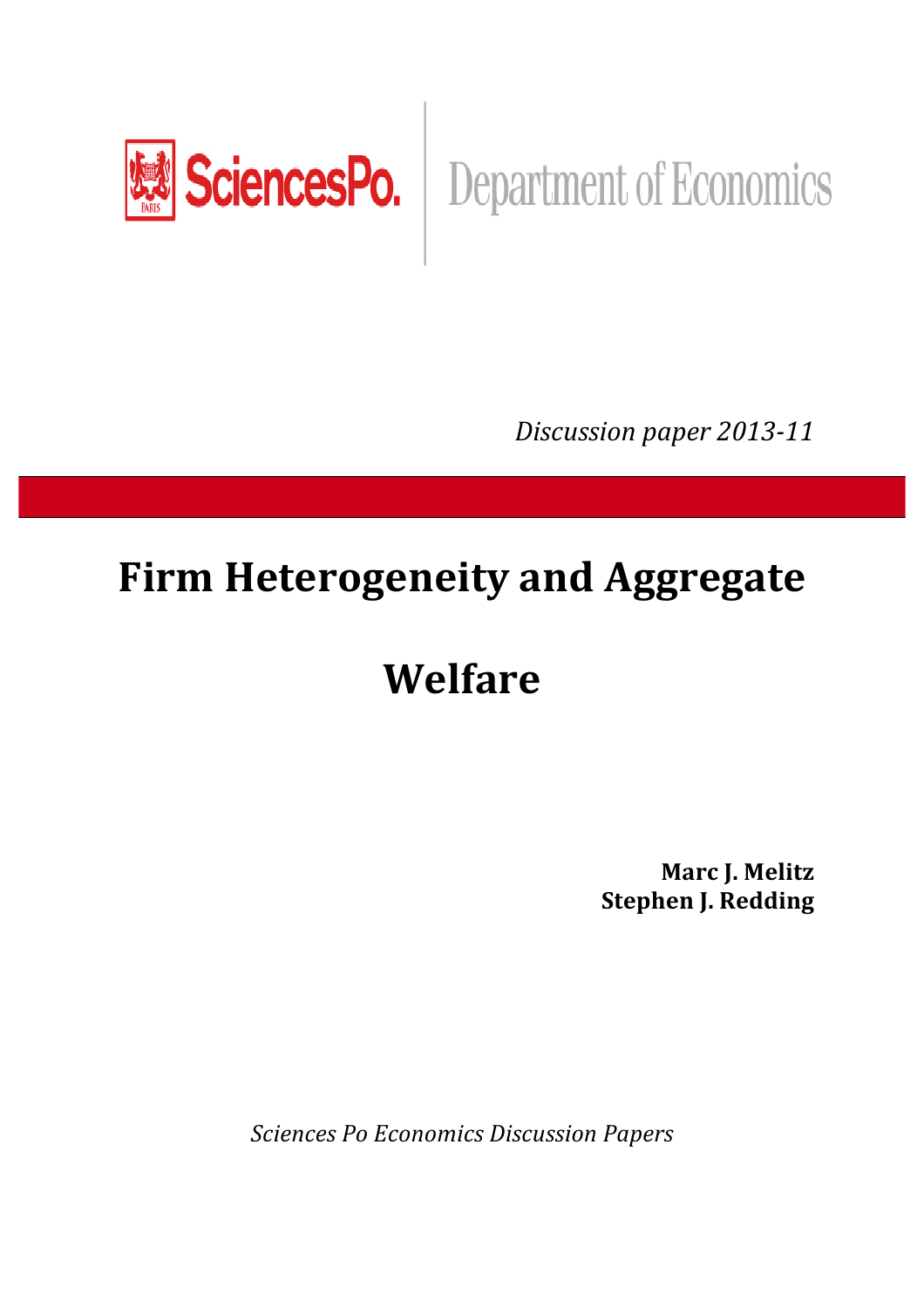# Firm Heterogeneity and Aggregate Welfare<sup>\*</sup>

Marc J. Melitz *Harvard University, NBER and CEPR †*

Stephen J. Redding *Princeton University, NBER and CEPR‡*

March 15, 2013

#### Abstract

We examine how firm heterogeneity influences aggregate welfare through endogenous firm selection. We consider a homogeneous firm model that is a special case of a heterogeneous firm model with a degenerate productivity distribution. Keeping all structural parameters besides the productivity distribution the same, we show that the two models have different aggregate welfare implications, with larger welfare gains from reductions in trade costs in the heterogeneous firm model. Calibrating parameters to key U.S. aggregate and firm statistics, we find these differences in aggregate welfare to be quantitatively important (up to a few percentage points of GDP). Under the assumption of a Pareto productivity distribution, the two models can be calibrated to the same observed trade share, trade elasticity with respect to variable trade costs, and hence welfare gains from trade (as shown by Arkolakis, Costinot and Rodriguez-Clare, 2012); but this requires assuming different elasticities of substitution between varieties and different fixed and variable trade costs across the two models.

KEYWORDS: firm heterogeneity, welfare gains from trade J.E.L. CLASSIFICATION: F12, F15

<sup>⇤</sup>We are grateful to Harvard and Princeton Universities for research support. We would like to thank Pol Antras, Costas Arkolakis, Ariel Burstein, Arnaud Costinot, Gene Grossman, Elhanan Helpman, Andres Rodriguez-Clare, Esteban Rossi-Hansberg and Jon Vogel for helpful comments. We are also grateful to David Krisztian Nagy for research assistance. Responsibility for any results, opinions and errors is the authors' alone.

*<sup>†</sup>*Littauer Center 215, Cambridge, MA 02138. Tel: 617-495-8297. Email: mmelitz@harvard.edu.

*<sup>‡</sup>*Fisher Hall, Princeton, NJ 08544. Tel: 609-258-4016. Email: reddings@princeton.edu.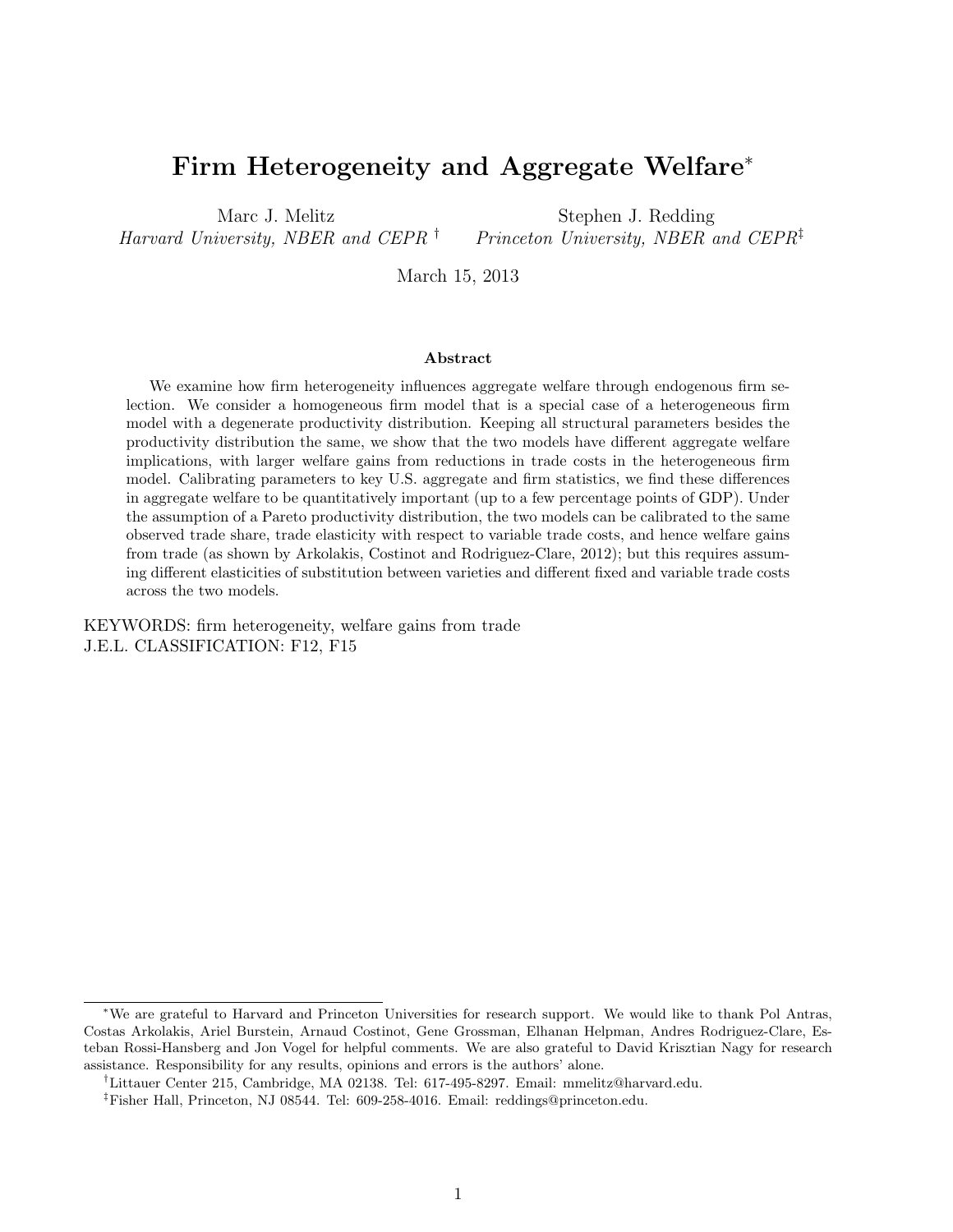# 1 Introduction

Over the last decade, new theories of heterogeneous firms in differentiated product markets have been developed to account for features of disaggregated trade data. Taking stock, Arkolakis, Costinot and Rodriguez-Clare (2012) ask whether these new insights for micro data have altered our understanding of the aggregate welfare gains from trade. They show that there exists a class of heterogeneous and homogeneous firm models in which a country's domestic trade share is a sufficient statistic for the aggregate welfare gains from trade. Thus, if the different models generate the same domestic trade share, then they also deliver the same welfare gains from that trade. Based on this result, they summarize the contribution of new theories of heterogeneous firms to our understanding of the aggregate welfare implications of trade as "So far, not much."

In this paper, we compare a heterogeneous firm model to a homogeneous firm model that is a special case with a degenerate productivity distribution. All other structural parameters are assumed to be the same in the two models. The heterogeneous firm model features an additional adjustment margin that is absent from the homogeneous firm model, namely the endogenous changes in aggregate productivity that result from the entry and exit decisions of heterogeneous firms. As a result, the two models have different aggregate welfare implications. Calibrating to an initial autarky equilibrium or to an initial open economy equilibrium, we show that welfare is the same in the two models for the calibrated value of trade costs but is strictly higher in the heterogeneous firm model than in the homogeneous firm model for all other values of trade costs.

The intuition for our results involves revealed preference arguments of the kind commonly used in international trade. We start from initial equilibria in the heterogeneous and homogeneous firm models that feature identical aggregate statistics (including, crucially, welfare). In the homogeneous firm model, aggregate productivity is exogenous, and hence remains unchanged following changes in trade costs. In contrast, in the heterogeneous firm model, aggregate productivity responds to changes in trade costs, associated with the endogenous adjustments in the productivity cutoffs for the domestic and export market. However, the open economy equilibrium in the heterogeneous firm model is efficient: a welfare-maximizing social planner faced with the same production and entry technologies would choose the same allocation as the market equilibrium. Since the social planner chooses a new allocation following the change in trade costs that has different aggregate productivity from the initial allocation, this new allocation must yield at least as high (and in general higher) welfare than another feasible allocation in which aggregate productivity is held constant. But this constant productivity allocation is identical to the new equilibrium in the homogeneous firm model following the change in trade costs. Therefore the new equilibrium in the heterogeneous firm model must yield at least as high (and in general higher) welfare than the new equilibrium in the homogeneous firm model.

The additional adjustment margin of heterogeneous firms entry and exit decisions expands the production set and enables higher welfare to be achieved in the heterogeneous firm model than in the homogeneous firm model following the change in trade costs. In the homogeneous firm model,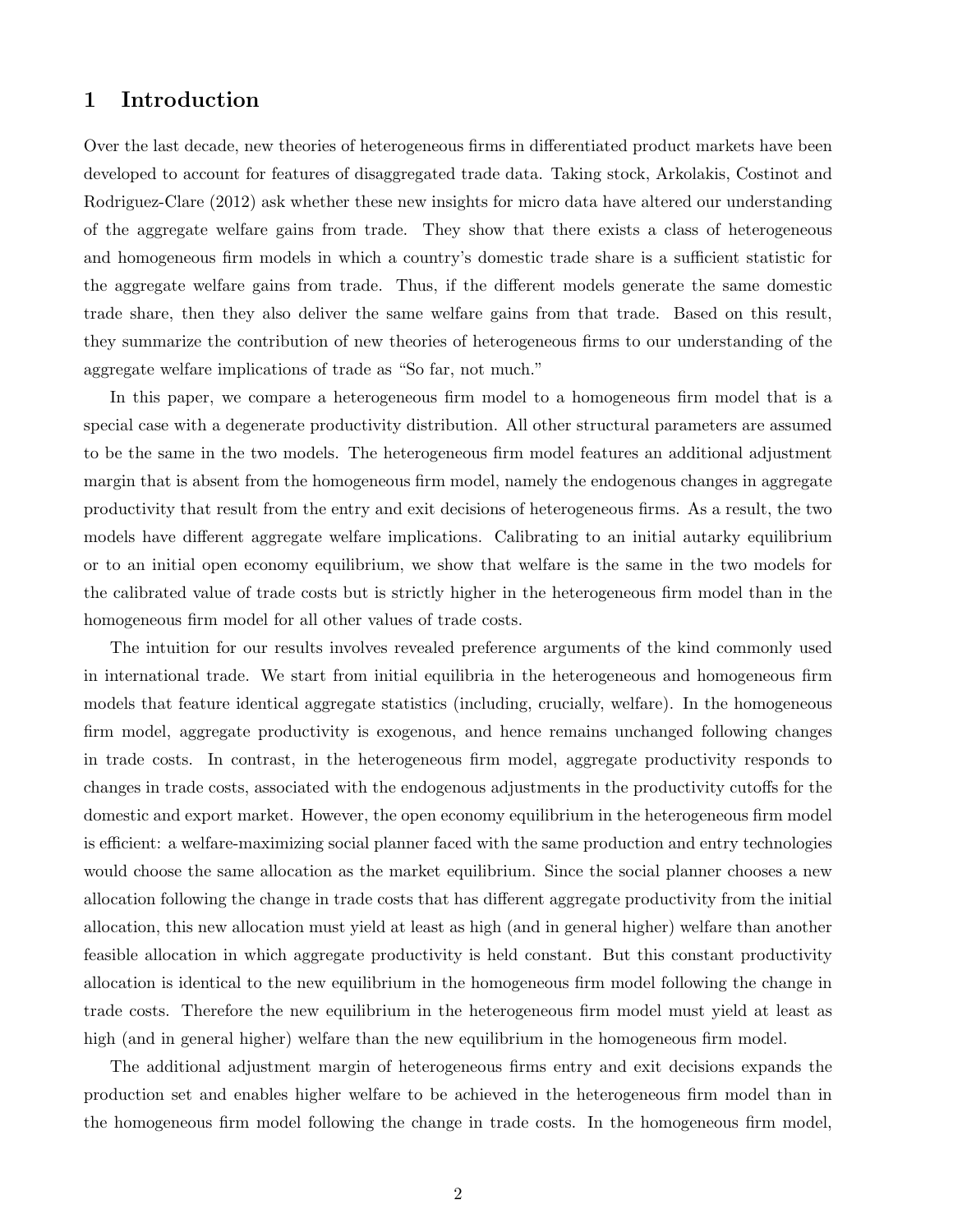either all firms export or no firm exports. In contrast, in the heterogeneous firm model, there is the possibility of reallocating resources from low productivity firms that only serve the domestic market to higher productivity firms that export. Therefore the level of welfare that the social planner can achieve in a model with this extra adjustment margin must be at least as high (and in general higher) than the level of welfare that can be achieved in a model without it.

After developing these results, we discuss their relationship with Arkolakis, Costinot and Rodriguez-Clare  $(2012)$ 's result that a country's domestic trade share is a sufficient statistic for the welfare gains from trade in the special case of a Pareto productivity distribution. The two sets of results are consistent with one another because they reflect fundamentally different approaches to comparing models. Our approach, which we refer to as the "micro" approach, is to compare models that differ in their productivity distribution but retain the same values for all other structural parameters including trade costs. In contrast, the approach of Arkolakis, Costinot and Rodriguez-Clare (2012), which we refer to as the "macro" approach, is to compare models that are calibrated to have the same reduced-form elasticity of trade with respect to trade costs and the same endogenous domestic trade share.

The macro approach has some advantages: it ensures that both models match key features of international trade data and compares the two models at empirically-observed moments. However, calibrating the two models to the same reduced-form trade elasticity involves assuming different structural demand parameters (different elasticities of substitution between varieties). Furthermore, calibrating the two models to the same endogenous domestic trade share involves assuming different trade costs (different values of both fixed and variable trade costs). Therefore, the macro approach changes the degree of firm heterogeneity, the ability of consumers to substitute between varieties and the value of trade costs between the two models. In contrast, our micro approach only changes the degree of firm heterogeneity between models, which enables us to isolate the effect of the degree of firm heterogeneity on aggregate welfare.

The macro approach's assumption that there is a single empirical moment summarizing the elasticity of trade with respect to trade costs is also quite restrictive. Even under the assumption of a Pareto productivity distribution, the heterogeneous firm model has different elasticities of trade with respect to trade costs depending on whether these trade costs are variable or fixed. More broadly for general continuous productivity distributions (including Pareto distributions that are truncated from above), the elasticity of trade with respect to either variable or fixed trade costs is an endogenous variable. In this general case, we show how this elasticity varies with the magnitude of trade costs and the relative importance of fixed versus variable trade costs. Our micro approach can be applied to this more general case where the trade elasticity responds to the change in trade costs.

Finally, the fact that calibrating to the same domestic trade share involves assuming different trade costs in the two models has important implications for the interpretation of the macro approach. In some cases, it may be precisely the consequences of a given level of trade costs for trade and welfare that is of ultimate interest. The micro approach highlights that the answer to this question depends on the degree of firm heterogeneity.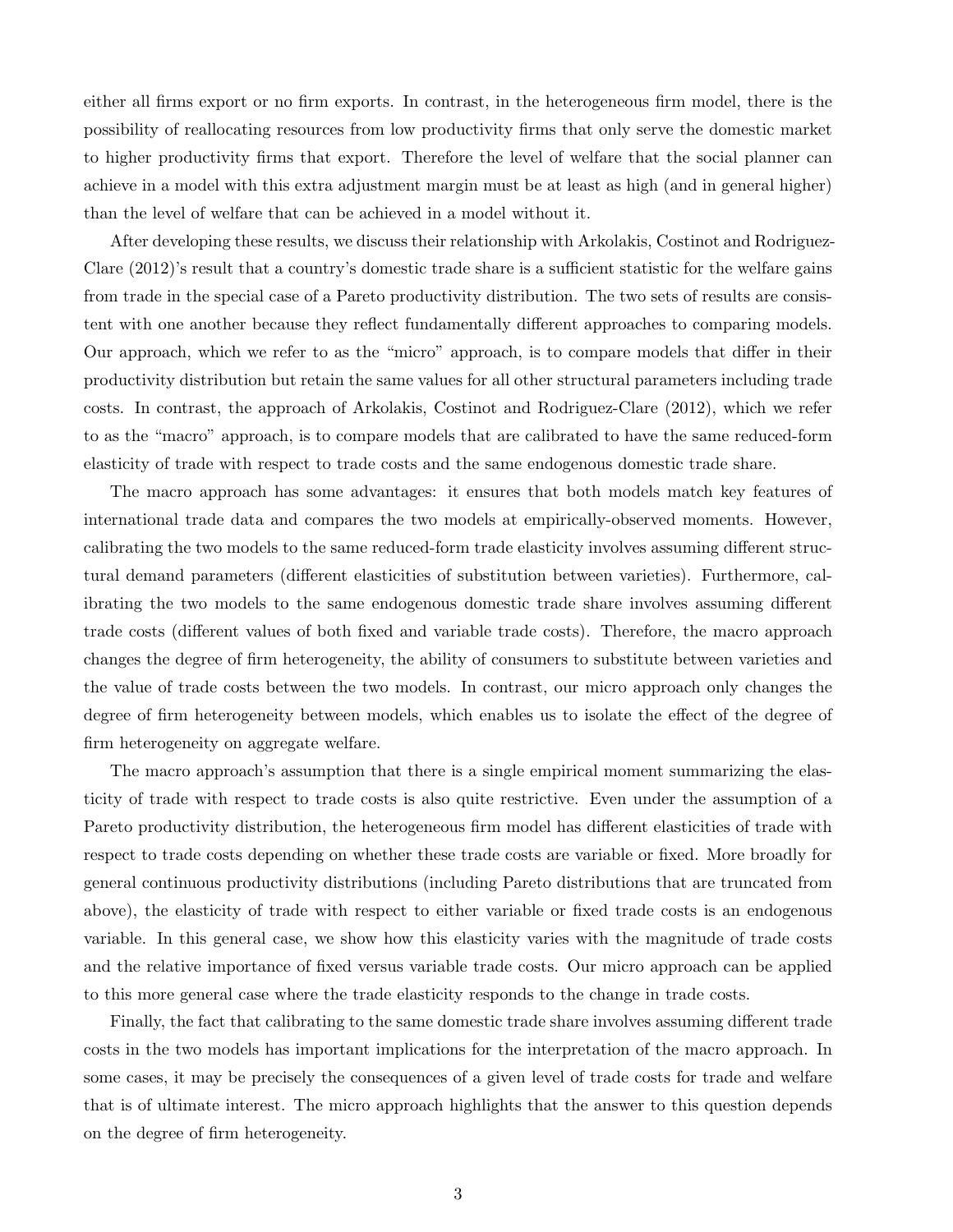The remainder of the paper is organized as follows. In Sections 2 and 3, we begin by contrasting the closed and open economy equilibria of models with and without firm heterogeneity. Given the same structural parameters and aggregate productivity, Section 2 shows that the heterogeneous and homogeneous firm models have the same closed economy welfare. Section 3 shows that the welfare gains from trade are higher in the heterogeneous firm model than in the homogeneous firm model. Section 4 provides further economic intuition for our results by showing that the market equilibrium in the heterogeneous firm model is efficient and developing our revealed preference argument. Section 5 examines the relationship between welfare and a country's trade share with itself. Section 6 shows that our results apply for a comparison of two open economy equilibria with different values of trade costs. Section 7 considers the special case of a Pareto productivity distribution. Section 8 shows that the differences in the aggregate implications of heterogeneous and homogeneous firm models are quantitatively relevant. Section 9 concludes.

### 2 Closed Economy

We compare the canonical heterogeneous and homogeneous firm models of Melitz (2003) and Krugman  $(1980).$ <sup>1</sup> The homogeneous firm model is a special case of the heterogeneous firm model with a degenerate productivity distribution.

#### 2.1 Heterogeneous Firm Model

The specification of preferences, production and entry is the same as Melitz  $(2003).$ <sup>2</sup> There is a continuum of firms that are heterogeneous in terms of their productivity  $\varphi \in (0,\infty)$ , which is drawn from a common distribution  $g(\varphi)$  after incurring a sunk entry cost of  $f_e$  units of labor. Labor is the sole factor of production. Production involves a fixed production cost and a constant marginal cost that depends on firm productivity, so that  $l(\varphi) = f_d + q(\varphi)/\varphi$  units of labor are required to supply  $q(\varphi)$  units of output. Consumers have constant elasticity of substitution (CES) preferences defined over the differentiated varieties supplied by firms. The equilibrium revenue for a firm with productivity  $\varphi$  is then:

$$
r(\varphi) = RP^{\sigma - 1} p(\varphi)^{1 - \sigma},
$$

where *R* is aggregate revenue; *P* is the aggregate CES price index; and  $p(\varphi)$  is the price chosen by a firm with productivity  $\varphi$ . Profit maximization implies that equilibrium prices are a constant mark-up over marginal cost:

$$
p(\varphi) = \frac{\sigma}{\sigma - 1} \frac{w}{\varphi}.
$$

Hence profits are a constant fraction of revenue minus the fixed production cost:

$$
\pi(\varphi) = \frac{r(\varphi)}{\sigma} - w f_d.
$$

 ${}^{1}$ A web-based technical appendix contains the derivations of all expressions in the paper.

<sup>2</sup>Following most of the subsequent international trade literature, including Arkolakis, Costinot and Rodriguez-Clare (2012), we consider a static version of Melitz (2003) in which there is zero probability of firm death.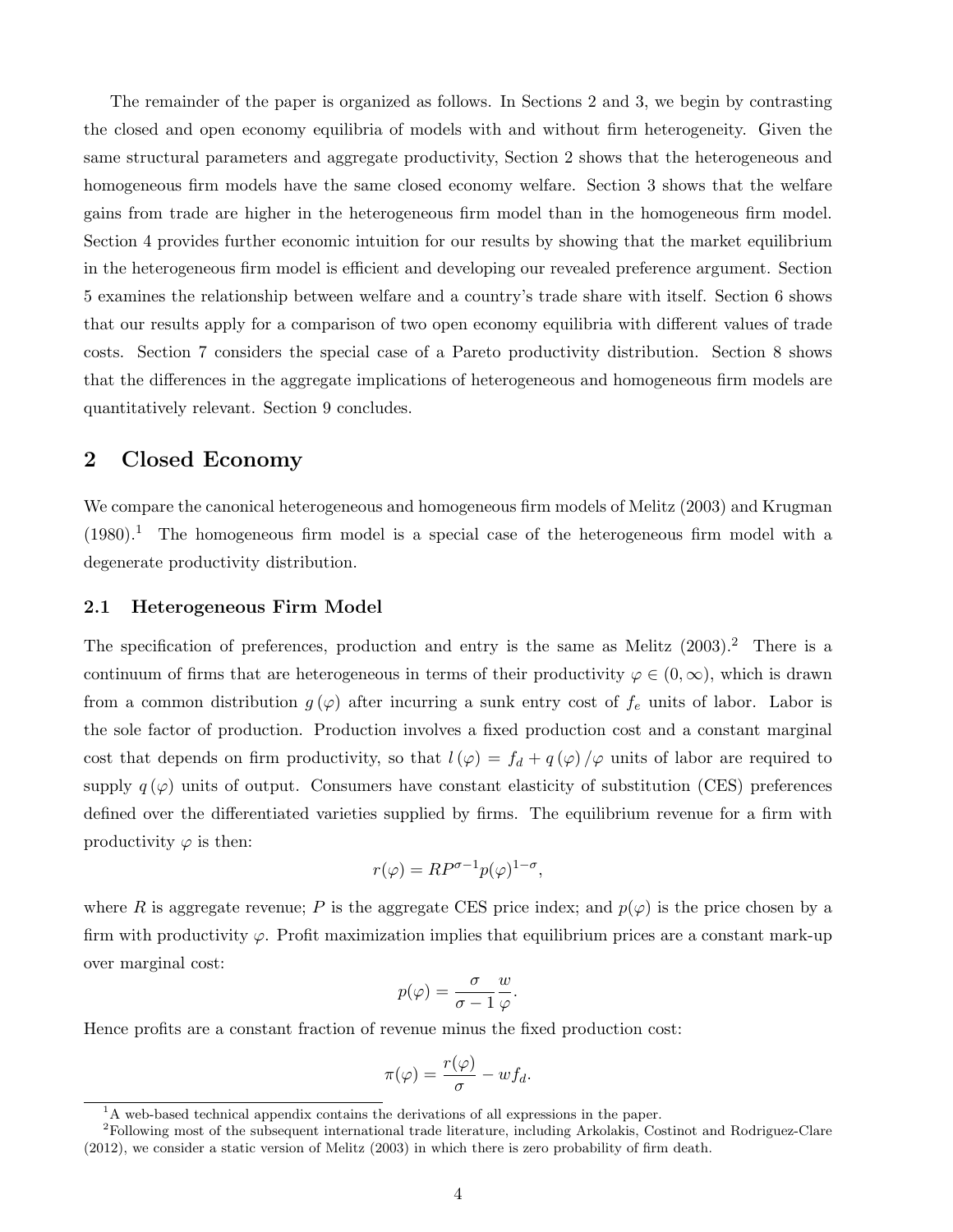Fixed production costs imply a productivity cutoff below which firms exit  $(\varphi_d^A)$  defined by the following zero-profit condition:

$$
r_d(\varphi_d^A) = R \left(\frac{\sigma - 1}{\sigma} P \varphi_d^A\right)^{\sigma - 1} w^{1 - \sigma} = \sigma w f_d,\tag{1}
$$

where the superscript *A* denotes autarky.

The equilibrium value of this zero-profit productivity is uniquely determined by the free entry condition that requires that the probability of successful entry times average profits conditional on successful entry is equal the sunk entry cost:  $\left[1-G\left(\varphi_d^A\right)\right]\bar{\pi} = wf_e$ . Using the expression for profits above, this free entry condition can be expressed as:

$$
f_d J\left(\varphi_d^A\right) = f_e,\tag{2}
$$

$$
J\left(\varphi_d^A\right) = \int_{\varphi_d^A}^{\infty} \left[ \left(\frac{\varphi}{\varphi_d^A}\right)^{\sigma-1} - 1 \right] dG(\varphi) = \left[1 - G(\varphi_d^A)\right] \left[ \left(\frac{\tilde{\varphi}_d^A}{\varphi_d^A}\right)^{\sigma-1} - 1 \right],\tag{3}
$$

where  $J(\varphi_d^A)$  is a monotonically decreasing function and  $\tilde{\varphi}_d^A$  is a weighted average of firm productivities:

$$
\tilde{\varphi}_d^A = \left[ \int_{\varphi_d^A}^{\infty} \varphi^{\sigma - 1} \frac{dG(\varphi)}{1 - G(\varphi_d^A)} \right]^{\frac{1}{\sigma - 1}}.
$$
\n(4)

The mass of entrants (*Me*) equals the mass of producing firms (*M*) divided by the probability of successful entry  $(1 - G(\varphi_d^A))$ :

$$
M_e = \frac{M}{1 - G(\varphi_d^A)} = \frac{R}{\sigma w \left[ f_e + \left[ 1 - G\left(\varphi_d^A\right) \right] f_d \right]},\tag{5}
$$

where the second equation uses the relationship between the mass of firms, aggregate revenue and average revenue ( $M = R/\bar{r}$ ), the relationship between average revenue and average profits ( $\bar{r}$  =  $\sigma(\bar{\pi} + wf_d)$  and free entry  $\left(\left[1-G\left(\varphi_d^A\right)\right]\bar{\pi} = wf_e\right)$ .

Combining the mass of entrants (5) and the free entry condition (2), aggregate revenue equals total labor payments  $(R = wL)$ , where we choose labor as the numeraire and hence  $w = 1$ . Using this equality of aggregate revenue and total labor payments in the zero-profit condition (1), welfare can be written solely in terms of the zero-profit productivity  $(\varphi_d^A)$  and parameters:

$$
\mathbb{W}_{\text{Het}}^{A} = \frac{w}{P} = \left(\frac{L}{\sigma f_d}\right)^{\frac{1}{\sigma - 1}} \frac{\sigma - 1}{\sigma} \varphi_d^A.
$$
\n
$$
(6)
$$

Therefore the zero-profit productivity  $(\varphi_d^A)$  is a sufficient statistic for welfare.

#### 2.2 Homogeneous Firm Model

We construct a homogeneous firm model that replicates the same aggregate equilibrium as the heterogeneous firm equilibrium that we just described. Firms pay a sunk entry cost of *f<sup>e</sup>* units of labor and draw a productivity of either zero or  $\bar{\varphi}_d$  with exogenous probabilities  $\bar{G}_d$  and  $(1 - \bar{G}_d)$  respectively.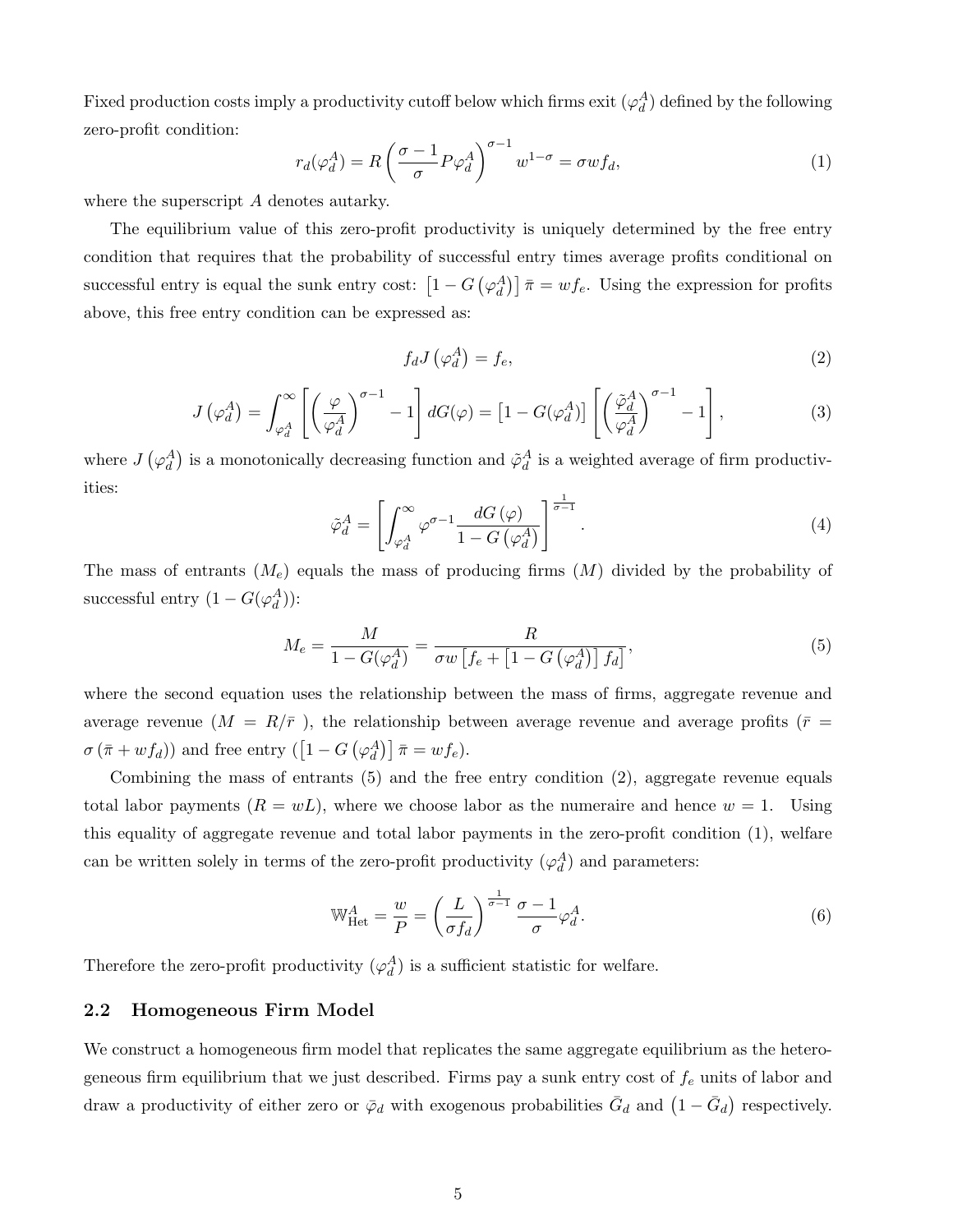Fixed production costs imply that only firms drawing a productivity of  $\bar{\varphi}_d$  find it profitable to produce. Therefore producing firms are homogeneous and there is a degenerate productivity distribution conditional on production at  $\bar{\varphi}_d$ .

Note that the only difference between the homogeneous and heterogeneous firm models is the productivity distribution of entrants: the distribution  $G(.)$  is replaced by the degenerate distribution with parameters  $G_d$  and  $\bar{\varphi}_d$ . All other parameters are the same. This homogeneous firm model is isomorphic to Krugman (1980), in which the representative firm's productivity is set equal to  $\bar{\varphi}_d$  and the fixed production cost is scaled to incorporate the expected value of entry costs ( $F_d$  =  $f_d + f_e / [1 - \bar{G}_d]$ . These values for the representative firm's productivity and the fixed production cost are exogenous and held constant in Krugman (1980). To simplify the exposition, we adopt this Krugman (1980) interpretation. The representative firm's production technology is:

$$
l = \frac{q}{\bar{\varphi}_d} + F_d. \tag{7}
$$

Consumers again have constant elasticity of substitution (CES) preferences defined over the differentiated varieties supplied by firms. Profit maximization implies that equilibrium prices are a constant markup over marginal cost:

$$
p = \frac{\sigma}{\sigma - 1} \frac{w}{\bar{\varphi}_d}.
$$

Profit maximization and free entry imply that equilibrium output and employment for the representative variety are proportional to the fixed production cost:

$$
q = \bar{\varphi}_d F_d(\sigma - 1), \qquad l = \sigma F_d.
$$

Using the common employment for each variety, the mass of firms can be determined from the labor market clearing condition:

$$
M = \frac{L}{\sigma F_d}.\tag{8}
$$

Using the equilibrium pricing rule and the mass of firms, the CES price index is:

$$
P^{1-\sigma} = M \left( \frac{\sigma}{\sigma - 1} \frac{w}{\bar{\varphi}_d} \right)^{1-\sigma},\tag{9}
$$

where we again choose labor as the numeraire and hence  $w = 1$ .

Using the price index (9), the mass of firms (8), and our choice of numeraire, welfare can be written in terms of productivity and other parameters:

$$
\mathbb{W}_{\text{Hom}}^A = \frac{w}{P} = \left(\frac{L}{\sigma F_d}\right)^{\frac{1}{\sigma - 1}} \frac{\sigma - 1}{\sigma} \bar{\varphi}_d. \tag{10}
$$

# 2.3 Aggregate Equilibrium Equivalence

We now pick the parameters  $\bar{G}_d$  and  $\bar{\varphi}_d$  of the degenerate productivity distribution with homogeneous firms such that the autarky equilibrium is isomorphic to the heterogeneous firm equilibrium, in the following sense: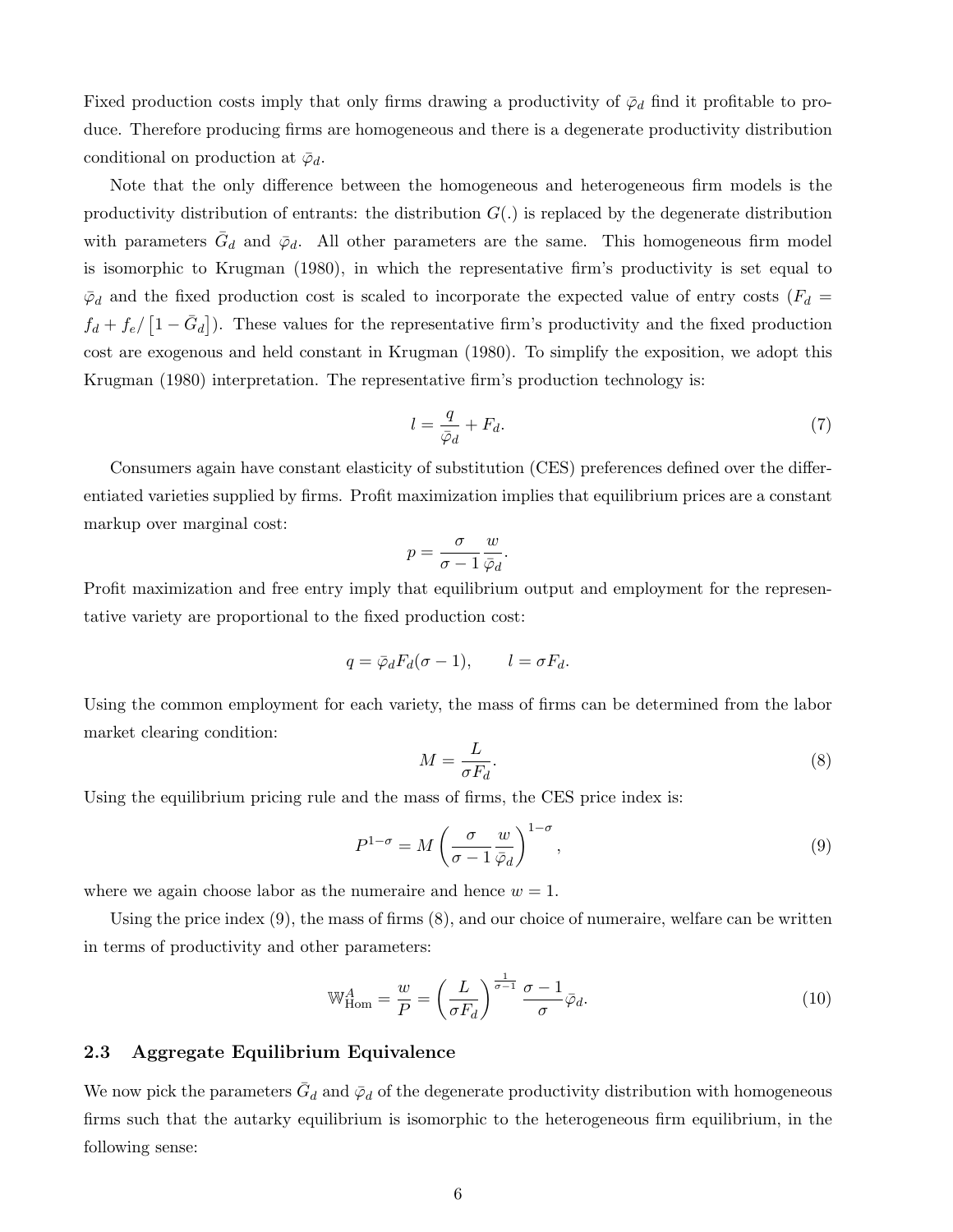Proposition 1 *Consider a homogeneous firm model that is a special case of the heterogeneous firm*  $\textit{model with an exogenous probability of successful entry } \left[1 - \bar{G}_d\right] = \left[1 - G(\varphi_d^A)\right]$  and an exogenous *degenerate distribution of productivity conditional on successful entry*  $\bar{\varphi}_d = \tilde{\varphi}_d^A$ . Given the same value *for all remaining parameters*  $\{f_d, f_e, L, \sigma\}$ , all aggregate variables (welfare, wage, price index, mass *of firms, and aggregate revenue) are the same in the closed economy equilibria of the two models.*

**Proof.** Combining  $F_d = f_d + f_e / [1 - G(\varphi_d^A)]$  with the free entry condition (2) in the heterogeneous firm model, we obtain:

$$
\frac{F_d}{f_d} = \left(\frac{\tilde{\varphi}_d^A}{\varphi_d^A}\right)^{\sigma - 1}.\tag{11}
$$

Substituting this result into closed economy welfare in the homogeneous firm model (10), we obtain the same welfare in the two models:

$$
\mathbb{W}_{\text{Hom}}^A = \frac{w}{P} = \left(\frac{L}{\sigma f_d}\right)^{\frac{1}{\sigma - 1}} \frac{\sigma - 1}{\sigma} \varphi_d^A = \mathbb{W}_{\text{Het}}^A.
$$

Equal wages follow from our choice of numeraire  $(w = 1)$ . Equal welfare and equal wages in turn imply equal price indices. Equal masses of firms follow from (8), (5) and (11). Equal aggregate revenue follows from  $R = wL = L$  in both models.

# 3 Open Economy

We consider the canonical case of trade between two symmetric countries, as examined in Krugman (1980) and Melitz (2003). We assume that the heterogeneous and homogeneous firm models feature the same trade costs, so that there is a fixed exporting cost of  $f_x$  units of labor and an iceberg variable trade cost, where  $\tau > 1$  units of a variety must be shipped from one country in order for one unit to arrive in the other country. We compare the effect of moving from the closed economy to the open economy on welfare in the two models, keeping all structural parameters other than the productivity distribution the same in the two models.

#### 3.1 Heterogeneous Firm Model

Equilibrium firm revenues in the domestic and export markets are:

$$
r_d(\varphi) = R P^{\sigma - 1} p_d(\varphi)^{1 - \sigma}, \qquad r_x(\varphi) = \tau^{1 - \sigma} r_d(\varphi),
$$

where the subscript *d* indicates the domestic market and the subscript *x* indicates the export market.

Profit maximization implies that equilibrium prices are again a constant mark-up over marginal costs, with export prices a constant multiple of domestic prices due to the variable costs of trade:

$$
p_d(\varphi) = \frac{\sigma}{\sigma - 1} \frac{w}{\varphi}, \qquad p_x(\varphi) = \tau p_d(\varphi), \qquad (12)
$$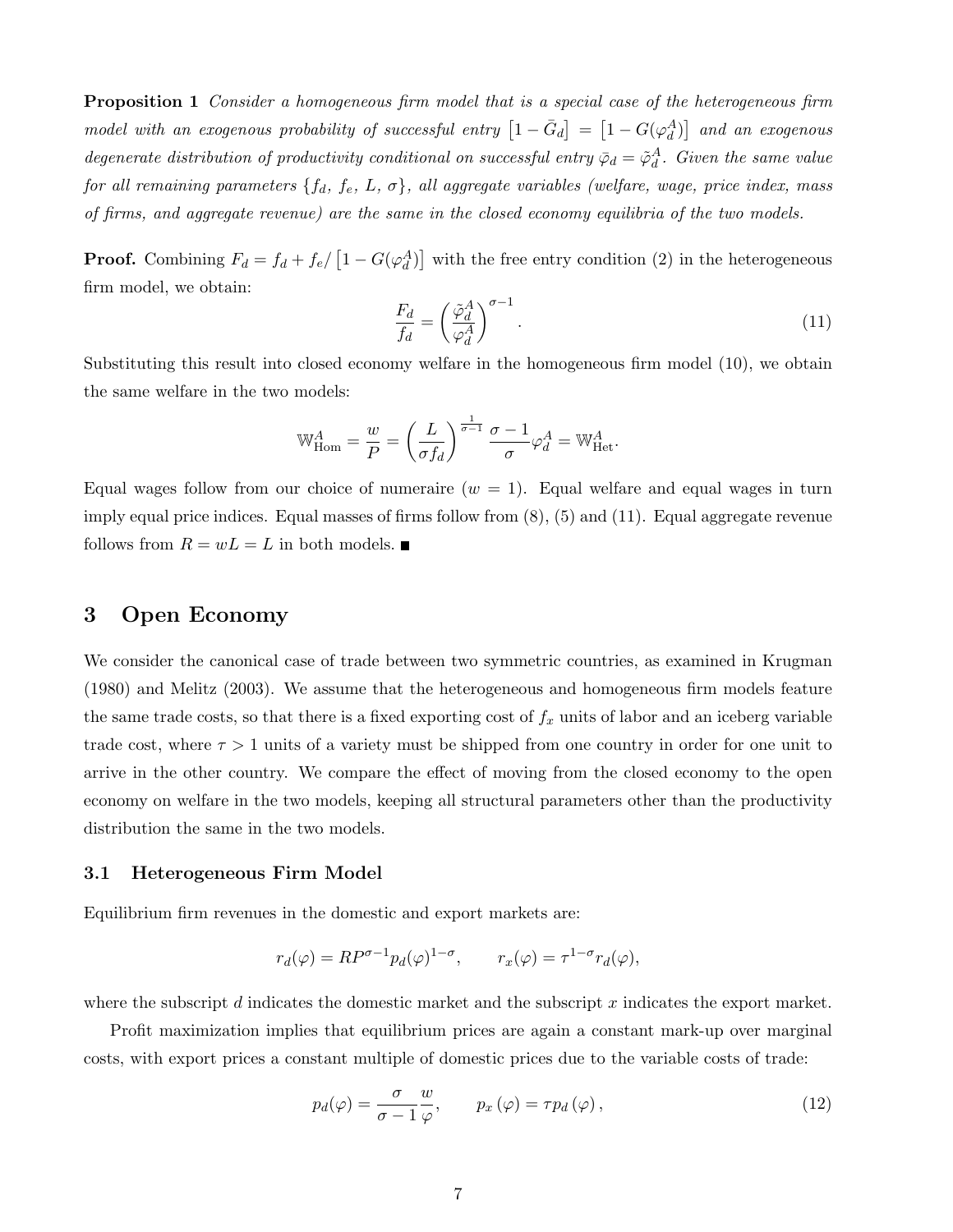This equilibrium pricing rule implies that profits in each market are a constant proportion of revenues minus the fixed costs:

$$
\pi_d(\varphi) = \frac{r_d(\varphi)}{\sigma} - w f_d, \qquad \pi_x(\varphi) = \frac{r_x(\varphi)}{\sigma} - w f_x.
$$

Here, we assume that fixed exporting costs are incurred in the source country and we apportion the fixed production cost to the domestic market. The productivity cutoffs for serving the domestic market  $(\varphi_d^T)$  and export market  $(\varphi_x^T)$  are defined by the following zero-profit conditions:

$$
r_d(\varphi_d^T) = R \left(\frac{\sigma - 1}{\sigma} P \varphi_d^T\right)^{\sigma - 1} w^{1 - \sigma} = \sigma w f_d.
$$
\n(13)

$$
r_x(\varphi_x^T) = R \left( \frac{\sigma - 1}{\sigma} P \varphi_x^T \right)^{\sigma - 1} (\tau w)^{1 - \sigma} = \sigma w f_x,
$$
\n(14)

where the superscript *T* indicates the open economy equilibrium. Together these two zero-profit conditions imply that the export cutoff is a constant multiple of the domestic cutoff that depends on the fixed and variable costs of trade:

$$
\varphi_x^T = \tau \left(\frac{f_x}{f_d}\right)^{\frac{1}{\sigma - 1}} \varphi_d^T.
$$
\n(15)

For sufficiently high fixed and variable trade costs  $(\tau (f_x/f_d)^{\frac{1}{\sigma-1}} > 1)$ , only the most productive firms export, consistent with an extensive empirical literature (see for example the review in Bernard, Jensen, Redding and Schott 2007).

The free entry condition again equates the expected value of entry to the sunk entry cost,  $\left[1-G\left(\varphi_d^T\right)\right]\bar{\pi} = wf_e$ , and can be re-written as follows:

$$
f_d J\left(\varphi_d^T\right) + f_x J\left(\varphi_x^T\right) = f_e,\tag{16}
$$

where  $J(\cdot)$  is defined in (3) and we can define weighted average productivity in the export market  $(\tilde{\varphi}_x^T)$  in an analogous way to weighted average productivity in the domestic market  $(\tilde{\varphi}_d^T)$  in (4).

Using the relationship between the productivity cutoffs (15), and noting that  $J(\cdot)$  is a decreasing function, the free entry condition  $(16)$  determines a unique equilibrium value of the domestic cutoff  $(\varphi_d^T)$ , which in turn determines the export cutoff  $(\varphi_x^T)$ . Furthermore, since  $J(\cdot)$  is a decreasing function, the domestic cutoff in the open economy is strictly greater than the domestic cutoff in the closed economy  $(\varphi_d^T > \varphi_d^A)$  for positive values of fixed exporting costs.

As in the closed economy, the mass of entrants  $(M<sub>e</sub>)$  equals the mass of firms  $(M)$  divided by the probability of successful entry  $(1 - G(\varphi_d^T))$ :

$$
M_e = \frac{M}{1 - G(\varphi_d^T)} = \frac{R}{\sigma w \left[ f_e + \left[ 1 - G\left(\varphi_d^T\right) \right] f_d + \left[ 1 - G\left(\varphi_x^T\right) \right] f_x \right]},\tag{17}
$$

and aggregate revenue equals total labor payments  $(R = wL)$ .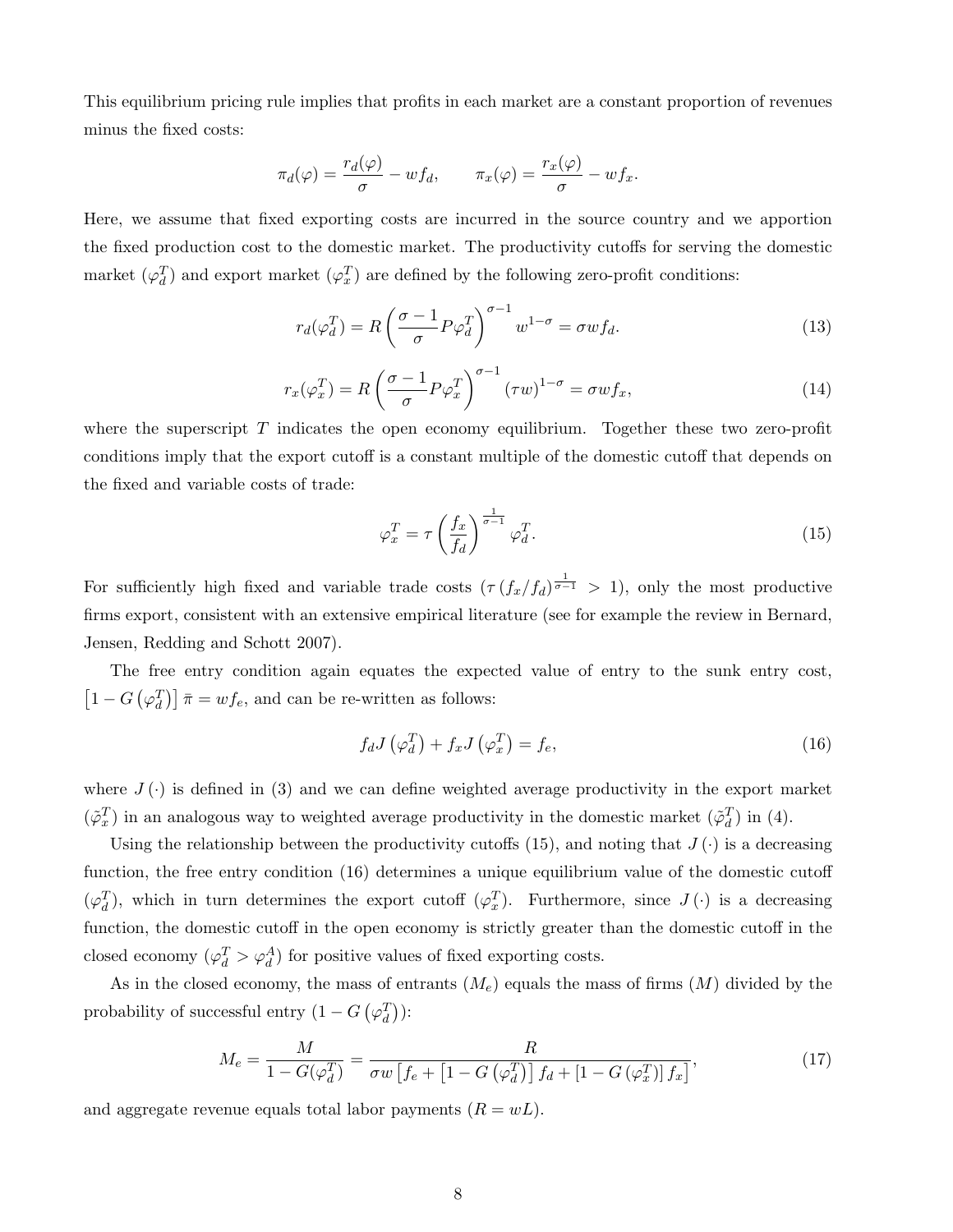Using the equilibrium pricing rule and the mass of firms, the CES price index in the open economy can be written as:

$$
P^{1-\sigma} = M\left[\left(\tilde{\varphi}_d^T\right)^{\sigma-1} + \chi \tau^{1-\sigma} \left(\tilde{\varphi}_x^T\right)^{\sigma-1}\right] \left(\frac{\sigma}{\sigma-1}\right)^{1-\sigma} w^{1-\sigma},\tag{18}
$$

where  $\chi = \left[1 - G\left(\varphi_x^T\right)\right] / \left[1 - G\left(\varphi_d^T\right)\right]$  is the proportion of exporting firms. We choose labor in one country as the numeraire. With symmetric countries, this implies a common unit wage in each country  $(w = 1).$ 

Rearranging the price index (18), and using the mass of firms (17) and our choice of numeraire, welfare can be expressed in terms of productivity and parameters:

$$
\mathbb{W}_{\text{Het}}^T = \frac{w}{P} = \left(\frac{L\left(\frac{\sigma-1}{\sigma}\right)^{\sigma-1}}{\sigma\left[\frac{f_e}{1-G(\varphi_d^T)} + f_d + \chi f_x\right]}\right)^{\frac{1}{\sigma-1}} \left[\left(\tilde{\varphi}_d^T\right)^{\sigma-1} + \chi \tau^{1-\sigma} \left(\tilde{\varphi}_x^T\right)^{\sigma-1}\right]^{\frac{1}{\sigma-1}}.\tag{19}
$$

In an open economy equilibrium with selection into export markets  $(\varphi_x^T > \varphi_d^T)$ , the zero-profit condition for the domestic market (13) implies that open economy welfare can be written equivalently in terms of the domestic productivity cutoff and parameters:

$$
\mathbb{W}_{\text{Het}}^T = \frac{w}{P} = \left(\frac{L}{\sigma f_d}\right)^{\frac{1}{\sigma - 1}} \frac{\sigma - 1}{\sigma} \varphi_d^T. \tag{20}
$$

Comparing  $(6)$  and  $(20)$ , and noting that the domestic cutoff is higher in the open economy than in the closed economy  $(\varphi_d^T > \varphi_d^A)$ , there are necessarily welfare gains from trade.

In contrast, in an open economy equilibrium in which all firms export, the domestic and export productivity cutoffs are equal to one another  $(\varphi_x^T = \varphi_d^T)$ , and are determined by the requirement that the sum of variable profits in the domestic and export markets is equal to the sum of fixed production and exporting costs. Using this zero-profit condition, open economy welfare also can be written in terms of the domestic productivity cutoff and parameters:

$$
\mathbb{W}_{\text{Het}}^T = \frac{w}{P} = \left(\frac{\left(1 + \tau^{1-\sigma}\right)L}{\sigma\left(f_d + f_x\right)}\right)^{\frac{1}{\sigma-1}} \frac{\sigma - 1}{\sigma} \varphi_d^T. \tag{21}
$$

Comparing (6) and (21), and noting that  $f_x/f_d \leq \tau^{1-\sigma}$  in an open economy equilibrium in which all firms export, there are again necessarily welfare gains from trade.

#### 3.2 Homogeneous Firm Model

In the homogeneous firm model, the probability of successful entry and productivity conditional on successful entry are exogenous and remain unchanged and equal to  $\left[1 - \bar{G}_d\right]$  and  $\bar{\varphi}_d$  respectively. For sufficiently high fixed and variable trade costs  $(\tau^{\sigma-1}f_x/F_d > 1)$ , the representative firm does not find it profitable to export. In this case, welfare in the open economy equilibrium is necessarily higher in the heterogeneous firm model than in the homogeneous firm model, because the two models have the same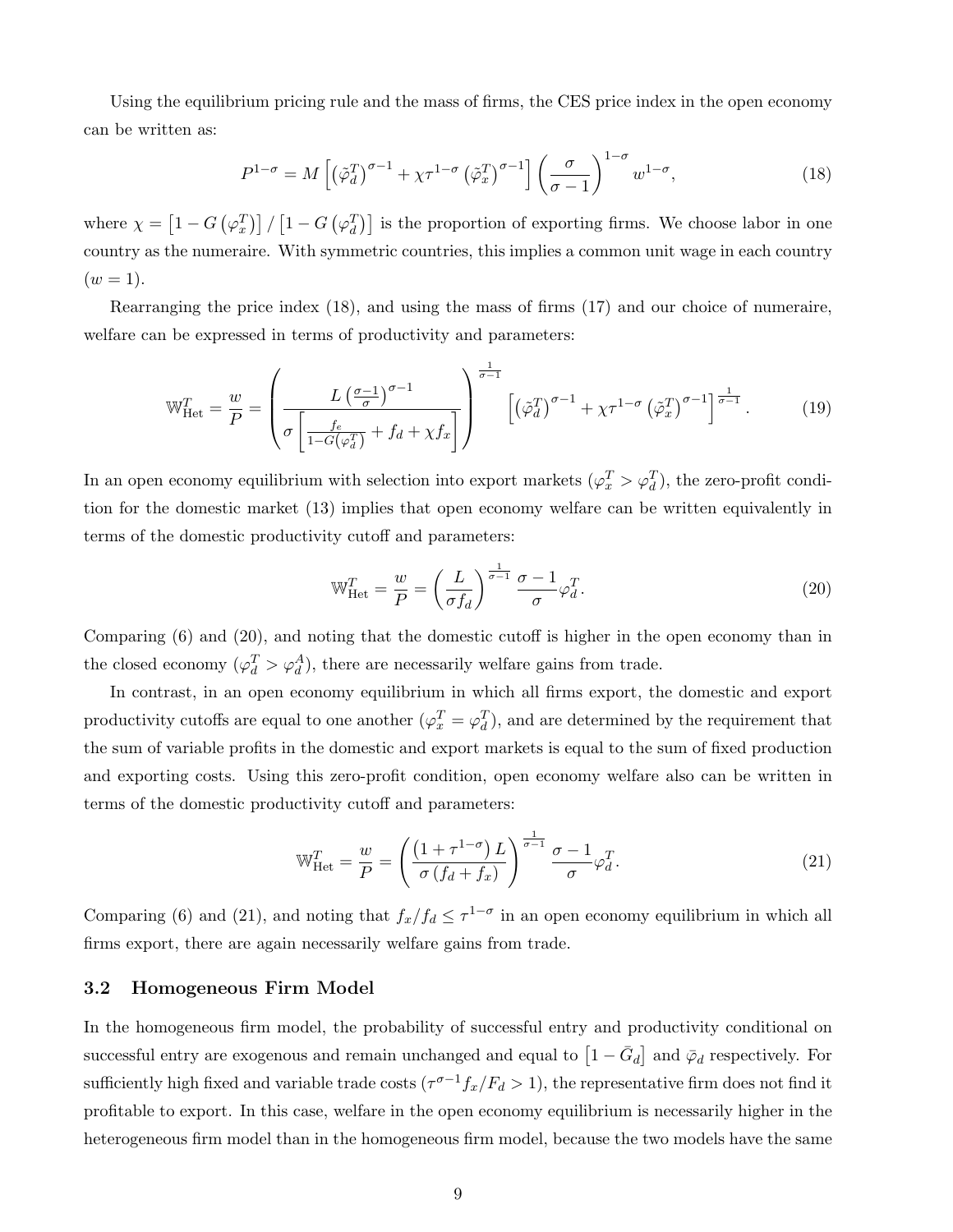closed economy welfare, there are welfare gains from trade, and trade only occurs in the heterogeneous firm model. In contrast, for sufficiently low fixed and variable trade costs  $(\tau^{\sigma-1}f_x/F_d < 1)$ , the representative firm finds it profitable to export. In this case, there is positive trade in both models, and we now compare their relative welfare in such an open economy equilibrium.

Profit maximization again implies that equilibrium prices are a constant mark-up over marginal costs, with export prices a constant multiple of domestic prices due to the variable costs of trade:

$$
p_d = \frac{\sigma}{\sigma - 1} \frac{w}{\bar{\varphi}_d}, \qquad p_x = \tau p_d. \tag{22}
$$

Together profit maximization and free entry imply that equilibrium output and employment for the representative variety are proportional to fixed costs:

$$
q = \bar{\varphi}_d (F_d + f_x) (\sigma - 1),
$$
  

$$
l = \sigma (F_d + f_x).
$$

Therefore both output and employment rise for the representative firm following the opening of trade to cover the additional fixed costs of exporting.

From the labor market clearing condition, this rise in employment for the representative firm implies a fall in the mass of domestically-produced varieties:

$$
M = \frac{L}{\sigma (F_d + f_x)}.\tag{23}
$$

Using the equilibrium pricing rule and the mass of firms, the CES price index in the open economy is:

$$
P^{1-\sigma} = \left[1 + \tau^{1-\sigma}\right] M \left(\frac{\sigma}{\sigma - 1} \frac{w}{\bar{\varphi}_d}\right)^{1-\sigma},\tag{24}
$$

where we again choose labor as the numeraire and hence  $w = 1$ .

Rearranging the price index (24), and using the mass of firms (23) and our choice of numeraire, welfare can be again expressed in terms of productivity and parameters:

$$
\mathbb{W}_{\text{Hom}}^T = \frac{w}{P} = \left(\frac{\left[1 + \tau^{1-\sigma}\right]L}{\sigma\left(F_d + f_x\right)}\right)^{\frac{1}{\sigma-1}} \frac{\sigma - 1}{\sigma} \bar{\varphi}_d. \tag{25}
$$

#### 3.3 Relative Welfare

In the homogeneous firm model, aggregate productivity is exogenous and hence constant by assumption. In contrast, in the heterogeneous firm model, aggregate productivity is determined by the endogenous entry and exit decisions of heterogeneous firms. This provides a new adjustment margin through which the economy can respond to the opening of trade. The presence of this new adjustment margin implies that the relative change in welfare following the opening of trade is strictly larger in the heterogeneous firm model than in the homogeneous firm model. Since the homogeneous firm model is a special case of the heterogeneous firm model, this comparison of the welfare gains from trade across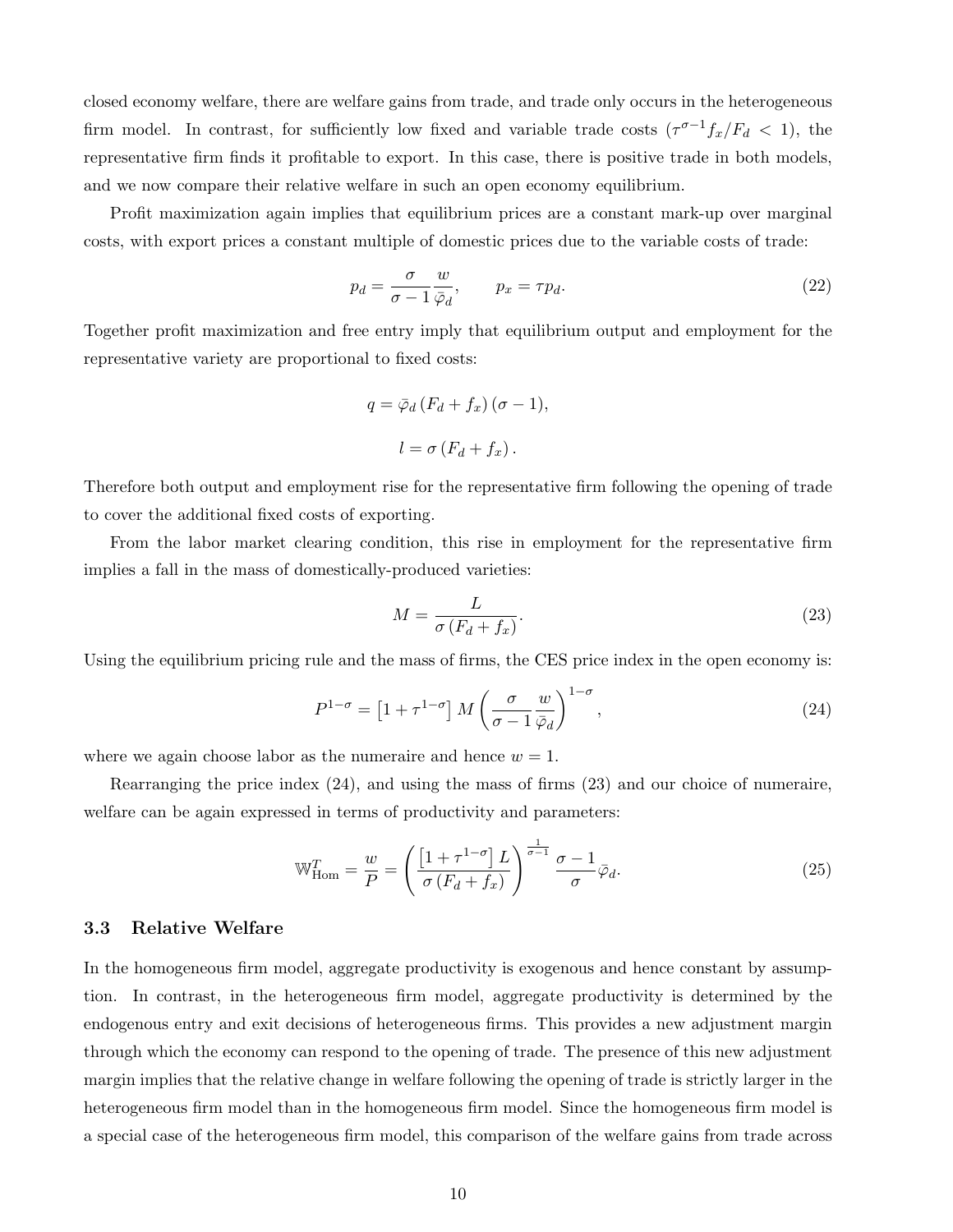the two models is equivalent to a comparative static within the heterogeneous firm model on the productivity distribution (from a non-degenerate to a degenerate distribution). This comparative static interpretation requires that we hold all other parameters equal when comparing the two models (same  $f_d, f_e, f_x, \tau, L, \sigma$ . We maintain this assumption throughout the paper whenever we compare the heterogeneous and homogeneous firm models. We pick the parameters of the degenerate productivity distribution under homogeneous firms  $(\bar{G}_d$  and  $\bar{\varphi}_d$ ) such that the autarky equilibrium is isomorphic to the heterogeneous firm one (as outlined in Proposition 1):  $\bar{G}_d = G(\varphi_d^A)$  and  $\bar{\varphi}_d = \tilde{\varphi}_d^A$ 

Proposition 2 *The proportional welfare gains from trade are strictly larger in the heterogeneous firm model than in the homogeneous firm model* ( $\mathbb{W}_{Het}^T$ ) $\mathbb{W}_{Het}^A$ )  $\mathbb{W}_{Hom}^T$ ), except in the special case *with no fixed exporting cost. In this special case, the proportional welfare gains from trade are the same in the two models.*

#### **Proof.** See the Appendix. ■

In the special case with no fixed exporting cost, the domestic productivity cutoff does not respond to the opening of trade in the heterogeneous firm model. As a result, the additional adjustment margin provided by heterogeneous firms entry and exit decisions is inoperable, and the welfare gains from trade are the same in the two models. But this special case is uninteresting, because firm productivity dispersion plays no role in the heterogeneous firm model (the exit threshold and average productivity are the same in the closed and open economies). Furthermore, this special case stands at odds with an extensive body of empirical evidence that only some firms export, exporters are larger and more productive than non-exporters, and there are substantial fixed exporting costs.<sup>3</sup>

Since the proportional welfare gains from trade are strictly lower in the homogeneous firm model than in the heterogeneous firm model for positive fixed exporting costs, and since open economy welfare in the homogeneous firm model is monotonically decreasing in trade costs, we also obtain the following result.

Proposition 3 *To achieve the same proportional welfare gains from trade requires strictly lower trade costs (either lower*  $f_x$  and/or lower  $\tau$ ) in the homogeneous firm model than in the heterogeneous firm *model, except in the special case with no fixed exporting cost.*

**Proof.** The proposition follows immediately from  $\mathbb{W}_{\text{Het}}^T/\mathbb{W}_{\text{Het}}^A > \mathbb{W}_{\text{Hom}}^T/\mathbb{W}_{\text{Hom}}^A$  in Proposition 2 and from  $\frac{dW_{\text{Hom}}^T}{dt_x} < 0$  and  $\frac{dW_{\text{Hom}}^T}{dt_x} < 0$  in (25).

Although we chose the productivity of the representative firm  $(\tilde{\varphi}_d^A$ ) to ensure the same closed economy welfare in both models, the ratio of open to closed economy welfare in the homogeneous firm model  $\mathbb{W}_{\text{Hom}}^T/\mathbb{W}_{\text{Hom}}^A$  is independent of the representative firm's productivity (from (10) and (25)). It

<sup>&</sup>lt;sup>3</sup>For reviews of the extensive empirical literatures on firm export market participation, see Bernard, Jensen, Redding and Schott (2007) and Melitz and Redding (2012). For evidence of substantial fixed exporting costs, see Roberts and Tybout (1997) and Das, Roberts and Tybout (2007).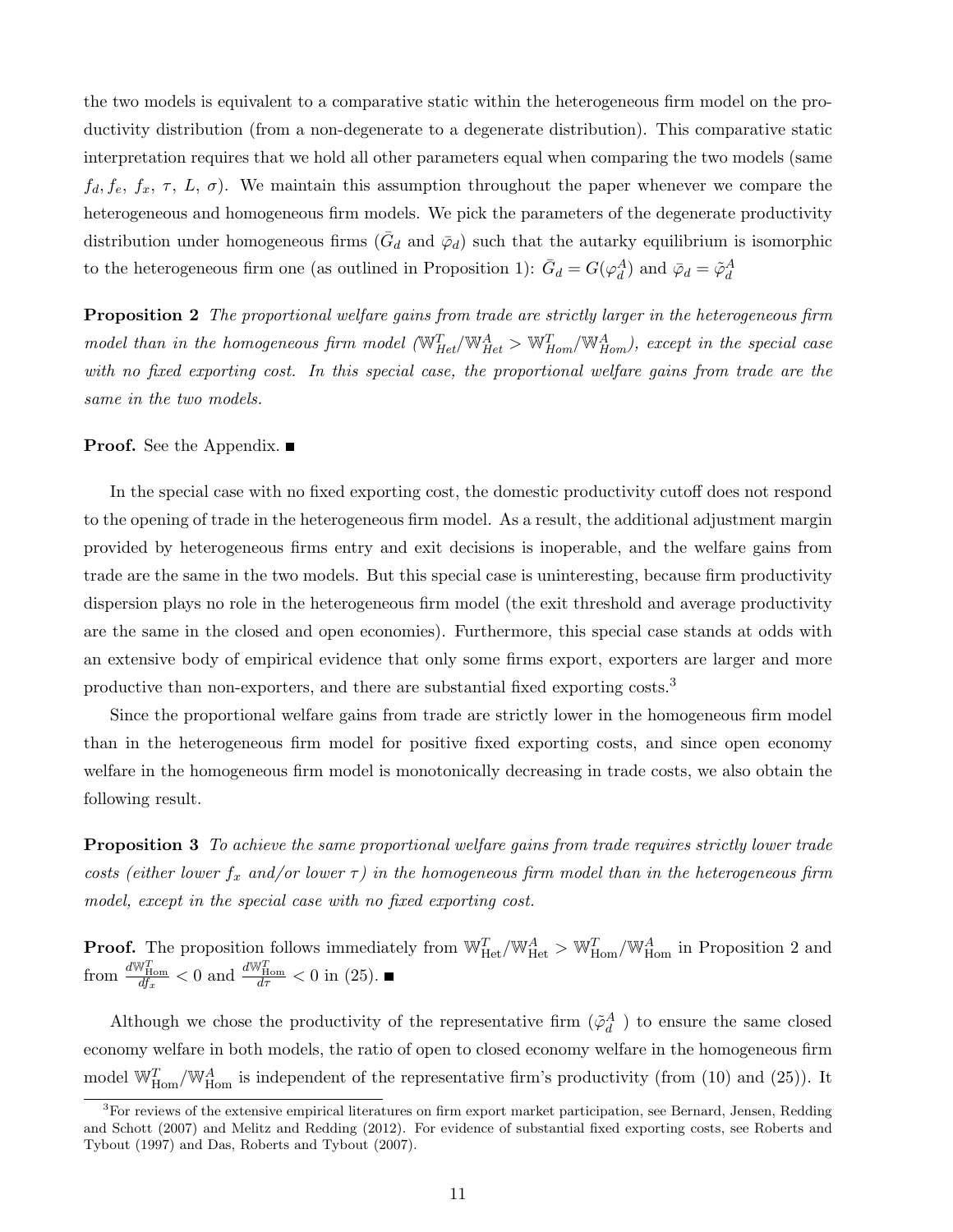follows that both of the above propositions hold for any value of the representative firm's productivity. Both propositions also hold for general continuous productivity distributions.

# 4 Revealed Preference

The theoretical results throughout the paper are proved using the free entry condition in the market equilibrium of the heterogeneous firm model. But to provide further economic intuition for these results, we consider the problem of a social planner choosing the productivity cutoffs and the mass of entrants to maximize welfare in the heterogeneous firm model. We begin with the planner's problem in the closed economy, in which welfare in the homogeneous and heterogeneous firm models is the same. We next consider the planner's problem in the open economy. The planner is assumed to maximize world welfare. With symmetric countries, this is equivalent to maximizing the welfare of the representative consumer in each country.<sup>4</sup> We show that the planner's choices in the closed and open economies coincide with the market allocations, and hence the market allocations in the heterogeneous firm model are efficient.<sup>5</sup> We also show that the social planner in general chooses to adjust the productivity cutoffs following the opening of trade, even though it is feasible to leave them unchanged and replicate the open economy equilibrium of the homogeneous firm model. Therefore, by revealed preference, open economy welfare must be at least as high in the heterogeneous firm model as in the homogeneous firm model, and we show that it is in general higher.

#### 4.1 Closed Economy

In the closed economy of the heterogeneous firm model, the real consumption index and aggregate labor constraint for the social planner can be written as:

$$
Q = \left\{ \left[ 1 - G(\varphi_d^A) \right] M_e \right\}^{\sigma/(\sigma - 1)} \tilde{q}_d^A,
$$
  

$$
L = \left[ 1 - G(\varphi_d^A) \right] M_e \left[ \frac{\tilde{q}_d^A}{\tilde{\varphi}_d^A} + f_d + \frac{f_e}{1 - G(\varphi_d^A)} \right],
$$

where  $\tilde{q}^A_d = \tilde{q}^A_d (\tilde{\varphi}^A_d)$  is the output of a firm with a productivity equal to domestic weighted average productivity  $\tilde{\varphi}_d^A$ ; and we assume that the social planner faces the same productivity distribution  $G(\varphi)$ and entry cost *f<sup>e</sup>* per firm as in the market allocation.

Using the aggregate labor constraint in the real consumption index, the social planner chooses the domestic cutoff  $\varphi_d^A$  (and hence the productivity range of producing firms) and the output of a firm with weighted average productivity  $\tilde{q}^A_d$  (and hence the mass of entrants) to solve the following

<sup>&</sup>lt;sup>4</sup>To highlight the efficiency properties of the market equilibrium, we assume a world planner, which abstracts from the incentives of national planners to manipulate the terms of trade between countries.

 ${}^{5}$  For an analysis of how the efficiency of the monopolistically competitive equilibrium depends on the extent to which the elasticity of substitution between varieties is constant or variable, see Dixit and Stiglitz (1977) for homogeneous firm models and Dhingra and Morrow (2012) for heterogeneous firm models.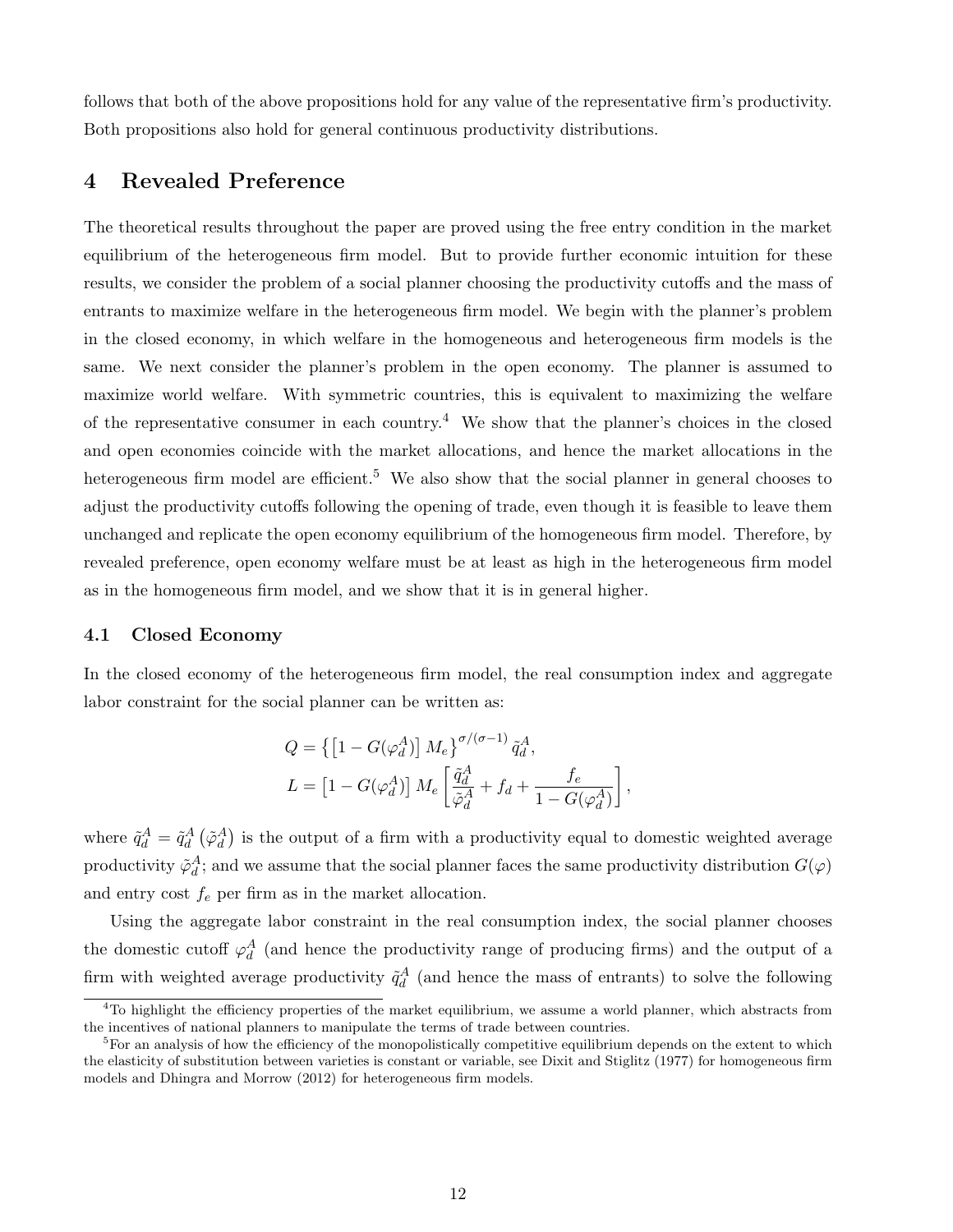unconstrained maximization problem:<sup>6</sup>

$$
\max_{\varphi_d^A, \tilde{q}_d^A} \left\{ L^{\sigma/(\sigma-1)} \left[ \frac{\tilde{q}_d^A}{\tilde{\varphi}_d^A} + f_d + \frac{f_e}{1 - G(\varphi_d^A)} \right]^{-\sigma/(\sigma-1)} \tilde{q}_d^A \right\}.
$$
 (26)

The trade-off faced by the social planner is as follows. On the one hand, a lower productivity cutoff reduces expected entry costs conditional on successful entry, which releases more labor for production. On the other hand, the lower productivity cutoff involves production by lower productivity firms, which reduces expected output conditional on successful entry. From the first-order conditions for  $\tilde{q}^A_d$  and  $\varphi_d^A$ , we obtain:

$$
\[1 - G(\varphi_d^A)\] \left[ \left(\frac{\tilde{\varphi}_d^A}{\varphi_d^A}\right)^{\sigma - 1} - 1 \right] f_d = f_e,\tag{27}
$$

which corresponds to the free entry condition in the market economy (2).

Therefore, the social planner chooses the same productivity cutoff  $\varphi_d^A$  (and the same values of all other endogenous variables) as in the market equilibrium of the heterogeneous firm model. This confirms that the market equilibrium is efficient. In the heterogeneous firm model, changes in fixed costs and other parameters induce the social planner to change both the productivity cutoff  $\varphi_d^A$  and the output of a firm with weighted average productivity  $\tilde{q}^A_d$  (and hence the mass of entrants  $M_e$ ). In contrast, in the homogeneous firm model, productivity is constant by assumption, which implies that changes in fixed costs and other parameters only induce changes in the mass of producing firms and output per firm.

#### 4.2 Open Economy

In the open economy of the heterogeneous firm model, the real consumption index and the aggregate labor constraint for the social planner can be written as:

$$
Q = M_t^{\sigma/(\sigma-1)} \tilde{q}_t^T,
$$
  
\n
$$
L = M_t \left[ \frac{\tilde{q}_t^T}{\tilde{\varphi}_t^T} + \frac{1}{1+\chi} \left( f_d + \chi f_x + \frac{f_e}{1 - G(\varphi_d^T)} \right) \right],
$$

where  $M_t$  is the mass of firms serving each market and  $\tilde{q}_t^T \equiv q_d(\tilde{\varphi}_t^T)$  is the domestic output of a firm with a productivity equal to a weighted average across all non-exporting and exporting firms  $\tilde{\varphi}_t^T$ .<sup>7</sup> The mass of firms serving each market and weighted average productivity are defined as follows:

$$
M_t = \left[1 + \chi\right]M = \left[1 + \chi\right]\left[1 - G\left(\varphi_d^T\right)\right]M_e,\tag{28}
$$

$$
\tilde{\varphi}_t^T = \left\{ \frac{1}{1+\chi} \left[ \left( \tilde{\varphi}_d^T \right)^{\sigma-1} + \chi \tau^{1-\sigma} \left( \tilde{\varphi}_x^T \right)^{\sigma-1} \right] \right\}^{1/(\sigma-1)}.
$$
\n(29)

Using the aggregate labor constraint in the real consumption index, the social planner chooses the domestic cutoff  $\varphi_d^T$  (and hence the productivity range for producing firms), the export cutoff  $\varphi_x^T$ 

 $6$ In the web appendix, we also derive the same results from an equivalent representation of the planner's problem as a Lagrangian.

<sup>&</sup>lt;sup>7</sup>Recall that  $\chi = \left[1 - G\left(\varphi_x^T\right)\right] / \left[1 - G\left(\varphi_d^T\right)\right]$  is the proportion of exporting firms.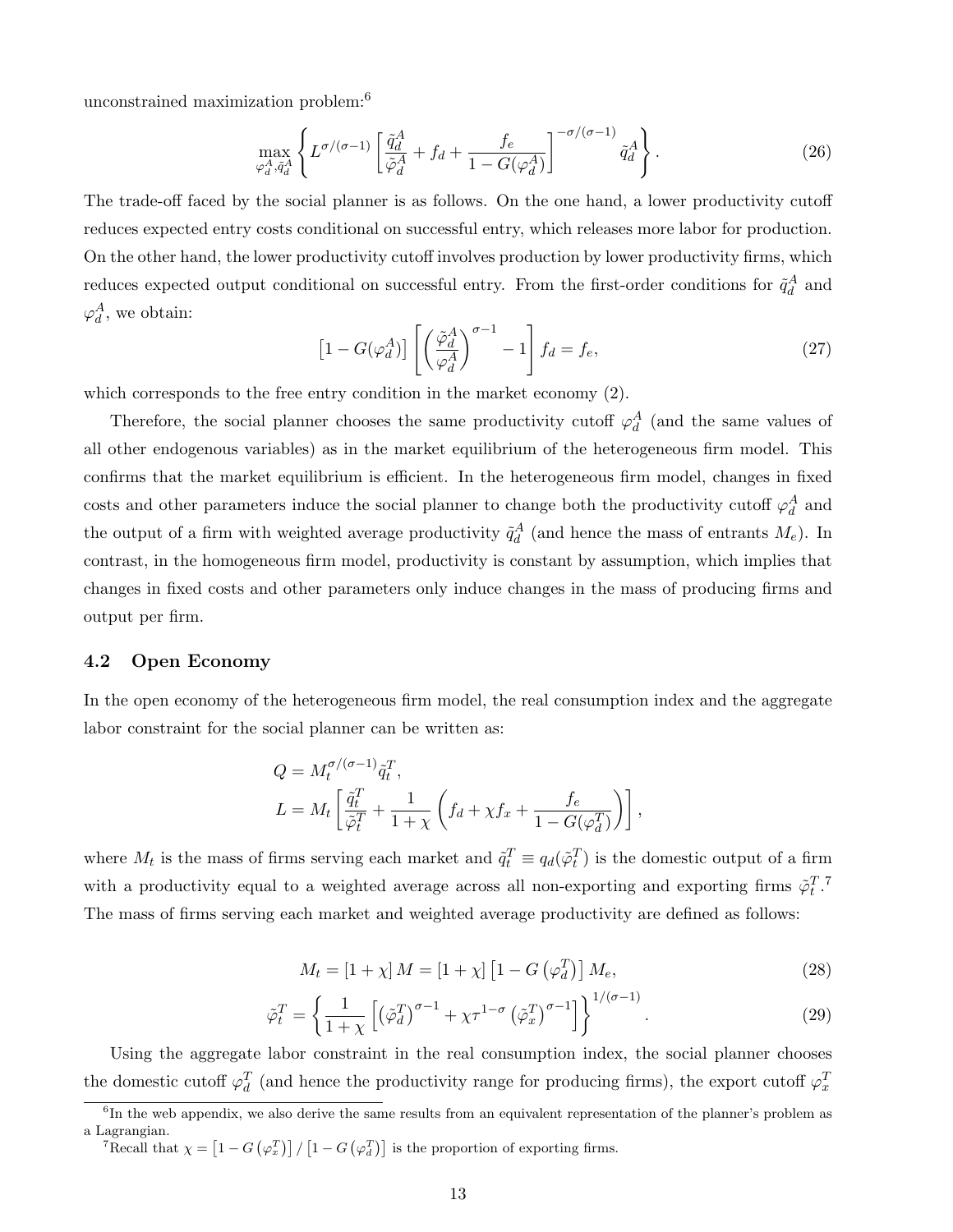(and hence the proportion of exporting firms) and the output of a firm with the weighted average productivity (and hence the mass of firms) as the solution to the following unconstrained maximization problem:

$$
\max_{\varphi_d^T, \varphi_x^T, \tilde{q}_t^T} \left\{ L^{\sigma/(\sigma-1)} \left[ \frac{\tilde{q}_t^T}{\tilde{\varphi}_t^T} + \frac{1}{1+\chi} \left( f_d + \chi f_x + \frac{f_e}{1-G(\varphi_d^T)} \right) \right]^{-\sigma/(\sigma-1)} \tilde{q}_t^T \right\}.
$$
 (30)

The trade-offs faced by the social planner are as follows. A lower domestic cutoff again reduces expected entry costs conditional on successful entry and thereby releases more labor for production. But this lower cutoff involves production lower productivity firms, which reduces expected output conditional on successful entry. A lower export cutoff for a given domestic cutoff increases the proportion of exporting firms. This uses more labor to cover fixed exporting costs and reduces expected output conditional on exporting, but increases the fraction of foreign varieties available to domestic consumers. The first-order condition for  $\tilde{q}^T_t$  is:

$$
\[1 - G(\varphi_d^T)\] \left[ \frac{(1+\chi)\,\tilde{q}_t^T}{(\sigma - 1)\,\tilde{\varphi}_t^T} - f_d - \chi f_x \right] = f_e. \tag{31}
$$

It equates the expected profits from entry to the sunk entry cost, since  $\frac{(1+\chi)\tilde{q}_t^T}{(\sigma-1)\tilde{\varphi}_t^T}$  is expected variable profits conditional on successful entry. The first-order condition for  $\varphi_d^T$  yields:

$$
\left(\frac{\varphi_d^T}{\tilde{\varphi}_t^T}\right)^{\sigma-1} \frac{1}{\sigma-1} \frac{\tilde{q}_t^T}{\tilde{\varphi}_t^T} = f_d.
$$
\n(32)

It equates the domestic variable profits of the least productive firm with the fixed production cost. The first-order condition for  $\varphi_x^T$  yields:

$$
\left(\frac{\varphi_x^T}{\tilde{\varphi}_t^T}\right)^{\sigma-1} \frac{\tau^{1-\sigma}}{\sigma-1} \frac{\tilde{q}_t^T}{\tilde{\varphi}_t^T} = f_x.
$$
\n(33)

It equates the export variable profits of the least productive exporter with the fixed exporting costs. Combining these three first-order conditions, we obtain the same relationship between the domestic and export cutoffs (15) and free entry condition (16) as in the open economy market equilibrium. As a result, the social planner chooses the same productivity cutoffs  $\varphi_d^T$  and  $\varphi_x^T$  (and the same value of all other endogenous variables) as in the open economy market equilibrium of the heterogeneous firm model. Hence the open economy market equilibrium of the heterogeneous firm model is efficient.

#### 4.3 Open Versus Closed Economy

Recall that the heterogeneous and homogeneous firm models generate the same values of all aggregate variables (including welfare) in the closed economy. Furthermore, it is technologically feasible for the social planner to choose the same domestic productivity cutoff in the open economy as in the closed economy  $(\varphi_d^T = \varphi_d^A)$  and to let all firms export  $(\varphi_x^T = \varphi_d^T)$ . In this hypothetical allocation, the heterogeneous and homogeneous firm models would also generate the same values of all aggregate variables (including welfare) in the open economy.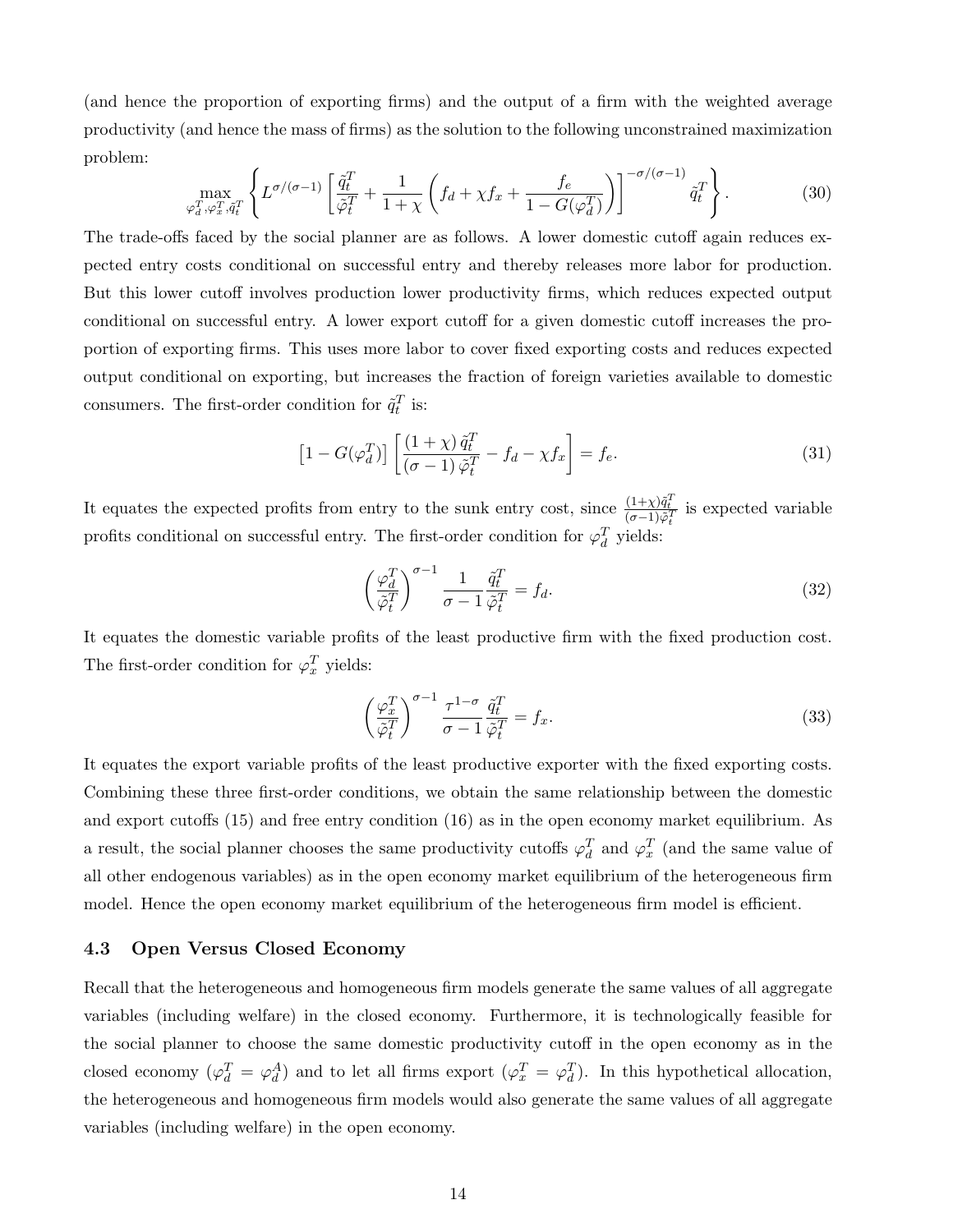However, comparing the closed and open economy free entry conditions (2) and (16), the social planner in general chooses a different domestic productivity cutoff in the open economy than in the closed economy  $(\varphi_d^T \neq \varphi_d^A)$  and in general restricts exporting to a proper subset of more productive firms  $(\varphi_d^T \leq \varphi_x^T \leq \infty)$ . Since the social planner chooses different productivity cutoffs in the open economy when it is technological feasible to choose the same productivity cutoffs as in the closed economy, revealed preference implies that these different productivity cutoffs must yield welfare levels at least as high as a hypothetical allocation with the same productivity cutoffs. Furthermore, the social planner's objective (30) is globally concave in  $\{\varphi_d^T, \varphi_x^T, \tilde{q}_t^T\}$ , which implies that the different productivity cutoffs must yield strictly higher welfare than the hypothetical allocation with the same productivity cutoffs. Additionally, the social planner's choice corresponds to the open economy equilibrium of the heterogeneous firm model, while the hypothetical allocation corresponds to the open economy equilibrium of the homogeneous firm model. Therefore it follows that open economy welfare is strictly higher in the heterogeneous firm model than in the homogeneous firm model whenever the productivity cutoffs differ in the open and closed economies of the heterogeneous firm model.<sup>8</sup>

Comparing the social planner's objectives in the closed and open economies (26) and (30), she faces different combinations of fixed versus variable costs in the closed versus open economy. The social planner's optimal response to these different cost combinations is to adjust the productivity range for both producing and exporting firms (as well as average output per firm). Thus the greater welfare gains in the heterogeneous firm model reflect the presence of an additional adjustment margin (the firm productivity ranges) relative to the homogeneous firm model. In the heterogeneous firm model, the social planner can allocate low-productivity firms to serve only the domestic market and reallocate resources to higher-productivity exporting firms. Therefore the welfare that the social planner can achieve in a model with this additional adjustment margin must be at least as high (and in general higher) than in a model without it.

While we have focused on opening the closed economy to trade, an analogous analysis can be undertaken for the reverse comparative static of closing the open economy. Choosing the degenerate productivity distribution in the homogeneous firm model such that the two models to have the same welfare in an initial open economy equilibrium, the welfare costs of closing the open economy are smaller in the heterogeneous firm model than in the homogeneous firm. Again the welfare that the social planner can achieve in the heterogeneous firm model with its additional adjustment margin must be at least as high (and in general higher) than in the homogeneous model. As a result, whether we consider increases or reductions in trade costs, welfare in the two models is the same for the calibrated value of trade costs, but is strictly higher in the heterogeneous firm model than in the homogeneous firm model for all other values of trade costs.

<sup>&</sup>lt;sup>8</sup>While to make our argument as clearly as possible we focus on symmetric countries, this revealed preference argument applies more generally for asymmetric countries.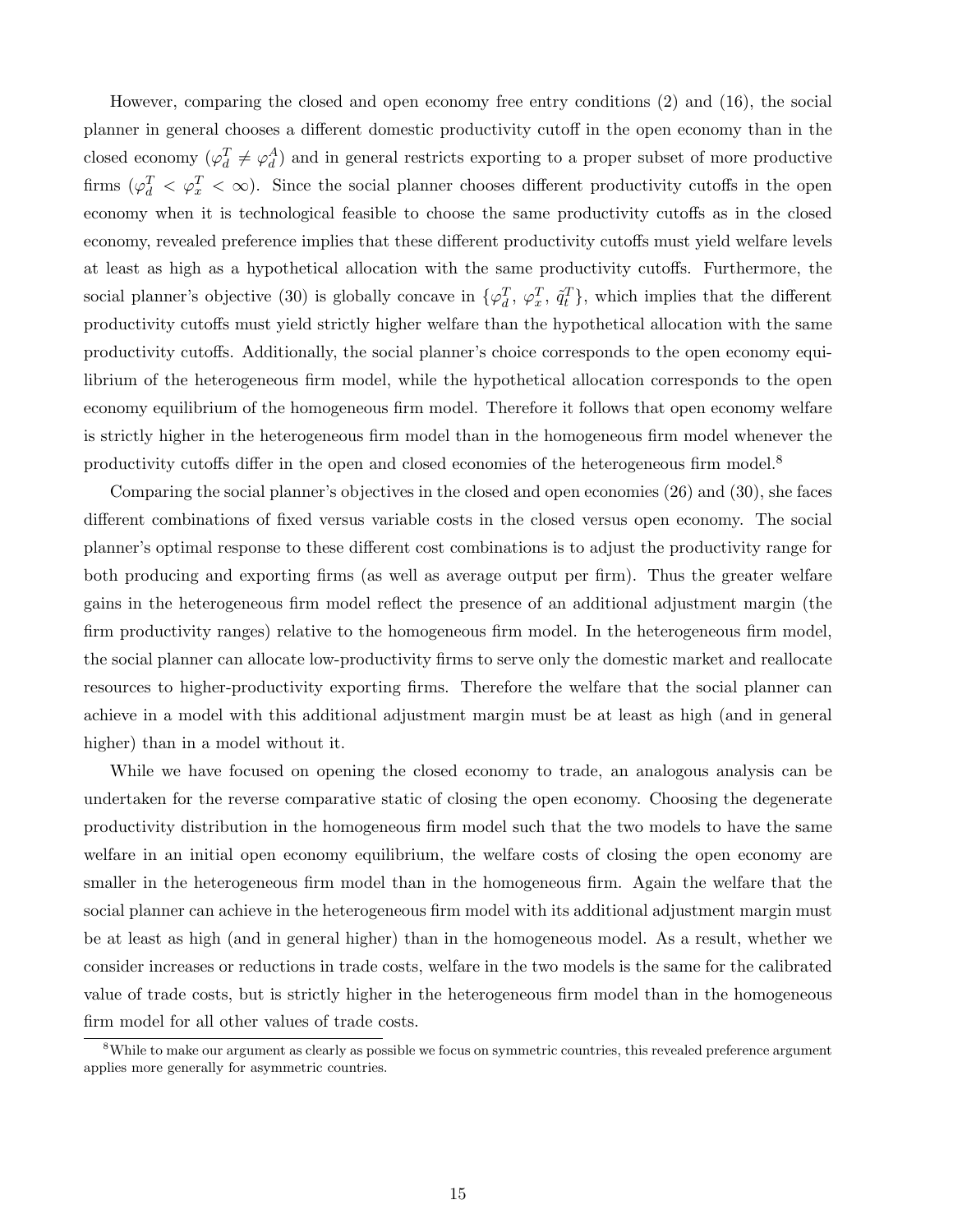# 5 Trade Shares and Welfare

We now examine the relationship between the heterogeneous and homogeneous firm models' predictions for welfare and their predictions for domestic trade shares. In an open economy equilibrium of the heterogeneous firm model, the domestic trade share is:

$$
\lambda_{\text{Het}} = \frac{p_d \left(\tilde{\varphi}_d^T\right)^{1-\sigma}}{p_d \left(\tilde{\varphi}_d^T\right)^{1-\sigma} + \chi \tau^{1-\sigma} p_d \left(\tilde{\varphi}_x^T\right)^{1-\sigma}} = \frac{1}{1 + \tau^{1-\sigma} \Lambda},\tag{34}
$$
\n
$$
\text{where } \Lambda = \frac{\int_{\varphi_x^T}^{\infty} \varphi^{\sigma-1} dG \left(\varphi\right)}{\int_{\varphi_d^T}^{\infty} \varphi^{\sigma-1} dG \left(\varphi\right)}.
$$

In contrast, in an open economy equilibrium of the homogeneous firm model in which the representative firm exports, the domestic trade share is:

$$
\lambda_{\text{Hom}} = \frac{p_d \left(\tilde{\varphi}_d^A\right)^{1-\sigma}}{\left(1 + \tau^{1-\sigma}\right) p_d \left(\tilde{\varphi}_d^A\right)^{1-\sigma}} = \frac{1}{1 + \tau^{1-\sigma}}.\tag{35}
$$

Comparing the domestic trade shares in the heterogeneous and homogeneous firm models ((34) and (35) respectively) for the same trade costs  $\{f_x, \tau\}$ , we obtain the following result:

Proposition 4 *Whenever the representative firm exports in the homogeneous firm model and there is*  $s^{e}}$  (*fx*<sup>*/fa*</sup>)<sup> $1/(\sigma-1)$ </sup>,  $\sigma$  +  $t^{f}$ ),  $t^{f}$  (*fx*<sup>*t*</sup>)<sup> $f$ </sup>),  $t^{f}$  (*fx*<sup>*t*</sup>)<sup> $f$ </sup>),  $t^{f}$ *the domestic trade share*  $\lambda$  *is strictly higher in the heterogeneous firm model than in the homogeneous firm model. If all firms export in both models*  $(0 \leq \tau (f_x/F_d)^{1/(\sigma-1)} < \tau (f_x/f_d)^{1/(\sigma-1)} \leq 1$ *, the domestic trade shares are the same.*

**Proof.** For  $0 < \tau (f_x/F_d)^{1/(\sigma-1)} < 1 < \tau (f_x/f_d)^{1/(\sigma-1)}$ , we have  $\varphi_x^T > \varphi_d^T$ , which implies  $0 < \Lambda < 1$ and hence  $\lambda_{\text{Het}} > \lambda_{\text{Hom}}$  in the domestic trade shares (34) and (35). For  $0 \leq \tau (f_x/F_d)^{1/(\sigma-1)}$  $\tau (f_x/f_d)^{1/(\sigma-1)} \leq 1$ , we have  $\varphi_x^T = \varphi_d^T$ ,  $\Lambda = 1$  and  $\lambda_{\text{Het}} = \lambda_{\text{Hom}}$ .

Proposition 4 implies a non-monotonic relationship between relative domestic trade shares in the two models and trade costs. We illustrate this non-monotonic relationship for the special case of a Pareto distribution in our simulations of the model in Section 8 below (see in particular Panel D of Figures 1 and 2). For sufficiently high trade costs, there is trade in the heterogeneous firm model, but the representative firm does not find it profitable to export in the homogeneous firm model. As a result, the domestic trade share is *lower* in the heterogeneous firm model than in the homogeneous firm model. As trade costs fall, the representative firm starts to export in homogeneous firm model, at which point the domestic trade share in the homogeneous firm model falls discretely from one to a value below that in the heterogeneous firm model. For all values of trade costs with selection into export markets in the heterogeneous firm model and positive trade in the homogeneous firm model, the domestic trade share is *higher* in the heterogeneous firm model than in the homogeneous firm model. As trade costs fall further,  $\varphi_d^T \to \varphi_x^T$  and the domestic trade share in the heterogeneous firm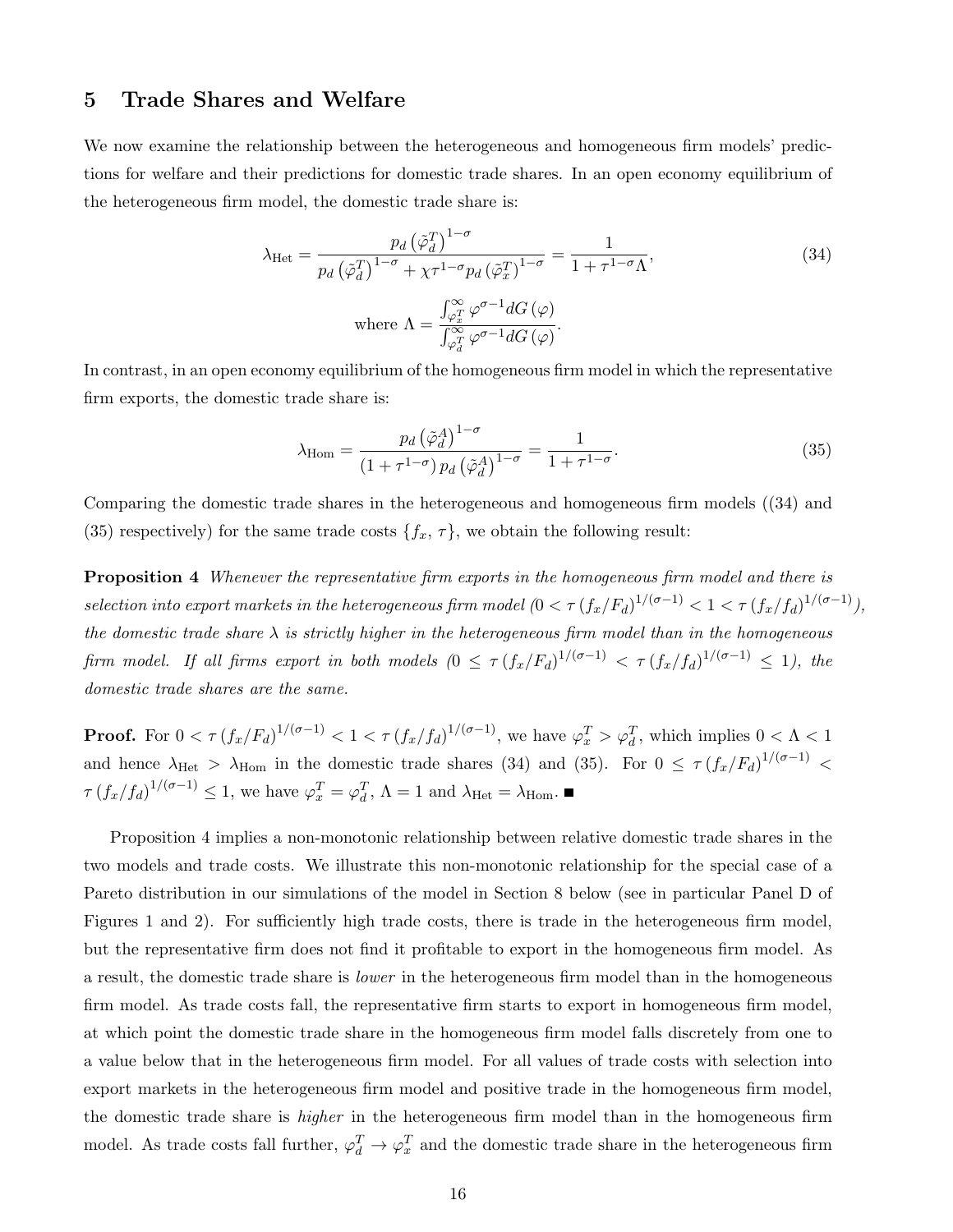model converges towards the domestic trade share in the homogeneous firm model. Once trade costs reach the point at which all firms export in the heterogeneous firm model, the domestic trade share is the same in the two models.

Proposition 4 highlights the complex relationship between domestic trade shares and welfare in the heterogeneous and homogeneous firm models. The domestic trade share is an endogenous variable and in general differs between the heterogeneous and homogeneous firm models given the same structural parameters and trade costs. Furthermore, the domestic trade share can be strictly higher in the heterogeneous firm model than in the homogeneous firm model even though welfare is strictly higher in the heterogeneous firm model (Propositions 2 and 4).

Heterogeneous firms' endogenous entry and exit decisions also have implications for the elasticity of trade flows with respect to trade costs. In the homogeneous firm model, the elasticity of the domestic trade share with respect to variable trade costs depends solely on the elasticity of substitution between varieties and the domestic trade share:

$$
\frac{d\lambda_{\text{Hom}}}{d\tau}\frac{\tau}{\lambda_{\text{Hom}}} = (\sigma - 1) (1 - \lambda),
$$

and the elasticity of the domestic trade share with respect to fixed exporting costs is equal to zero:

$$
\frac{d\lambda_{\text{Hom}}}{d\tau} \frac{f_x}{\lambda_{\text{Hom}}} = 0.
$$

In contrast, in the heterogeneous firm model, the elasticities of the domestic trade share with respect to variable trade costs and fixed exporting costs are endogenous variables that depend on the entire productivity distribution:

$$
\frac{d\lambda_{\text{Het}}}{d\tau} \frac{\tau}{\lambda} = \left[ (\sigma - 1) - \frac{d\Lambda}{d\tau} \frac{\tau}{\lambda_{\text{Het}}} \right] (1 - \lambda),
$$
\n
$$
\frac{d\lambda_{\text{Het}}}{d\tau} \frac{f_x}{\lambda_{\text{Het}}} = -\frac{d\Lambda}{d\tau} \frac{f_x}{\lambda_{\text{Het}}} (1 - \lambda),
$$
\n
$$
\frac{d\Lambda}{d\tau} \frac{\tau}{\lambda_{\text{Het}}} = -\left[ \frac{(\varphi_x^T)^{\sigma - 1} g(\varphi_x)}{\int_{\varphi_x^T}^{\infty} \varphi^{\sigma - 1} dG(\varphi)} - \frac{(\varphi_d^T)^{\sigma - 1} g(\varphi_d)}{\int_{\varphi_d^T}^{\infty} \varphi^{\sigma - 1} dG(\varphi)} \right] \tau,
$$
\n
$$
\frac{d\Lambda}{d\tau} \frac{f_x}{\lambda_{\text{Het}}} = -\left[ \frac{(\varphi_x^T)^{\sigma - 1} g(\varphi_x)}{\int_{\varphi_x^T}^{\infty} \varphi^{\sigma - 1} dG(\varphi)} - \frac{(\varphi_d^T)^{\sigma - 1} g(\varphi_d)}{\int_{\varphi_d^T}^{\infty} \varphi^{\sigma - 1} dG(\varphi)} \right] f_x,
$$

where  $\varphi_x^T > \varphi_d^T$  and  $\int_{\varphi_x^T}^{\infty} \varphi^{\sigma-1} dG (\varphi) < \int_{\varphi_d^T}^{\infty} \varphi^{\sigma-1} dG (\varphi)$ .

Therefore the elasticity of the domestic trade share with respect to trade costs varies with the functional form of the productivity distribution, the level of trade costs, and the relative importance of fixed versus variable trade costs. It follows that there is no single elasticity of trade flows with respect to trade costs in the heterogeneous firm model with a general continuous productivity distribution. Rather empirical measures of this elasticity capture an endogenous variable that depends on the full structure of the model.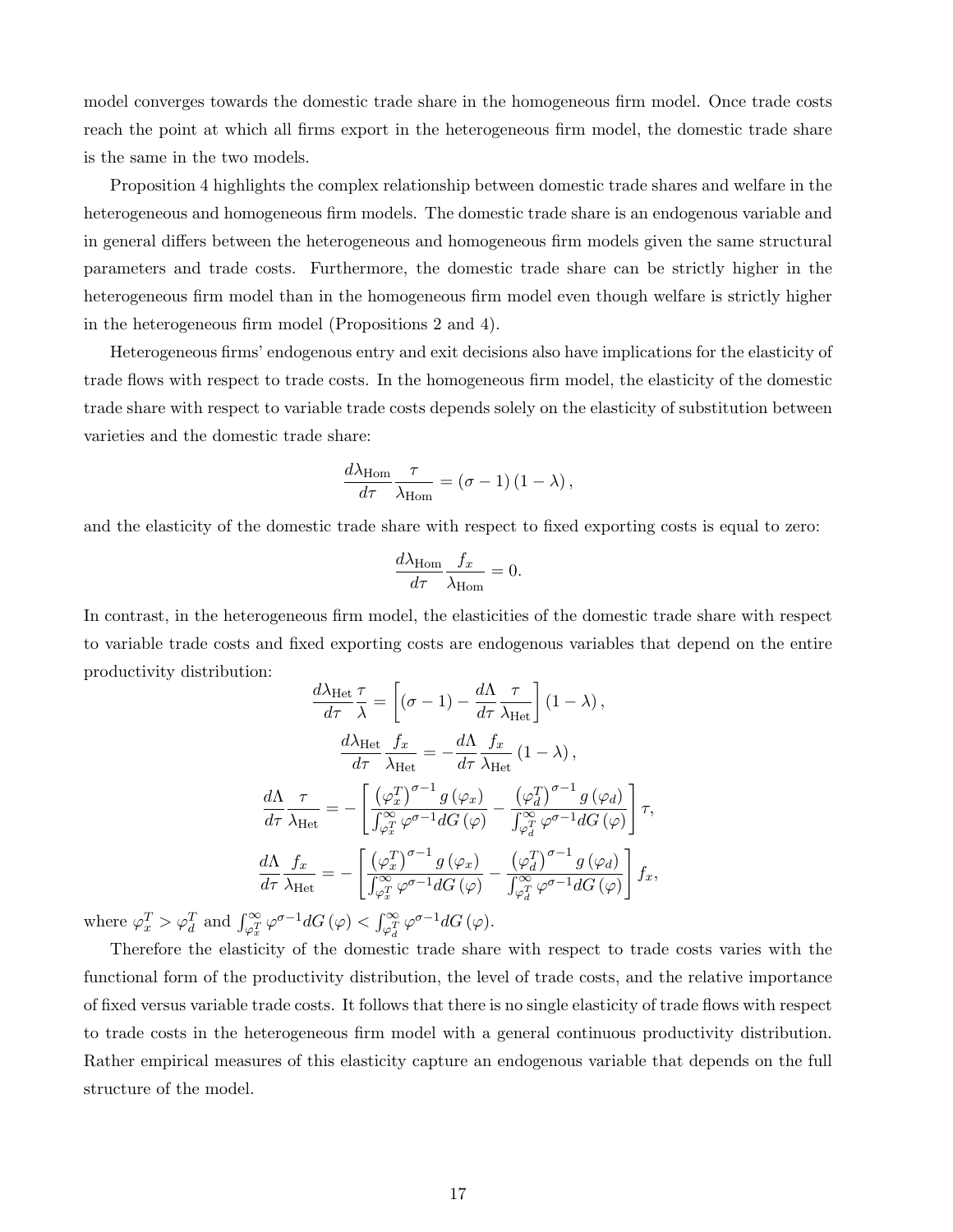# 6 Trade Liberalization in the Open Economy

We now examine the aggregate welfare implications of the two models starting from an open economy equilibrium. In Proposition 4, we showed that whenever the heterogeneous firm model features export market selection, the homogeneous firm counterpart model cannot be calibrated to generate the same initial domestic trade share given the same trade costs  $\{f_x, \tau\}$ <sup>9</sup>

Thus, we cannot construct an open economy homogeneous firm model that features (a) the same structural parameters as our heterogeneous firm model with export market selection and (b) the same initial domestic trade share and welfare. We therefore consider an extension of the homogeneous firm model to allow for two types of firms: exporting and non-exporting firms. In this extension, firms again pay a sunk entry cost of  $f_e$  units of labor before observing their productivity. An entering firms draws a productivity level  $\bar{\varphi}_x$  with probability  $\left[1-\bar{G}_x\right]$ , and draws a productivity level  $\bar{\varphi}_{dx}$  with probability  $\bar{G}_{dx}$ . The remaining firms draw a productivity level of zero (which occurs with probability  $\left[\bar{G}_x - \bar{G}_{dx}\right]$ ).

We pick the parameters of the "extended" homogeneous firm model  $(\bar{\varphi}_x, \bar{\varphi}_{dx}, \bar{G}_x, \bar{G}_{dx})$  such that the open economy equilibrium features the same aggregate variables as in the initial open economy equilibrium with heterogeneous firms (same welfare, wage, price index, mass of firms, aggregate revenue, and domestic trade share). This requires equating these parameters with their corresponding averages under firm heterogeneity:

$$
\bar{G}_x = G(\varphi_x^T), \qquad \bar{G}_{dx} = G(\varphi_x^T) - G(\varphi_d^T),
$$
  

$$
\bar{\varphi}_x = \tilde{\varphi}_x^T, \qquad \bar{\varphi}_{dx} = \left\{ \frac{1}{G(\varphi_x^T) - G(\varphi_d^T)} \int_{\varphi_d^T}^{\varphi_x^T} \varphi^{\sigma-1} dG(\varphi) \right\}^{\frac{1}{\sigma-1}},
$$

since this last term represents the average productivity of non-exporters in the heterogeneous firm model. As with all our previous comparative statics, we keep the values of all the other structural parameters  $(f_d, f_e, f_x, \tau, L, \sigma)$  constant across the two models. These assumptions ensure that, in our extended-homogeneous-firm setup, the firms with productivity  $\bar{\varphi}_x$  will find it profitable to produce for both the domestic and export markets, while the firms with productivity  $\bar{\varphi}_{dx}$  will only find it profitable to produce for the domestic market (leading to the property that the aggregate statistics line-up across the two models in the initial open economy equilibrium).

These two models will nevertheless feature a key difference in response to a reduction in trade cots from this common initial equilibrium: In the heterogeneous firm model, the endogenous selection responses to trade costs lead to changes in the average productivity of exporting and non-exporting firms (also inducing a response in the proportion of exporting firms). In contrast, those average productivity levels for exporters and non-exporters remain fixed in our extended-homogeneous-firm

<sup>&</sup>lt;sup>9</sup>The calibration of the heterogeneous and homogeneous firm models to achieve the same domestic trade share and welfare under a Pareto productivity distribution (as in Arkolakis, Costinot and Rodriguez Clare 2012) involves assuming different fixed and variable trade costs in the two models, as discussed further in the next section.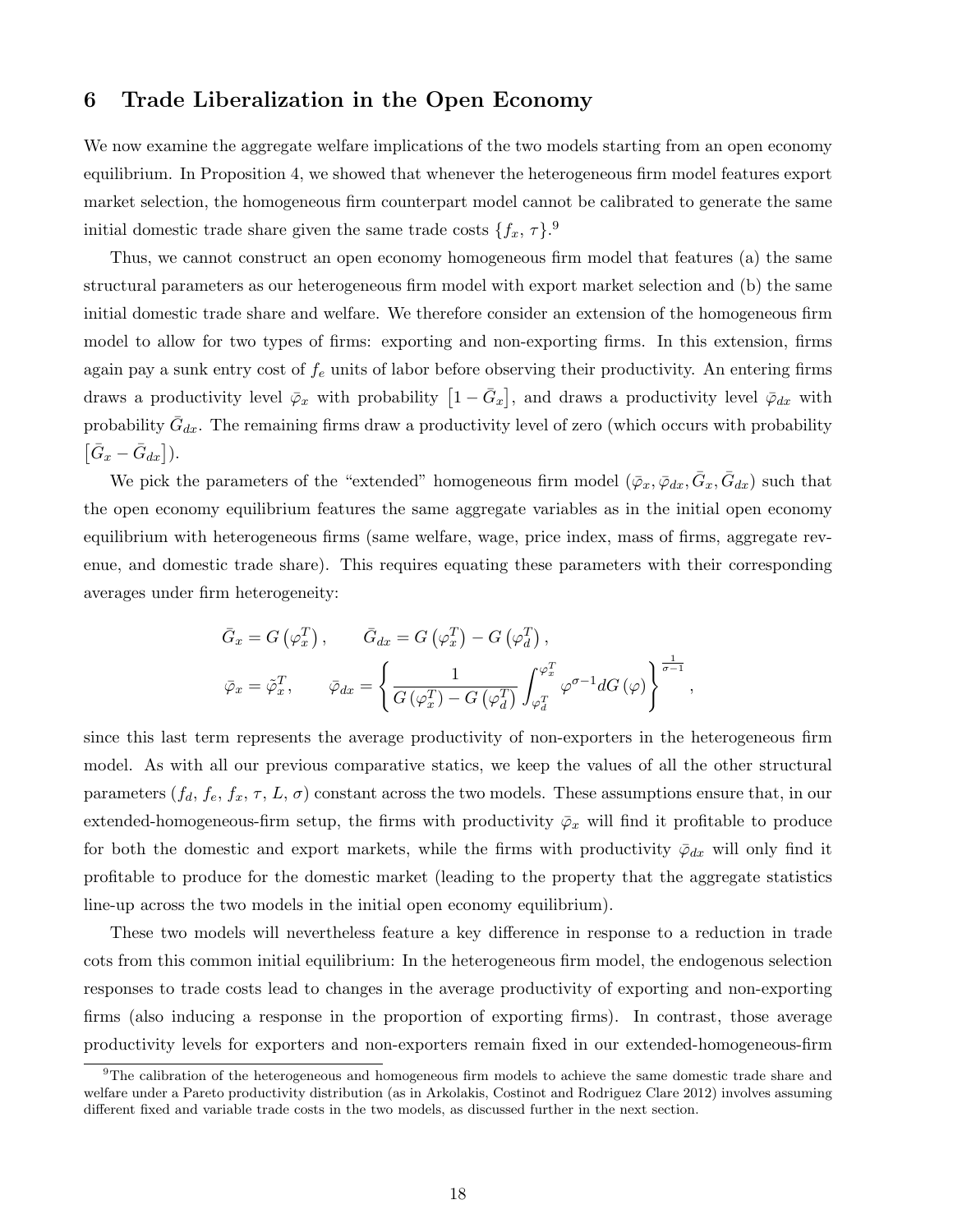model.<sup>10</sup> Once again, this endogenous response of firm selection and average productivity leads to larger welfare gains from a given reduction in trade costs under firm heterogeneity:

Proposition 5 *Starting from an initial open economy equilibrium with the same welfare and domestic trade share, a common reduction in variable and/or fixed trade costs generates greater welfare gains in the heterogeneous firm model than in our extended-homogeneous model. Achieving the same welfare gains in both models requires a larger reduction in trade costs in the extended homogeneous firm model than in the heterogeneous firm model.*

#### **Proof.** See the Appendix. ■

Note that the extended homogeneous firm model is equivalent to a version of the heterogeneous firm model in which the domestic and export productivity cutoffs are held constant at their values in the initial equilibrium. Therefore the comparison of the heterogeneous and extended homogeneous firm models in Proposition 5 is equivalent to the following thought experiment. Start from an initial open economy equilibrium of the heterogeneous firm model with symmetric countries and selection into export markets. Now reduce trade costs and consider two cases. In the first case, let the domestic and export cutoffs adjust endogenously. In the second case, hold the thresholds constant at their initial values before the reduction in trade costs. As shown in the proof of the proposition, welfare is higher in the first case in which the domestic and export cutoffs adjust endogenously.

Atkeson and Burstein (2010) consider this thought experiment and show that endogenous changes in the domestic and export cutoffs have only second-order effects on welfare. Proposition 5 is consistent with this result. As shown in the previous section, the initial equilibrium of the heterogeneous firm model is efficient. Therefore the envelope theorem implies that the changes in the productivity cutoffs in the heterogeneous firm model have only second-order effects on welfare  $(30)$ . But for substantial reductions in trade costs, these changes in the productivity cutoffs can have substantial effects on welfare, because the second-order terms can be large. In Section 8, we examine the quantitative magnitude of these effects using a calibration of the heterogeneous firm model to key U.S. aggregate and firm statistics.

While Proposition 5 focuses on reductions in trade costs, an analogous analysis can be undertaken for the reverse comparative static of increases in trade costs, and the same arguments apply as already discussed above. Proposition 5 makes clear that the new aggregate welfare implications of the heterogeneous firm model do not arise from firm heterogeneity *per se*, since exogenous differences between exporters and non-exporters exist in the extended homogeneous firm model. Instead, they stem from *endogenous* firm heterogeneity: the endogenous selection of firms into the domestic and export markets. This introduces a new adjustment margin through which the economy can respond to trade liberalization; a margin that is absent in both the homogeneous and extended-homogeneous firm models.

 $10$ Unless the reduction in trade costs is so large that the non-exporting firms in the initial equilibrium find it profitable to start exporting in the new equilibrium. In this case, the productivity levels for the two types of firms remain constant, but the proportion of exporting firms changes.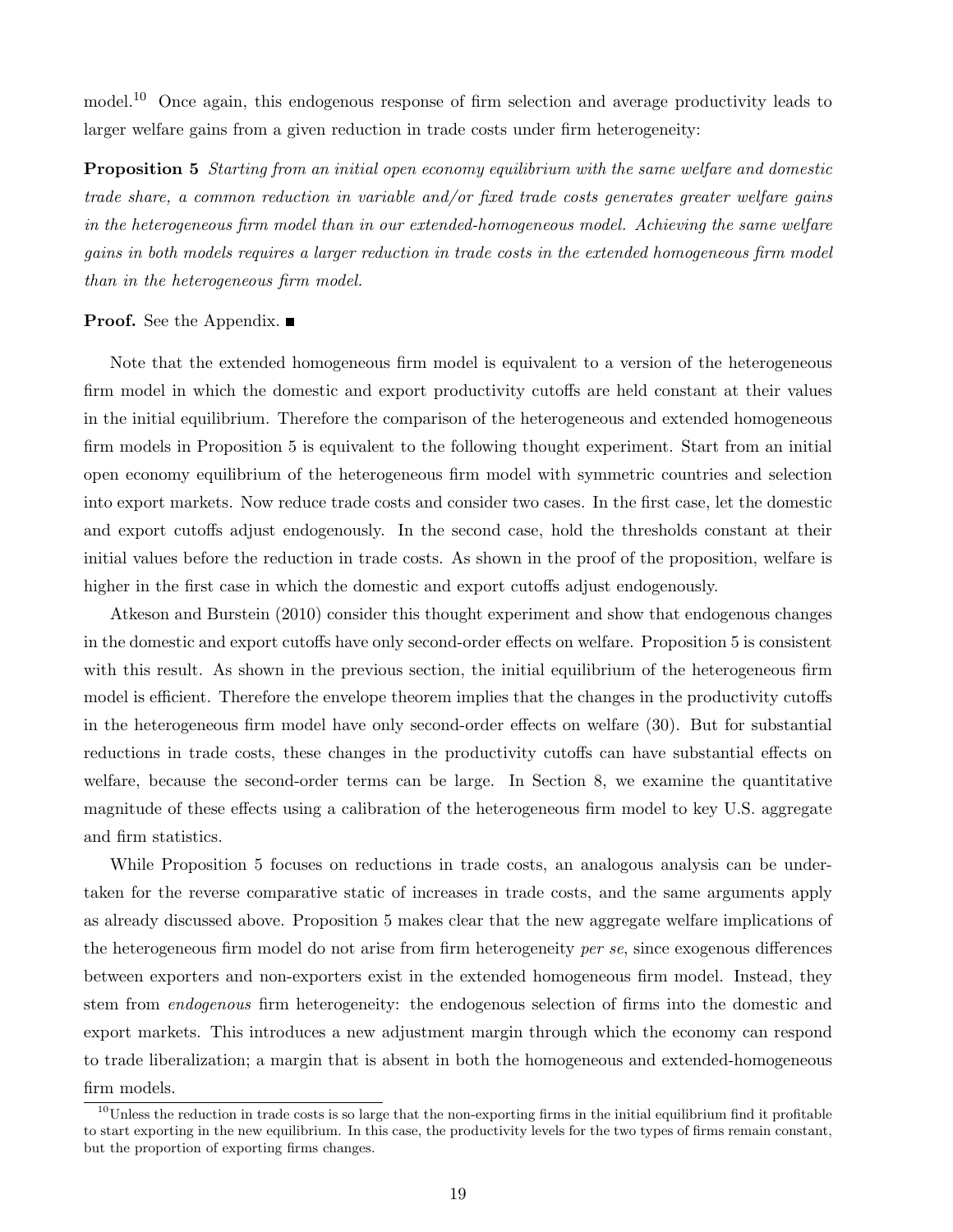# 7 Pareto Productivity Distribution

While our results in the previous sections are developed for general continuous productivity distributions, we now consider the special case of a Pareto productivity distribution. Under this functional form assumption, our heterogeneous firm model falls within the class considered by Arkolakis, Costinot and Rodriguez-Clare (2012), where a country's domestic trade share is a sufficient statistic for the welfare gains of trade. Assuming that productivity has the following Pareto distribution:

$$
g(\varphi) = k(\varphi_{\min})^k \varphi^{-(k+1)}, \qquad k > \sigma - 1, \qquad \varphi_{\min} > 0,
$$

we can solve in closed form for the domestic and export productivity cutoffs. Using these solutions, welfare in the heterogeneous firm model (20) can be expressed solely in terms of a country's domestic trade share and parameters:

$$
\mathbb{W}_{\text{Het}} = \frac{w}{P} = \lambda_{\text{Het}}^{-1/k} L^{1/(\sigma-1)} \left[ \frac{\varphi_{\text{min}}^k f_d^{1-\frac{k}{\sigma-1}}}{f_e \left(\frac{\sigma}{\sigma-1}\right)^k \sigma^{\frac{k}{\sigma-1}} k - (\sigma - 1)} \right]^{\frac{1}{k}}.
$$
\n(36)

Therefore, under this assumption of a Pareto productivity distribution, knowing a country's domestic trade share  $(\lambda)$  and the shape parameter of the productivity distribution  $(k)$  is sufficient to determine the welfare gains from trade in the heterogeneous firm model:

$$
\frac{\mathbb{W}_{\text{Het}}^T}{\mathbb{W}_{\text{Het}}^A} = \left[\frac{1}{\lambda_{\text{Het}}^T}\right]^{\frac{1}{k}}.
$$
\n(37)

With a Pareto productivity distribution, the elasticity of the domestic trade share with respect to variable trade costs is:

$$
\frac{d\lambda_{\text{Het}}}{d\tau} \frac{\tau}{\lambda_{\text{Het}}} = \begin{cases} k\left(1 - \lambda_{\text{Het}}\right) & \tau\left(f_x/f_d\right)^{1/(\sigma - 1)} \ge 1\\ \left(\sigma - 1\right)\left(1 - \lambda_{\text{Het}}\right) & \tau\left(f_x/f_d\right)^{1/(\sigma - 1)} < 1 \end{cases},\tag{38}
$$

In contrast, in the homogeneous firm model, the domestic trade share (35) and welfare in the closed and open economies  $(10)$  and  $(25)$  respectively) imply that the welfare gains from trade can be expressed as:

$$
\frac{\mathbb{W}_{\text{Hom}}^T}{\mathbb{W}_{\text{Hom}}^A} = \left[ \frac{F_d}{\lambda_{\text{Hom}}^T (F_d + f_x)} \right]^{\frac{1}{\sigma - 1}}.
$$
\n(39)

In this homogeneous firm model, knowing a country's domestic trade share  $(\lambda)$  and the elasticity of substitution  $(\sigma)$  is sufficient to determine the welfare gains from trade only in the absence of fixed export costs. Otherwise, the ratio of those fixed export costs to the remaining fixed costs is also needed to compute those welfare gains. In the homogeneous firm model, the elasticity of the domestic trade share with respect to variable trade costs remains as specified in Section 5.

As in Arkolakis, Costinot and Rodriguez-Clare (2012), the heterogeneous and homogeneous firm models can be calibrated to have the same domestic trade share  $(\lambda^T)$ , the same elasticity of trade flows with respect to variable trade costs ( $k_{\text{Het}} = \sigma_{\text{Hom}} - 1$ ), and the same welfare gains from trade (if there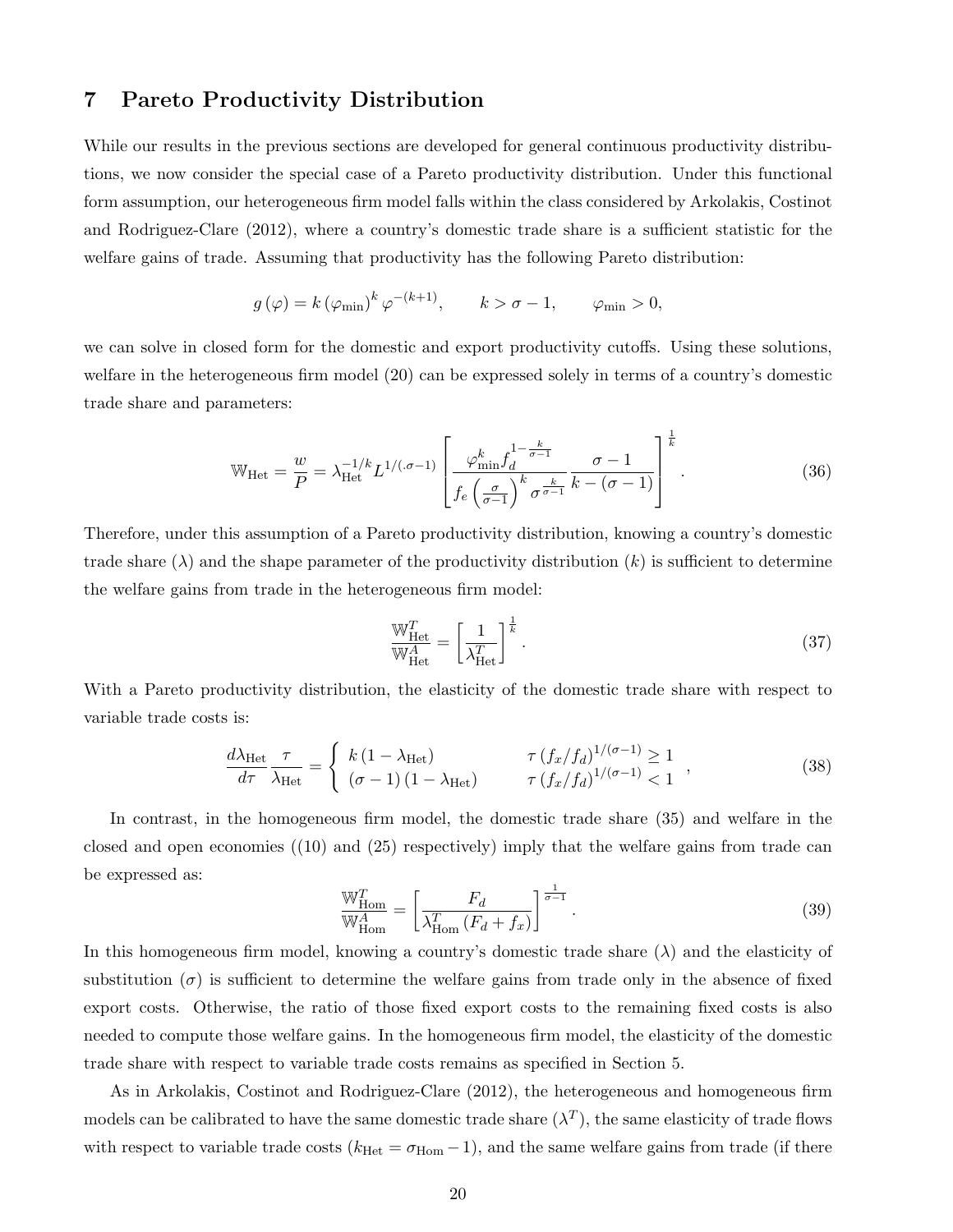are no fixed exporting costs in the homogeneous firm model). Arkolakis, Costinot and Rodriguez-Clare (2012) conclude that this result implies "not much" insight from heterogeneous firm models for the aggregate implications of trade. However, Propositions 1-5 were derived for general continuous productivity distributions and hence hold in the special case of a Pareto productivity distribution. Therefore, considering a homogeneous firm model that is a special case of the heterogeneous firm model with degenerate productivity distribution and that has the same values of all other parameters including fixed and variable trade costs, the two models have different aggregate welfare implications.

These two divergent results reflect fundamentally different approaches to comparing models, which we referred to in the introduction as the macro and micro approaches. In the macro approach of Arkolakis, Costinot and Rodriguez-Clare (2012), the homogeneous and heterogeneous firm models are calibrated to match the endogenous domestic trade share and a reduced-form trade elasticity. This approach requires different assumptions regarding the structural demand and trade cost parameters in the two models: the elasticity of substitution between goods must differ ( $\sigma_{\rm Het}$   $\langle \sigma_{\rm Hom}$  since  $\sigma_{\text{Het}}-1 < k_{\text{Het}} = \sigma_{\text{Hom}}-1$ ); variable trade costs must differ ( $\tau_{\text{Het}} \neq \tau_{\text{Hom}}$  from Proposition 4); and the homogeneous firm model must assume no fixed exporting cost whereas the heterogeneous firm model requires positive fixed exporting costs to generate selection into export markets  $(f_{x,\text{Hom}} = 0 < f_{x,\text{Het}})$ . Therefore, the macro approach simultaneously changes the degree of firm heterogeneity, the ability of consumers to substitute between varieties and the value of trade costs between the two models. In contrast, our micro approach only changes the degree of firm heterogeneity between models. This enables us to isolate the effect of the degree of firm heterogeneity on aggregate welfare.

Since the homogeneous firm model is a special case of the heterogeneous firm model, our comparison of the two models is equivalent to a discrete comparative static of moving from a non-degenerate to a degenerate productivity distribution within the heterogeneous firm model. If productivity in the heterogeneous firm model is assumed to be Pareto distributed, the degree of firm heterogeneity is summarized by a single parameter: the shape parameter *k*, with lower values of *k* corresponding to greater firm heterogeneity. Therefore, in this special case, we can complement the above discrete comparative static with a continuous comparative static in the degree of firm heterogeneity.

**Proposition 6** Assuming a Pareto productivity distribution with shape parameter  $k > \sigma - 1$  and *positive fixed exporting costs, the greater the dispersion of firm productivity (smaller k), (a) the larger the proportional welfare gains from opening the closed economy to trade in the heterogeneous firm model (larger*  $\mathbb{W}_{Het}^T/\mathbb{W}_{Het}^A$ ), (b) the larger (smaller) the proportional welfare gains (costs) from a *reduction (increase) in variable trade costs.*

#### **Proof.** See the appendix. ■

In Proposition 6, we change the degree of firm heterogeneity (*k*) holding all other parameters of the model constant. Therefore, in part (a), we compare closed and open economy equilibria in two heterogeneous firm models that have the same values of all parameters except for the degree of firm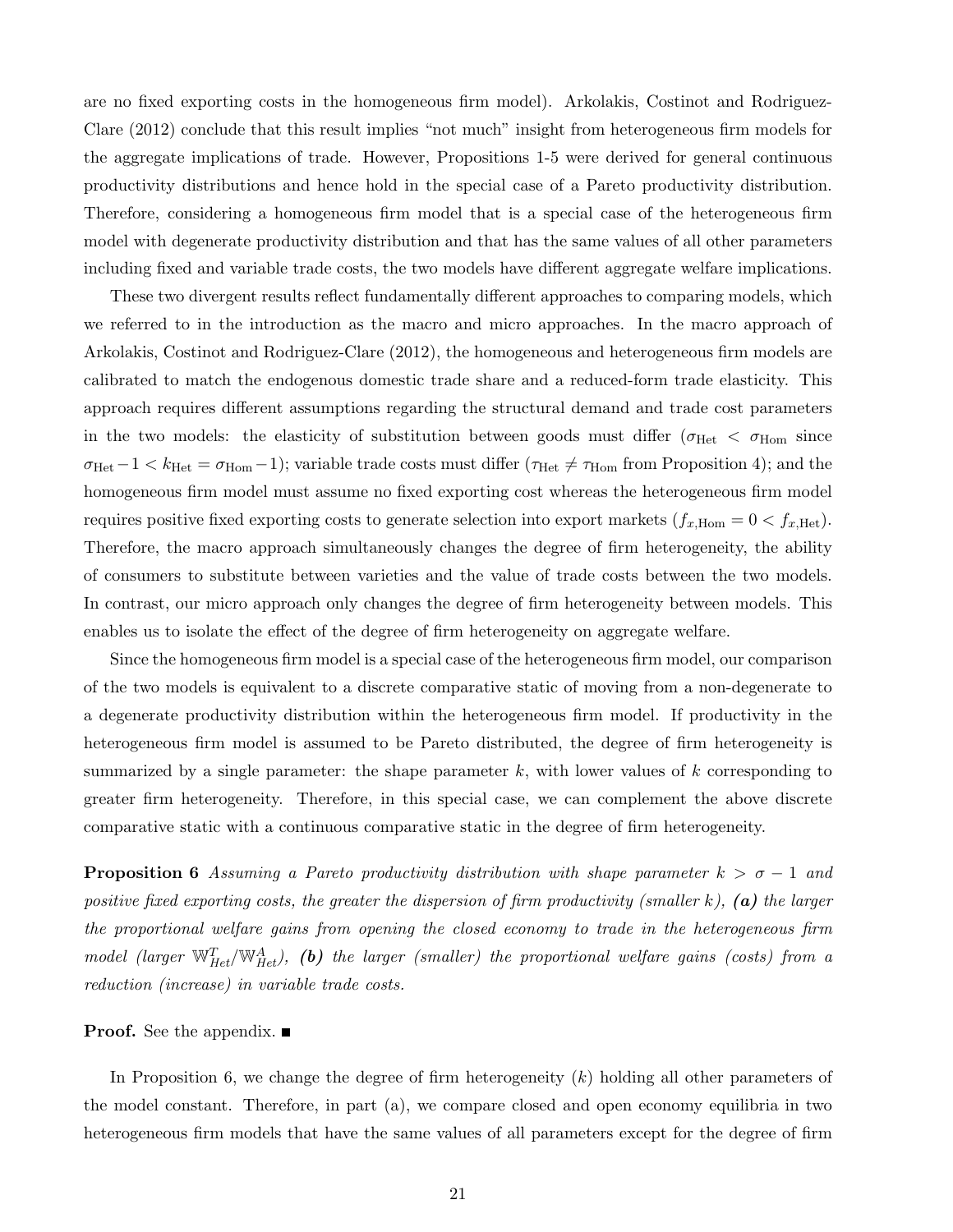heterogeneity. Similarly, in part (b), we compare two open economy equilibria with different values of trade costs in two heterogeneous firm models that have the same values of all parameters except for the degree of firm heterogeneity. In both cases, we determine the proportional changes in welfare between the two equilibria as a function of the parameters of the model. Again the same arguments apply irrespective of whether we consider reductions or increases in trade costs.

As mentioned in the introduction, the macro approach's assumption that there is a single empirical moment summarizing the elasticity of trade with respect to trade costs is also quite restrictive. Even under the assumption of a Pareto productivity distribution, the elasticity of trade with respect to trade costs is a reduced-form parameter in the heterogeneous firm model that depends on several structural parameters. For variable trade costs, this elasticity is  $k > \sigma - 1$  for parameter values for which there is selection into export markets  $(\tau^{\sigma-1} f_x/f_d > 1)$  and  $\sigma - 1$  for parameter values for which all firms export  $({\tau}^{\sigma-1} f_x/f_d \le 1)$ . Assuming  $k = \sigma_{\text{Hom}} - 1 > \sigma_{\text{Het}} - 1$  ensures the same elasticity of trade with respect to variable trade costs in the two models for parameter values for which there is selection into export markets in the heterogeneous firm model  $(\tau^{\sigma-1} f_x/f_d > 1)$ , but implies a different trade elasticity in the two models  $(\sigma_{\text{Hom}}-1 \neq \sigma_{\text{Het}}-1)$  for parameter values for which all firms export in the heterogeneous firm model  $(\tau^{\sigma-1} f_x/f_d \leq 1)$ .

Additionally, even with a Pareto productivity distribution, the heterogeneous firm model features different elasticities of trade with respect to trade costs depending on whether these trade costs are fixed or variable. The trade elasticity for variable trade costs is k when only some firms export (or  $\sigma-1$ when all firms export), whereas the trade elasticity for fixed exporting costs is  $(k - (\sigma - 1)) / (\sigma - 1)$ . Therefore empirically-measured elasticities of trade flows with respect to observed trade barriers (e.g. tariffs, transport costs, distance) can differ depending on whether these empirical barriers affect fixed versus variable trade costs.

More broadly for general continuous productivity distributions, we showed that the elasticity of trade with respect to either variable or fixed trade costs is an endogenous variable. In this general case, the trade elasticity varies with the magnitude of trade costs, the relative importance of fixed versus variable trade costs, and the functional form of the productivity distribution. Our micro approach can be applied to this more general case where the trade elasticity responds to the change in trade costs.

Even small departures from the Pareto distribution can generate substantial variation in this key endogenous trade elasticity. One empirically relevant example is the introduction of an upper bound on firm productivity draws, while maintaining their Pareto shape. Helpman, Melitz and Rubinstein (2008) show that allowing for such a bound in the gravity estimation of aggregate bilateral trade flows leads to substantial variation in the elasticity of trade with respect to distance. This estimation nests the case considered by Arkolakis, Costinot and Rodriguez-Clare (2012) of an unbounded Pareto distribution or the case of upper bounds on the productivity distribution that are sufficiently high that there is little predicted variation in that trade elasticity. In the resulting estimates, the trade elasticity varies to the order of 30-60 percent for developed and developing countries.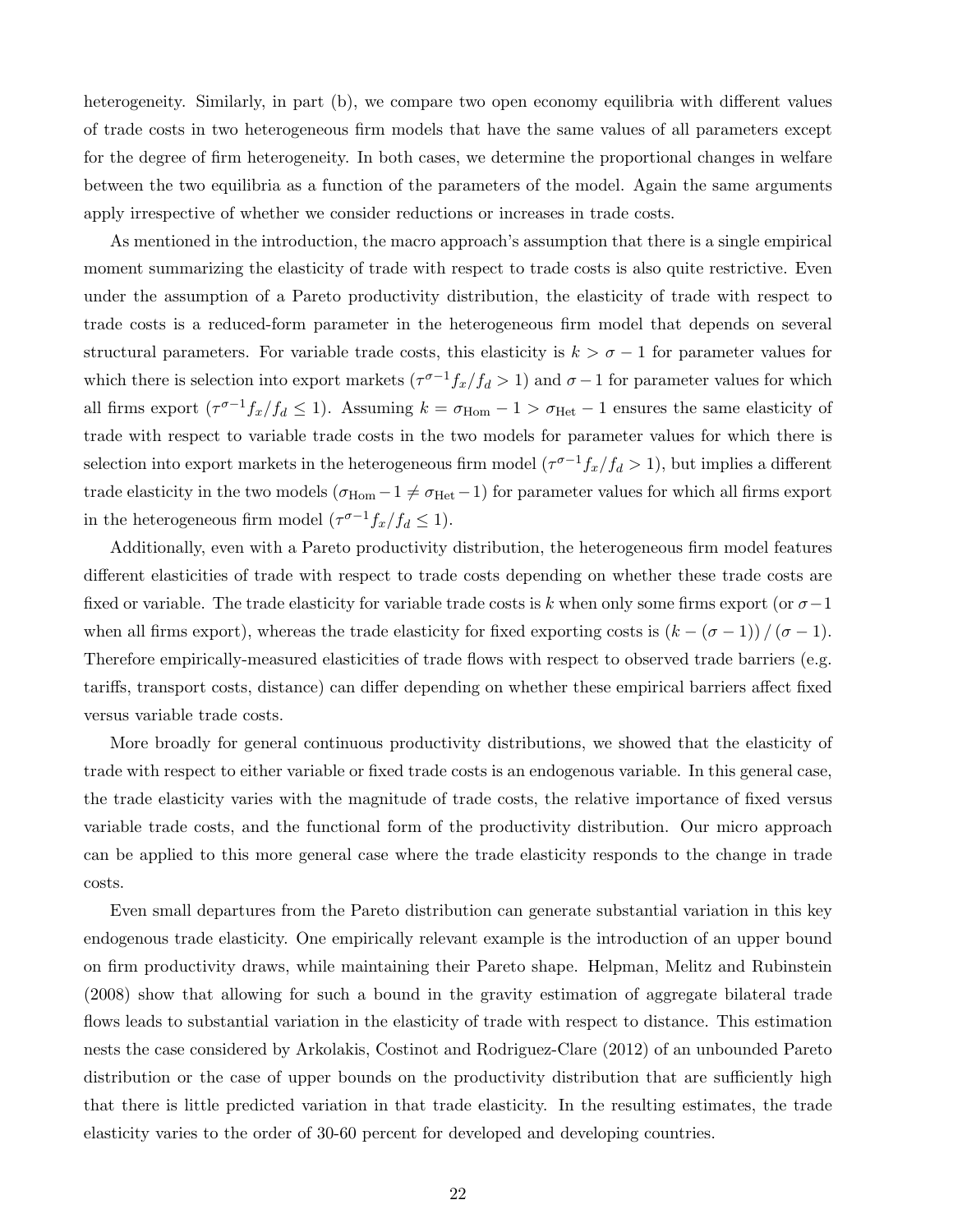Finally, we return to the point that calibrating the heterogeneous and homogeneous firm models to the same domestic trade share requires an assumption that the level of trade costs (both fixed and variable) is different across the two models. This requirement holds even under the special case of an unbounded Pareto distribution of productivity and, as mentioned in the introduction, has important implications for the interpretation of the macro approach when evaluating the question of the trade and welfare effects of a given level of trade costs. For some policy issues, it may be precisely the answer to this question that is of ultimate interest, and the micro approach highlights that the answer depends on the degree of firm heterogeneity.

# 8 Quantitative Relevance

In this section, we use the assumption of a Pareto productivity distribution to show that the differences in the aggregate implications of heterogeneous and homogeneous firms are of quantitative relevance. We choose standard values for the model's parameters based on central estimates from the existing empirical literature and moments of the U.S. data.

We set the elasticity of substitution between varieties  $\sigma = 4$ , which is consistent with the estimates using plant-level U.S. manufacturing data in Bernard, Eaton, Jensen and Kortum (2003). Since productivity is Pareto distributed and firm revenue is a power function of firm productivity, firm revenue also has a Pareto distribution:  $G(r) = 1 - \left(\frac{r_d}{r}\right)^{\frac{k}{\sigma-1}}$ , where  $r_d$  is the revenue of the least productive firm. Existing empirical estimates suggest that the firm size distribution is well approximated by a Pareto distribution with a shape parameter close to one (see for example Axtell 2001). Therefore, we set the Pareto shape parameter for firm productivity  $k = 4.25$ , which ensures a Pareto shape parameter for firm revenue close to one and that log firm revenue has a finite mean  $(\frac{k}{\sigma-1} = 1.42 > 1)$ . A choice for the Pareto scale parameter is equivalent to a choice of units in which to measure productivity, and hence we normalize  $\varphi_{\min} = 1$ .

We consider trade between two symmetric countries, and choose labor in one country as the numeraire  $(w = 1)$ , which implies that the wage in both countries is equal to one. With a Pareto productivity distribution, scaling *L* and  $\{f_e, f_d, f_x\}$  up or down by the same proportion leaves the productivity cutoffs  $\{\varphi_d^T, \varphi_x^T\}$  and the mass of entrants unchanged  $(M_e)$ , and merely scales average firm size  $(\bar{r})$  up or down by the same proportion. Therefore we set L equal to the U.S. labor force and normalize  $f_d$  to one. We choose values for  $\{\tau, f_e, f_x\}$  to match moments of the U.S. data. We calibrate  $\tau$  to match the average fraction of exports in firm sales in U.S. manufacturing  $\left(\frac{\tau^{1-\sigma}}{1+\tau^{1-\sigma}}\right) = 0.14$ , as reported in Bernard, Jensen, Redding and Schott 2007), which implies  $\tau = 1.83$  (which is in line with the estimate of 1.7 in Anderson and van Wincoop 2004). Given our choice for the parameters  ${\lbrace \sigma, k, \varphi_{\min}, f_d, \tau \rbrace}$ , we choose  ${\lbrace f_e, f_x \rbrace}$  to ensure that the model is consistent with the annual exit rate for U.S. firms with more than 500 employees (0.0055, as reported in Atkeson and Burstein 2010) and the average fraction of U.S. manufacturing firms that export (0.18, as reported in Bernard, Jensen, Redding and Schott 2007). We match both these moments with  $f_e = 0.0145$  and  $f_x = 0.545$ .

Given these parameter values, we solve for the closed economy equilibrium of the heterogeneous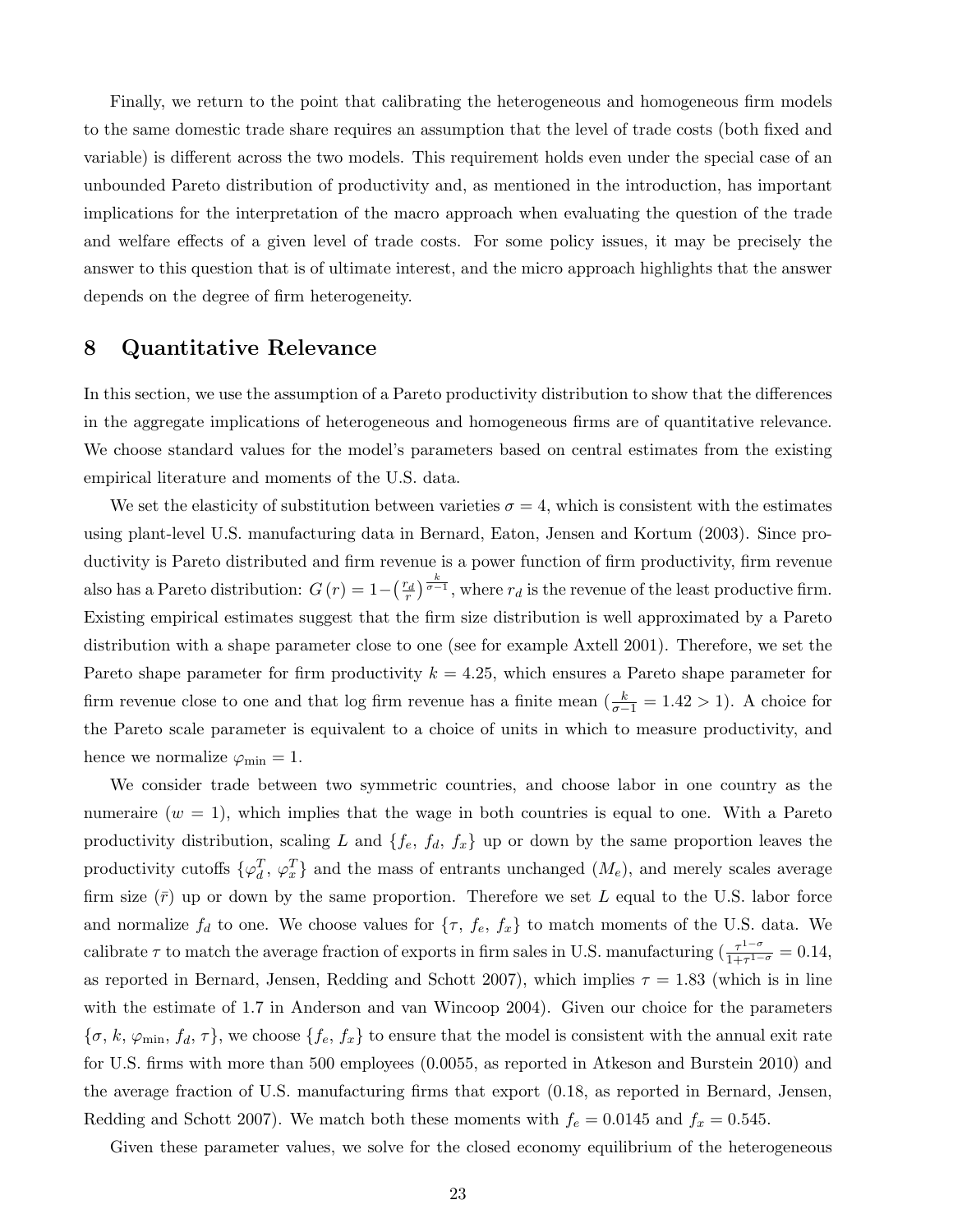

Figure 1: Reductions in variable trade costs

firm model, including the probability of successful firm entry  $\left[1-G\left(\varphi_d^A\right)\right]$  and weighted average productivity  $({\tilde{\varphi}}_d^A)$ . In the homogeneous firm model, we set the probability of successful firm entry and productivity conditional on successful entry equal to these values:  $[1 - \bar{G}_d] = [1 - G(\varphi_d^A)]$  and  $\bar{\varphi}_d = \tilde{\varphi}_d^A$ . All parameters besides the productivity distribution  $\{f_d, f_e, f_x, \tau, L, \sigma\}$  are assumed to be the same in the two models, which implies  $F_d = f_d + f_e / [1 - G(\varphi_d^A)]$ . Given these same parameters, welfare and all other aggregate variables are identical in the closed economy equilibria of the two models.

In Figures 1 and 2, we show the impact of reducing trade costs from their infinite values under autarky to a range of finite values in the open economy equilibrium. Figure 1 sets fixed exporting costs equal to their calibrated value of  $(f_x = 0.545)$  and considers reductions in variable trade costs from infinity to  $\tau \in [1, 2.5]$  (including the calibrated value of 1.83). Panel A displays the welfare gains from opening the closed economy to trade ( $\mathbb{W}^T/\mathbb{W}^A$ ); Panel B displays the probability of exporting  $(\chi)$ ; Panel C displays domestic weighted average productivity relative to its value under autarky  $(\tilde{\varphi}_d^T/\tilde{\varphi}_d^A)$ ; Panel D displays the domestic trade share  $(\lambda)$ . The solid blue line shows values in the heterogeneous firm model, while the red dashed line shows values in the homogeneous firm model.

As shown in Panel A, the welfare gains from trade in the heterogeneous firm model are strictly greater than those in the homogeneous firm model for all finite values of variable trade costs. Across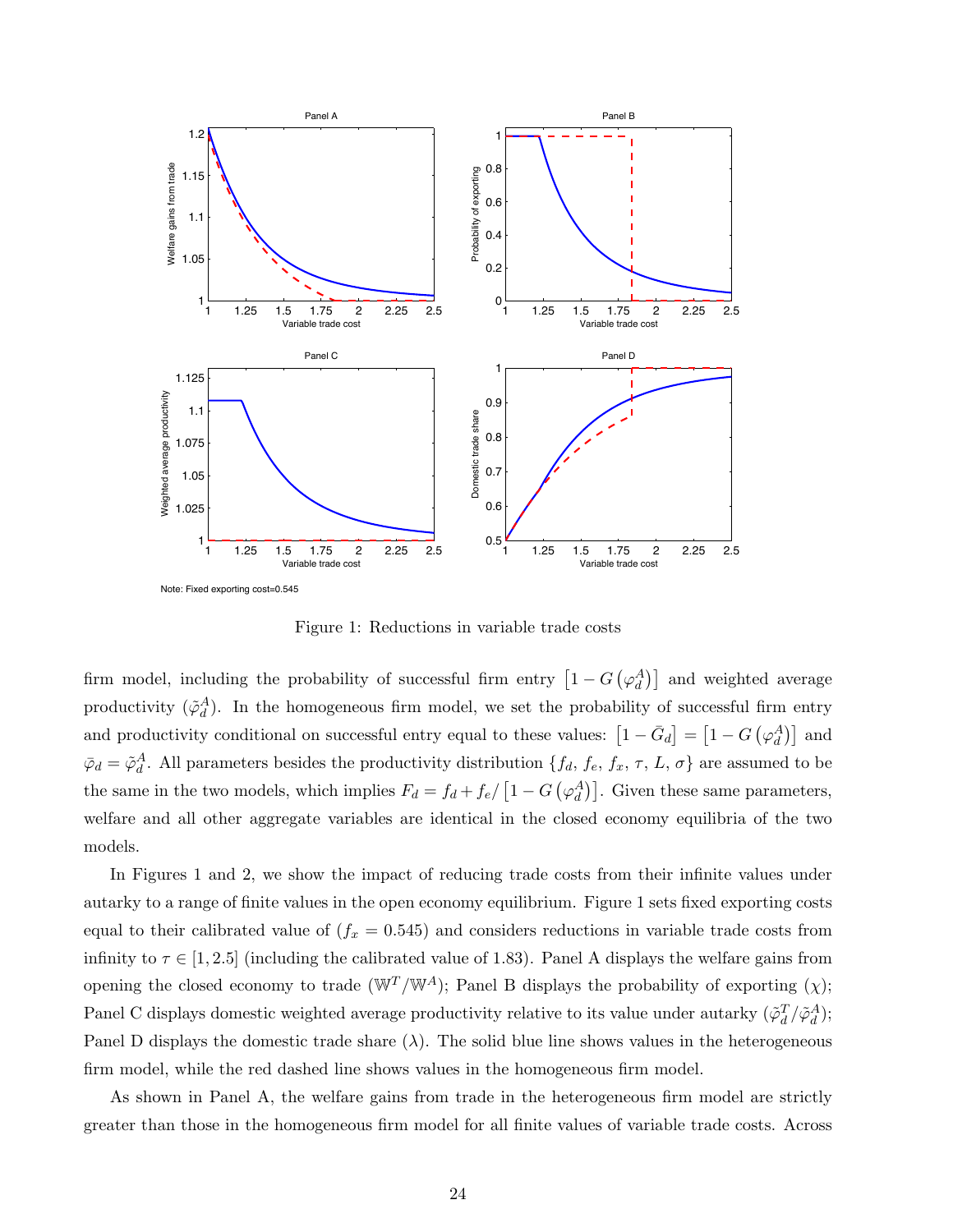the range of variable trade costs shown in the figure, the welfare gains from trade range from 1.00 to 1.21, which is broadly in line with existing empirical estimates from quantitative trade models.

For sufficiently high variable trade costs, the representative firm does not find it profitable to export in the homogeneous firm model. At this value for variable trade costs, the probability of exporting in the homogeneous firm model falls from one to zero (Panel B); the domestic trade share in the homogeneous firm model rises to one (Panel D); and welfare in the homogeneous firm model equals its autarkic value, even though there remain substantial welfare gains from trade in the heterogeneous firm model (Panel A).

However, even for variable trade costs for which there is trade in both models, the heterogeneous firm model generates substantially greater welfare gains from trade. For example, for  $\tau = 1.60$ , the difference in welfare gains from trade between the two models (two percentage points) is as large as the overall welfare gains from trade in the homogeneous firm model (two percentage points). These differences in the welfare gains from trade between the two models are driven by the endogenous responses of the domestic and export productivity cutoffs to changes in trade costs in the heterogeneous firm model. In Panel C, productivity is constant by assumption in the homogeneous firm model. In contrast, weighted average productivity in the domestic market in the heterogeneous firm model rises by around 10 percent relative to its autarkic value as variable trade costs fall to one.

For sufficiently low values of variable trade costs, all firms export in the heterogeneous firm model. For this range of parameter values, the probability of exporting is one in both models (Panel B); the domestic trade share is the same in the two models (Panel D); and once all firms export further reductions in variable trade costs leave weighted average productivity unchanged (Panel C). Even for this range of trade costs (including  $\tau = 1$ ), welfare in the heterogeneous firm model is strictly higher than in the homogeneous firm model, because of positive fixed exporting costs, which imply that the domestic productivity cutoff is different in the open and closed economy of the heterogeneous firm model.

Figure 2 sets variable trade costs equal to their calibrated value of  $\tau = 1.83$  and considers reductions in fixed exporting costs from infinity to  $f_x \in [0,1]$  (which includes our calibrated value of 0.545). Each panel of the figure is constructed in the same way as for Figure 1. Again the solid blue line shows values in the heterogeneous firm model, while the dashed red line shows values in the homogeneous firm model.

As shown in Panel A, the welfare gains from trade in the heterogeneous firm model are again strictly greater than those in the heterogeneous firm model, except in the limiting case in which fixed exporting costs are equal to zero. In general, the welfare gains from trade for these reductions in fixed exporting costs are smaller in Figure 2 than for the reductions in variable trade costs in Figure 1, which reflects the relatively high calibrated value of variable trade costs.

For sufficiently high fixed exporting costs, the representative firm ceases to export in the homogeneous firm. At this value for fixed exporting costs, the probability of exporting in the homogeneous firm model falls from one to zero (Panel B); the domestic trade share in the homogeneous firm model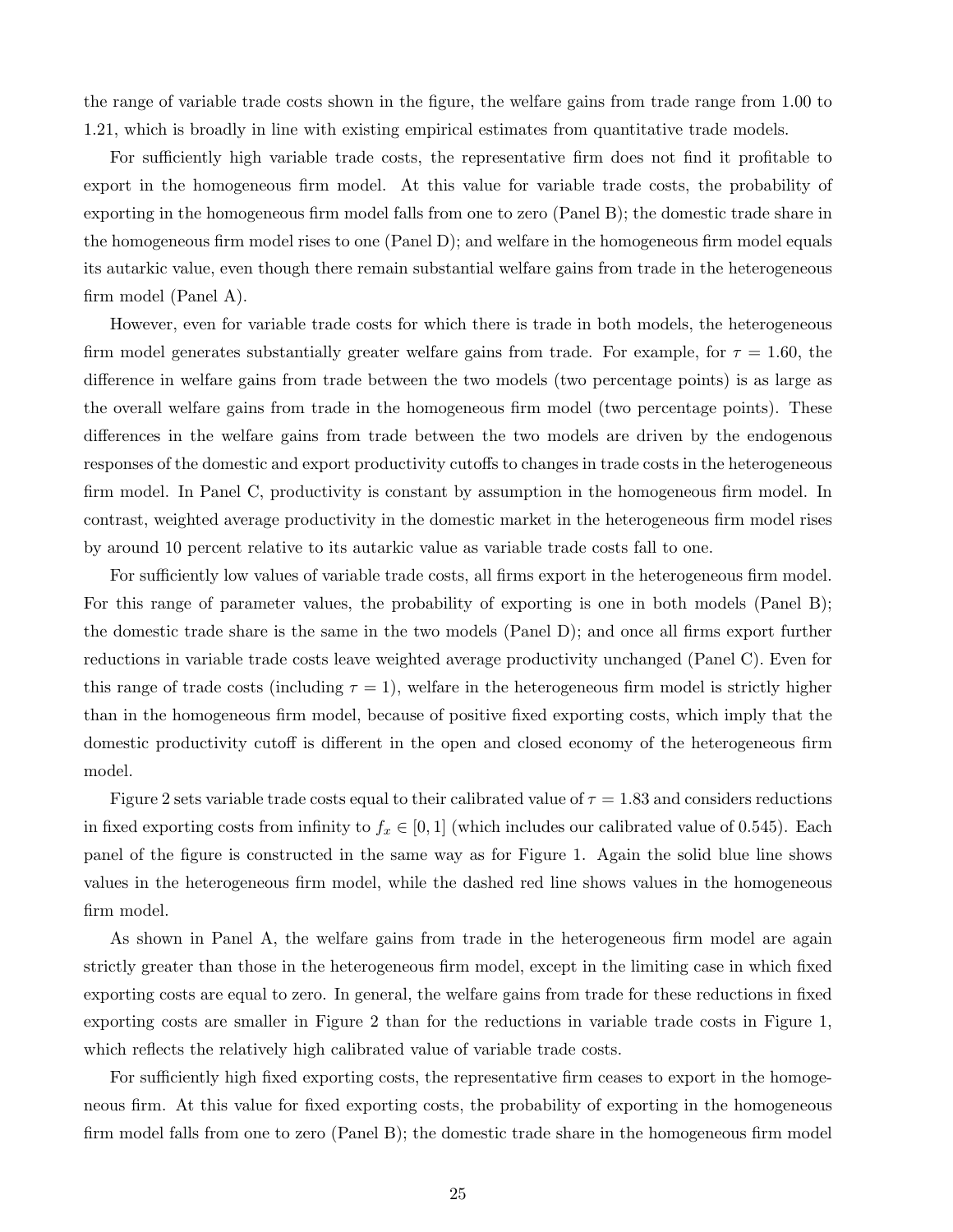

Figure 2: Reductions in fixed exporting costs

rises to one (Panel D); and welfare in the homogeneous firm model equals its autarkic value, even though there remain substantial welfare gains from trade in the heterogeneous firm model (Panel A).

However, even for fixed exporting costs for which there is trade in both models, the differences in welfare are again substantial. For example, for  $f_x = 0.40$ , the difference in welfare gains from trade between the two models (2 percentage points) is larger than the welfare gains from trade in the homogeneous firm model (1 percentage point). These differences in welfare gains between the two models are again explained by the endogenous responses of the domestic and export productivity cutoffs to changes in trade costs in the heterogeneous firm model. As fixed exporting costs fall, weighted average productivity in the domestic market in the heterogeneous firm model rises until the point at which all firms export (Panels B, C and D). From this point onwards, further reductions in fixed exporting costs reduce weighted average productivity in the domestic market until in the limiting case of zero fixed exporting costs weighted average productivity is the same as in the closed economy.

Taken together, our analysis of the calibrated model suggests that for empirically plausible parameter values the differences in the aggregate predictions of the heterogeneous and homogeneous firm models are of quantitative relevance.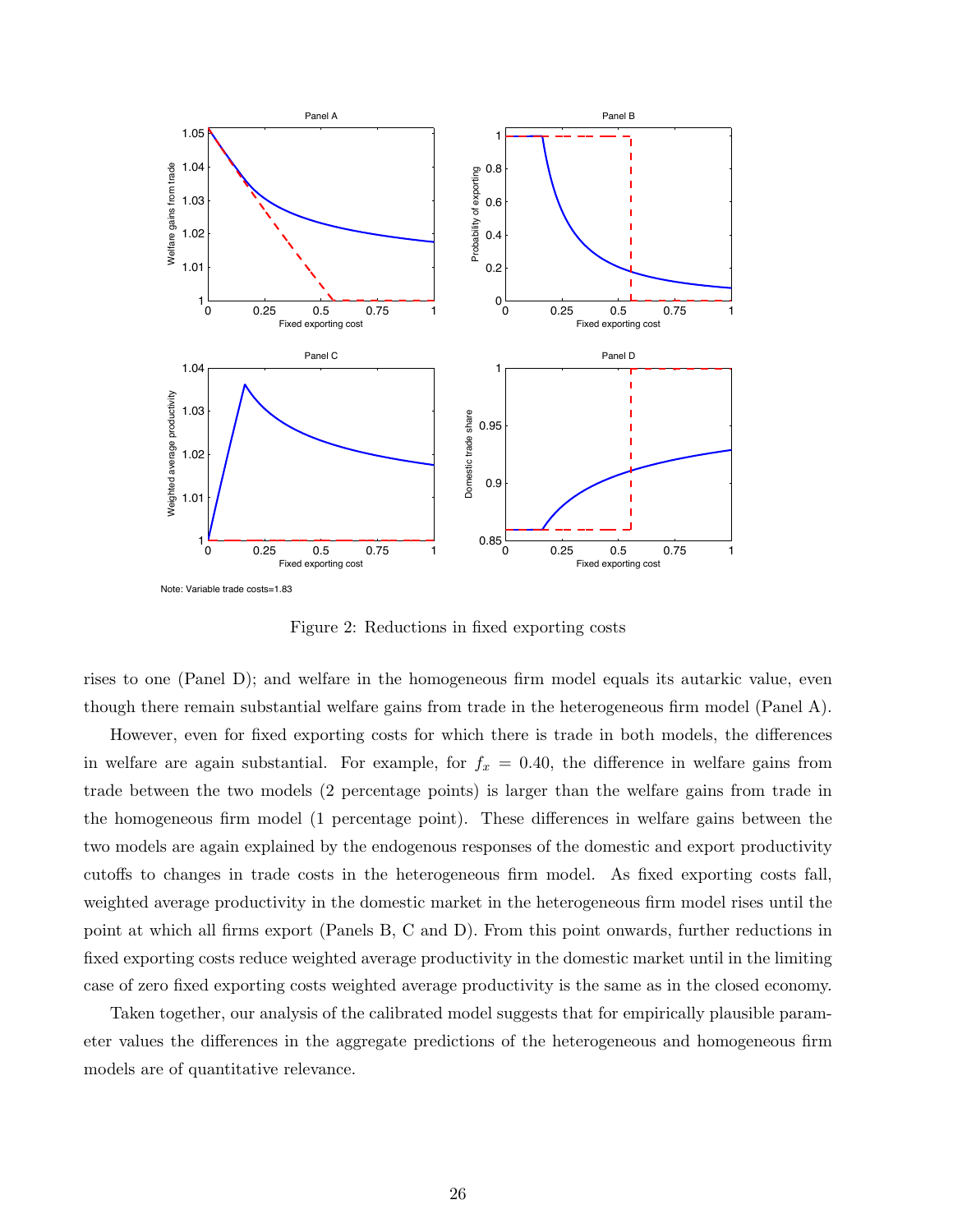### 9 Conclusions

We compare a heterogeneous firm model to a homogeneous firm model that is a special case with a degenerate productivity distribution. For a given level of trade costs, we show that welfare – as well as other key aggregate variables – is the same in the two models. But welfare is strictly higher in the heterogeneous firm model than in the homogeneous firm model for all other levels of trade costs. The source of the higher welfare in the heterogeneous firm model is the presence of an additional adjustment margin that is absent from the homogeneous firm model, namely the endogenous selection of heterogeneous firms into domestic and export markets. We demonstrate these results for general continuous productivity distributions and show that they hold both for movements between the closed and the open economy and for changes in trade costs in the open economy equilibrium.

While we focus on the case of CES preferences and monopolistic competition considered by Krugman (1980) and Melitz (2003), the point that the heterogeneous firm model features an additional adjustment margin relative to the homogeneous firm model is more general. In the case of variable elasticity of substitution preferences or departures from monopolistic competition, the market equilibrium need not be efficient. Nonetheless, endogenous firm selection has the potential to generate higher welfare in the heterogeneous firm model than in the homogeneous firm model, as long as adjustment along this margin is similar in both the market equilibrium and social optimum.

In the special case where firm productivity is distributed Pareto with no upper bound, the heterogeneous firm model falls within the class considered by Arkolakis, Costinot and Rodriguez-Clare (2012). While in this special case the heterogeneous and homogeneous firm models can be calibrated to achieve the same endogenous domestic trade share, reduced-form trade elasticity and welfare gains from trade, this requires assuming a different elasticity of substitution between varieties and different values of fixed and variable trade costs in the two models. Given the same structural parameters, the two models have different aggregate welfare implications, with larger welfare gains from reductions in trade costs in the heterogeneous firm model. These differences in aggregate welfare implications are quantitatively substantial for empirically plausible parameter values.

# A Appendix

#### A.1 Proof of Proposition 2

**Proof.** We establish the proposition for the various possible types of open economy equilibria depending on parameter values. (I) First, we consider parameter values for which the representative firm does not find it profitable to export in the homogeneous firm model  $(\tau (f_x/F_d)^{1/(\sigma-1)} > 1)$ . For these parameter values, the proposition follows immediately from the fact that the two models have the same closed economy welfare, there are welfare gains from trade, and trade only occurs in the heterogeneous firm model. **(II)** Second, we consider parameter values for which the representative firm exports in the homogeneous firm model and there is selection into export markets in the heterogeneous firm model  $(0 < \tau (f_x/F_d)^{1/(\sigma-1)} < 1 < \tau (f_x/f_d)^{1/(\sigma-1)})$ . From (19) and (25), open economy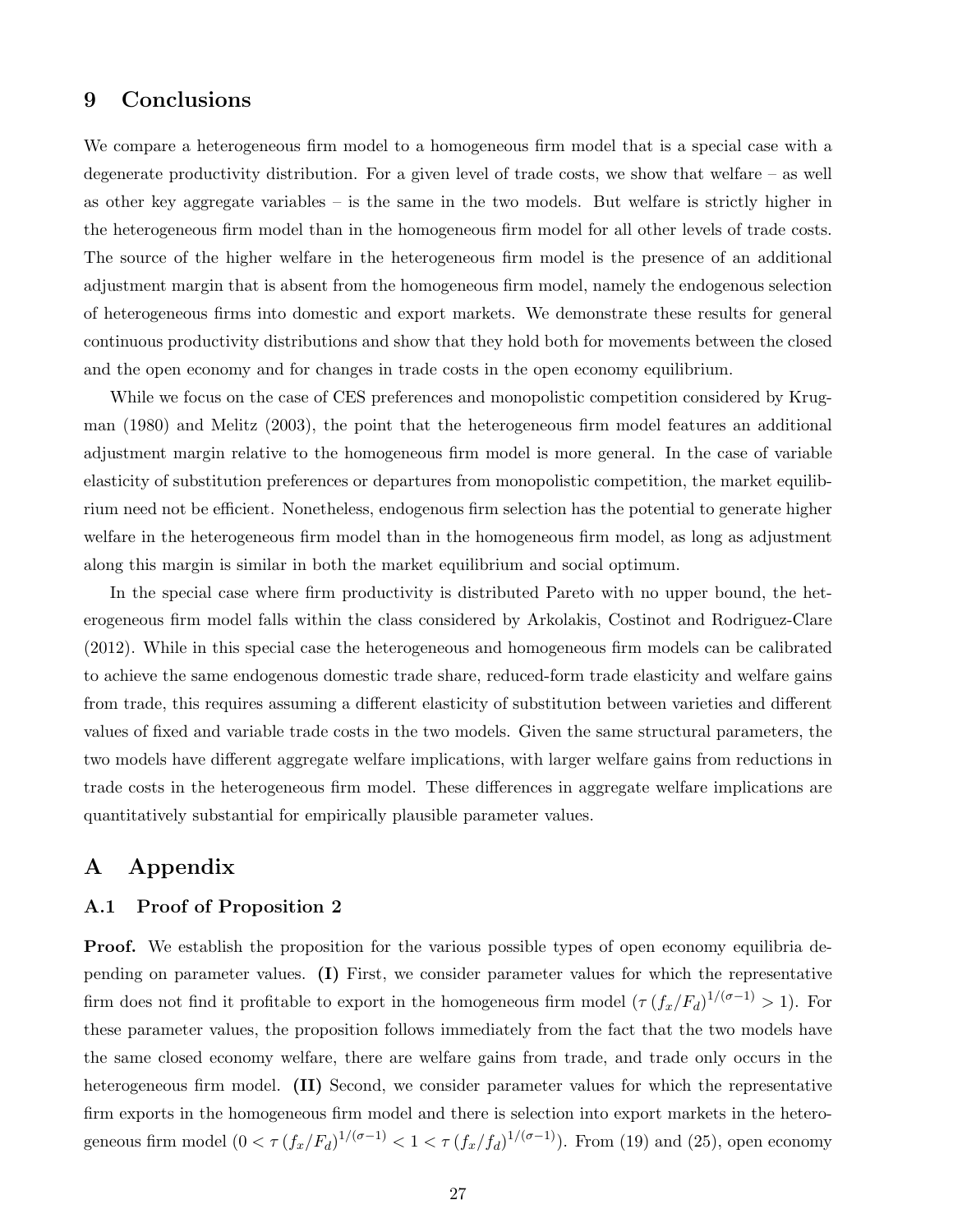welfare is higher in the heterogeneous firm model than in the homogeneous firm model if the following inequality is satisfied:

$$
\frac{\left(\tilde{\varphi}_d^T\right)^{\sigma-1} + \chi \tau^{1-\sigma} \left(\tilde{\varphi}_x^T\right)^{\sigma-1}}{\frac{f_e}{1-G(\varphi_d^T)} + f_d + \chi f_x} > \frac{\left(1 + \tau^{1-\sigma}\right) \left(\tilde{\varphi}_d^A\right)^{\sigma-1}}{F_d + f_x}.
$$
\n(40)

To show that this inequality must be satisfied, we use the open economy free entry condition in the heterogeneous firm model, which implies:

$$
f_d \int_{\varphi_d^T}^{\infty} \left[ \left( \frac{\varphi}{\varphi_d^T} \right)^{\sigma - 1} - 1 \right] dG \left( \varphi \right) + f_x \int_{\varphi_x^T}^{\infty} \left[ \left( \frac{\varphi}{\varphi_x^T} \right)^{\sigma - 1} - 1 \right] dG \left( \varphi \right) = f_e,
$$
  
\n
$$
f_d \left[ 1 - G \left( \varphi_d^T \right) \right] \left[ \left( \frac{\tilde{\varphi}_d^T}{\varphi_d^T} \right)^{\sigma - 1} - 1 \right] + f_x \left[ 1 - G \left( \varphi_x^T \right) \right] \left[ \left( \frac{\tilde{\varphi}_x^T}{\varphi_x^T} \right)^{\sigma - 1} - 1 \right] = f_e,
$$
  
\n
$$
f_d \left( \frac{\tilde{\varphi}_d^T}{\varphi_d^T} \right)^{\sigma - 1} + f_x \frac{1 - G \left( \varphi_x^T \right)}{1 - G \left( \varphi_d^T \right)} \left( \frac{\tilde{\varphi}_x^T}{\varphi_x^T} \right)^{\sigma - 1} = \frac{f_e}{1 - G \left( \varphi_d^T \right)} + f_d + \chi f_x.
$$

Using  $(\varphi_x^T)^{\sigma-1} = (\varphi_d^T)^{\sigma-1} \tau^{\sigma-1} f_x/f_d$ , we obtain:

$$
\frac{f_d}{(\varphi_d^T)^{\sigma-1}} \left[ \left(\tilde{\varphi}_d^T\right)^{\sigma-1} + \chi \tau^{1-\sigma} \left(\tilde{\varphi}_x^T\right)^{\sigma-1} \right] = \frac{f_e}{1 - G\left(\varphi_d^T\right)} + f_d + \chi f_x. \tag{41}
$$

Note that the open economy free entry condition in the heterogeneous firm model also implies:

$$
f_d \int_{\varphi_d^A}^{\infty} \left[ \left( \frac{\varphi}{\varphi_d^T} \right)^{\sigma - 1} - 1 \right] dG \left( \varphi \right) + f_x \int_{\varphi_d^A}^{\infty} \left[ \left( \frac{\varphi}{\varphi_x^T} \right)^{\sigma - 1} - 1 \right] dG \left( \varphi \right) < f_e,\tag{42}
$$

since  $\varphi_d^A < \varphi_d^T < \varphi_x^T$  and

$$
\begin{aligned} &\left[\left(\frac{\varphi}{\varphi_d^T}\right)^{\sigma-1}-1\right]<0,\qquad\text{for}\qquad\varphi<\varphi_d^T,\\ &\left[\left(\frac{\varphi}{\varphi_x^T}\right)^{\sigma-1}-1\right]<0\qquad\text{for}\qquad\varphi<\varphi_x^T. \end{aligned}
$$

Rewriting (42), we have:

$$
f_d \left[1 - G\left(\varphi_d^A\right)\right] \left[ \left(\frac{\tilde{\varphi}_d^A}{\varphi_d^T}\right)^{\sigma - 1} - 1 \right] + f_x \left[1 - G\left(\varphi_d^A\right)\right] \left[ \left(\frac{\tilde{\varphi}_d^A}{\varphi_x^T}\right)^{\sigma - 1} - 1 \right] < f_e,
$$
\n
$$
f_d \left(\frac{\tilde{\varphi}_d^A}{\varphi_d^T}\right)^{\sigma - 1} + f_x \left(\frac{\tilde{\varphi}_d^A}{\varphi_x^T}\right)^{\sigma - 1} < \frac{f_e}{1 - G\left(\varphi_d^A\right)} + f_d + f_x.
$$

Using  $(\varphi_x^T)^{\sigma-1} = (\varphi_d^T)^{\sigma-1} \tau^{\sigma-1} f_x/f_d$ , we obtain:

$$
\frac{f_d}{\left(\varphi_d^T\right)^{\sigma-1}}\left(1+\tau^{1-\sigma}\right)\left(\tilde{\varphi}_d^A\right)^{\sigma-1} < \frac{f_e}{1-G\left(\varphi_d^A\right)} + f_d + f_x. \tag{43}
$$

From  $(41)$  and  $(43)$ , we have:

$$
\frac{\frac{f_d}{(\varphi_d^T)^{\sigma-1}} \left[ \left( \tilde{\varphi}_d^T \right)^{\sigma-1} + \chi \tau^{1-\sigma} \left( \tilde{\varphi}_x^T \right)^{\sigma-1} \right]}{\frac{f_e}{1-G(\varphi_d^T)} + f_d + \chi f_x} = 1,
$$
\n(44)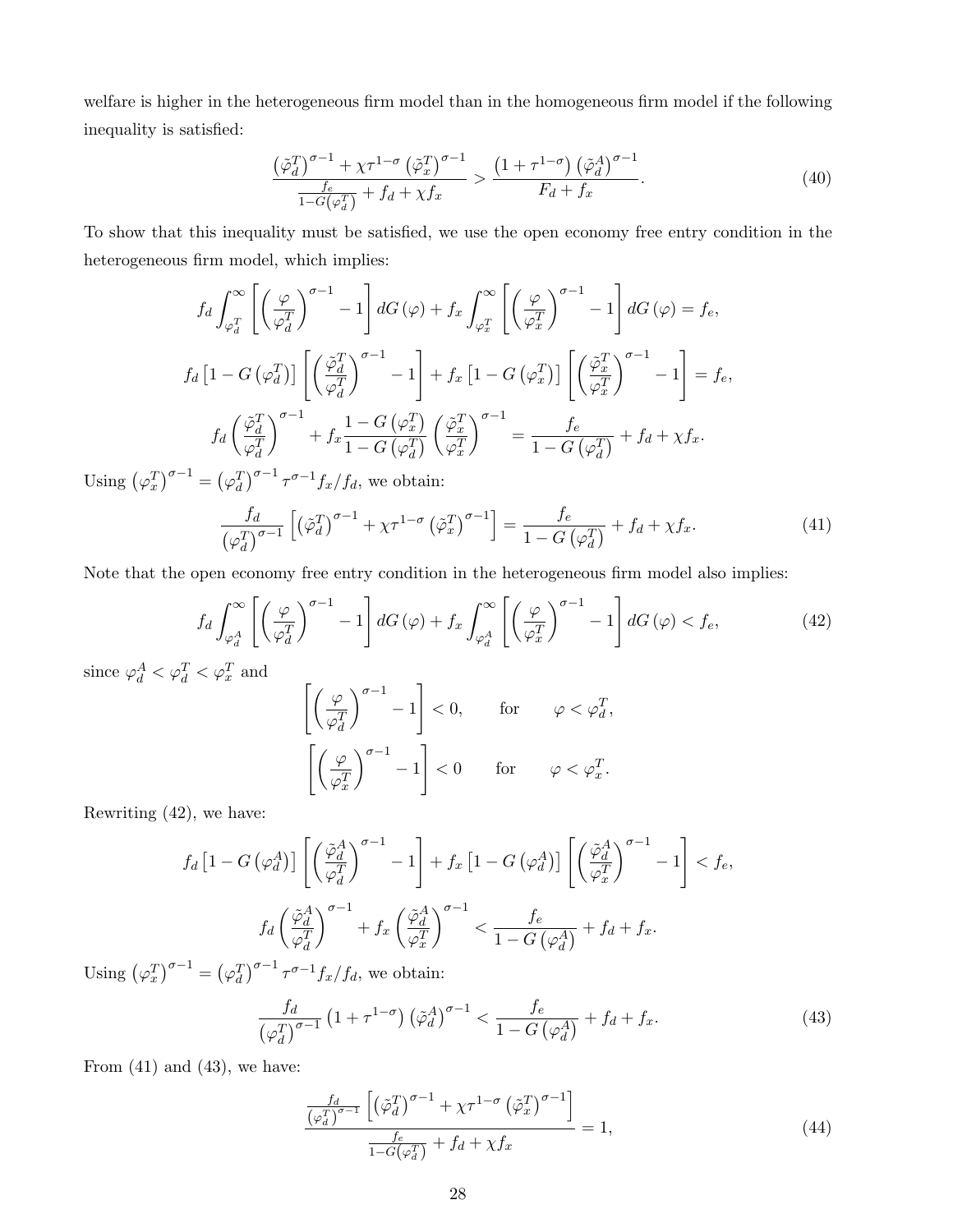$$
\frac{\frac{f_d}{\left(\varphi_d^T\right)^{\sigma-1}}\left(1+\tau^{1-\sigma}\right)\left(\tilde{\varphi}_d^A\right)^{\sigma-1}}{\frac{f_e}{1-G\left(\varphi_d^A\right)}+f_d+f_x} = \frac{\frac{f_d}{\left(\varphi_d^T\right)^{\sigma-1}}\left(1+\tau^{1-\sigma}\right)\left(\tilde{\varphi}_d^A\right)^{\sigma-1}}{F_d+f_x} < 1,
$$

which establishes that inequality  $(40)$  is satisfied. From  $(20)$  and  $(25)$ , the condition for open economy welfare to be higher in the heterogeneous firm model than in the homogeneous firm model can be also written as:

$$
\left(\frac{1}{f_d}\right)^{\frac{1}{\sigma-1}} \varphi_d^T > \left(\frac{1+\tau^{1-\sigma}}{F_d+f_x}\right)^{\frac{1}{\sigma-1}} \tilde{\varphi}_d^A.
$$

Using (40) and (44), this (equivalent) inequality is necessarily satisfied. Since closed economy welfare is the same in the two models, and open economy welfare is higher in the heterogeneous firm model than in the homogeneous firm model, it follows that the proportional welfare gains from trade are larger in the heterogeneous firm model ( $\mathbb{W}_{\text{Het}}^T/\mathbb{W}_{\text{Het}}^A$  >  $\mathbb{W}_{\text{Hom}}^T/\mathbb{W}_{\text{Hom}}^A$ ). (III) Third, we consider parameter values for which the representative firm exports in the homogeneous firm model and all firms export in the heterogeneous firm model, but fixed exporting costs are still positive  $(0 < \tau (f_x/F_d)^{1/(\sigma-1)}$  $\tau (f_x/f_d)^{1/(\sigma-1)} \leq 1$ . This is simply a special case of (II) in which  $\varphi_x^T = \varphi_d^T$ ,  $\tilde{\varphi}_x^T = \tilde{\varphi}_d^T$  and  $1-G(\varphi_x^T)$  $\frac{1-G(\varphi x)}{1-G(\varphi x)} = 1$ . Therefore the same line of reasoning as in (II) can be used to show that the inequality (40) is satisfied and hence open economy welfare is higher in the heterogeneous firm model than in the homogeneous firm model. In this special case in which all firms export, the free entry condition in the open economy equilibrium of the heterogeneous firm model implies:

$$
(f_d + f_x) \int_{\varphi_d^T}^{\infty} \left[ \left( \frac{\varphi}{\varphi_d^T} \right)^{\sigma - 1} - 1 \right] dG \left( \varphi \right) = f_e,
$$
  

$$
(f_d + f_x) \int_{\varphi_d^A}^{\infty} \left[ \left( \frac{\varphi}{\varphi_d^T} \right)^{\sigma - 1} - 1 \right] dG \left( \varphi \right) < f_e,
$$
 (45)

since  $\varphi_d^A < \varphi_d^T$  and

$$
\left[ \left( \frac{\varphi}{\varphi_d^T} \right)^{\sigma - 1} - 1 \right] < 0, \qquad \text{for} \qquad \varphi < \varphi_d^T.
$$

Rewriting (45), we obtain:

$$
(f_d + f_x) \left(\frac{\tilde{\varphi}_d^A}{\varphi_d^T}\right)^{\sigma - 1} < \frac{f_e}{1 - G\left(\varphi_d^A\right)} + f_d + f_x = F_d + f_x. \tag{46}
$$

From (21) and (25), the condition for open economy welfare to be higher in the heterogeneous firm model than in the homogeneous firm model can be also written as:

$$
\left(\frac{1}{f_d+f_x}\right)^{\frac{1}{\sigma-1}}\varphi_d^T > \left(\frac{1}{F_d+f_x}\right)^{\frac{1}{\sigma-1}}\tilde{\varphi}_d^A.
$$

From (46), this inequality is necessarily satisfied. Since closed economy welfare is the same in the two models, and open economy welfare is higher in the heterogeneous firm model than in the homogeneous firm model, it follows that the proportional welfare gains from trade are larger in the heterogeneous firm model ( $\mathbb{W}_{\text{Het}}^T/\mathbb{W}_{\text{Het}}^A$  >  $\mathbb{W}_{\text{Hom}}^T/\mathbb{W}_{\text{Hom}}^A$ ). (IV) Finally, when fixed exporting costs are zero, we have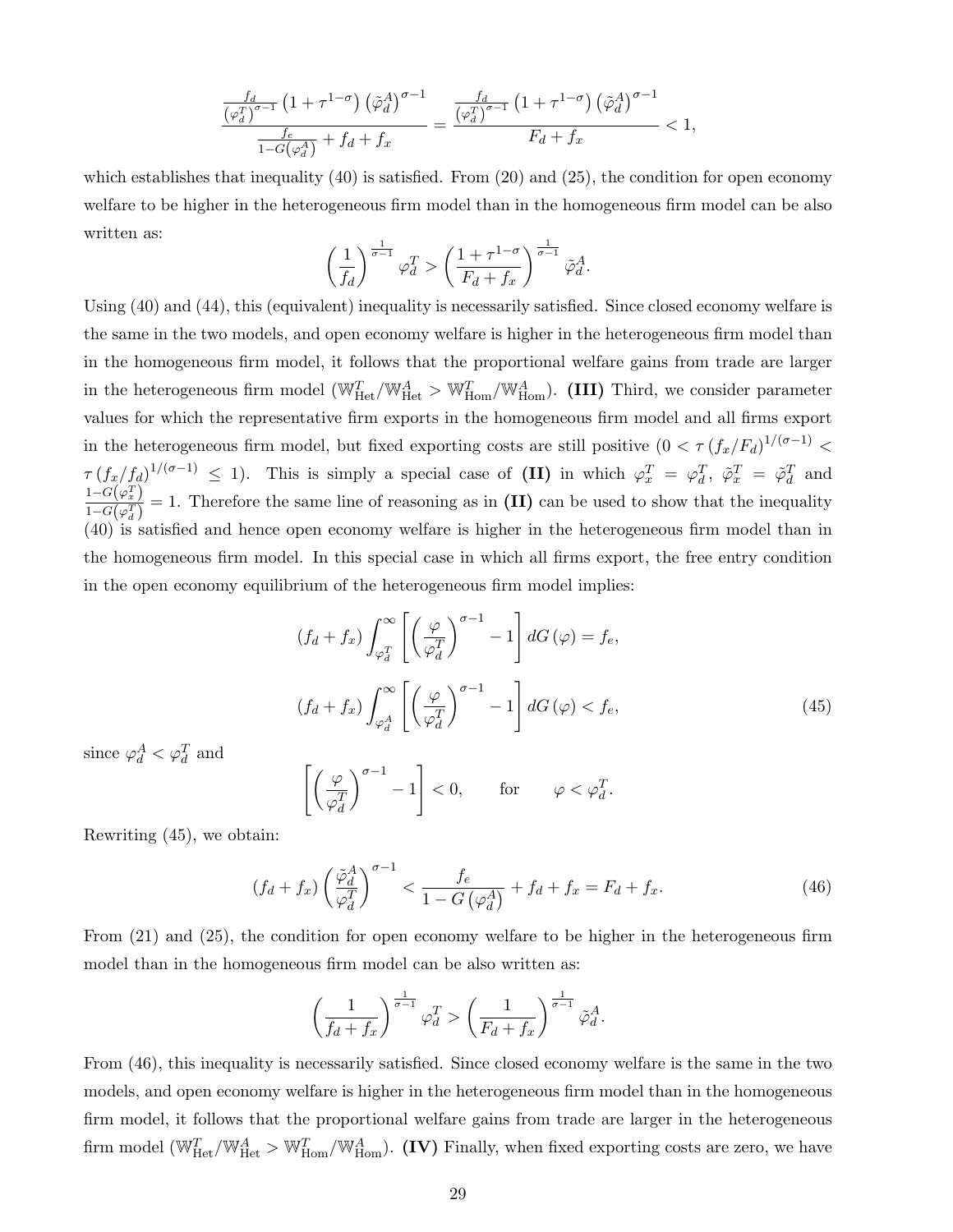$0 = \tau (f_x/F_d)^{1/(\sigma-1)} = \tau (f_x/f_d)^{1/(\sigma-1)}$ . This is a special case of (III) in which  $\varphi_x^T = \varphi_d^T = \varphi_d^A$ ,  $\tilde{\varphi}_x^T = \tilde{\varphi}_d^T = \tilde{\varphi}_d^A$  and  $\frac{1 - G(\varphi_x^T)}{1 - G(\varphi_x^T)}$  $\frac{1-G(\gamma x)}{1-G(\varphi^T_a)} = 1$ . In this special case of zero fixed exporting costs, the free entry condition in the open economy equilibrium of the heterogeneous firm model implies:

$$
(f_d + f_x) \int_{\varphi_d^A}^{\infty} \left[ \left( \frac{\varphi}{\varphi_d^T} \right)^{\sigma - 1} - 1 \right] dG \left( \varphi \right) = f_e,
$$
  

$$
(f_d + f_x) \left( \frac{\tilde{\varphi}_d^A}{\varphi_d^T} \right)^{\sigma - 1} = \frac{f_e}{1 - G \left( \varphi_d^A \right)} + f_d + f_x = F_d + f_x,
$$

where we have used  $\varphi_d^A = \varphi_d^T$ . From (21) and (25), it follows immediately that open economy welfare is the same in the two models when fixed exporting costs are equal to zero.  $\blacksquare$ 

#### A.2 Proof of Proposition 5

**Proof.** In the initial open economy equilibrium before the change in trade costs, (19) implies that welfare in both the heterogeneous firm model and in the extended homogeneous firm model can be written as:

$$
\left(\mathbb{W}_{\text{Het}}^{T_1}\right)^{\sigma-1} = \frac{L\left(\frac{\sigma-1}{\sigma}\right)^{\sigma-1}\left[\left(\tilde{\varphi}_d^{T_1}\right)^{\sigma-1} + \chi_1 \tau_1^{1-\sigma} \left(\tilde{\varphi}_x^{T_1}\right)^{\sigma-1}\right]}{\sigma \left[\frac{f_e}{1-G\left(\varphi_d^{T_1}\right)} + f_d + \chi_1 f_{x1}\right]}.
$$

In the new open economy equilibrium after the change in trade costs, (19) implies that welfare in the heterogeneous firm model is:

$$
\left(\mathbb{W}_{\text{Het}}^{T_2}\right)^{\sigma-1} = \frac{L\left(\frac{\sigma-1}{\sigma}\right)^{\sigma-1}\left[\left(\tilde{\varphi}_d^{T_2}\right)^{\sigma-1} + \chi_2 \tau_2^{1-\sigma} \left(\tilde{\varphi}_x^{T_2}\right)^{\sigma-1}\right]}{\sigma \left[\frac{f_e}{1-G\left(\varphi_d^{T_2}\right)} + f_d + \chi_2 f_{x2}\right]}.
$$

In contrast, in the new open economy equilibrium after the change in trade costs, welfare in the extended homogeneous firm model is:

$$
\left(\mathbb{W}_{\text{Hom}}^{T_2}\right)^{\sigma-1} = \frac{L\left(\frac{\sigma-1}{\sigma}\right)^{\sigma-1}\left[\left(\tilde{\varphi}_d^{T_1}\right)^{\sigma-1} + \chi_1 \tau_2^{1-\sigma} \left(\tilde{\varphi}_x^{T_1}\right)^{\sigma-1}\right]}{\sigma \left[\frac{f_e}{1-G\left(\varphi_d^{T_1}\right)} + f_d + \chi_1 f_{x2}\right]}
$$

To show that welfare in the new open economy equilibrium is higher in the heterogeneous firm model than in the homogeneous firm model, we need to show that:

$$
\frac{\left(\tilde{\varphi}_d^{T_2}\right)^{\sigma-1} + \chi_2 \tau_2^{1-\sigma} \left(\tilde{\varphi}_d^{T_2}\right)^{\sigma-1}}{1 - G\left(\varphi_d^{T_2}\right)} > \frac{\left(\tilde{\varphi}_d^{T_1}\right)^{\sigma-1} + \chi_1 \tau_2^{1-\sigma} \left(\tilde{\varphi}_x^{T_1}\right)^{\sigma-1}}{1 - G\left(\varphi_d^{T_1}\right)}.
$$
\n(47)

To establish this inequality, we use the free entry condition in the new open economy equilibrium of the heterogeneous firm model, which implies:

$$
f_d \int_{\varphi_d^{T_2}}^{\infty} \left[ \left( \frac{\varphi}{\varphi_d^{T_2}} \right)^{\sigma - 1} - 1 \right] dG \left( \varphi \right) + f_{x2} \int_{\varphi_x^{T_2}}^{\infty} \left[ \left( \frac{\varphi}{\varphi_x^{T_2}} \right)^{\sigma - 1} - 1 \right] dG \left( \varphi \right) = f_e,
$$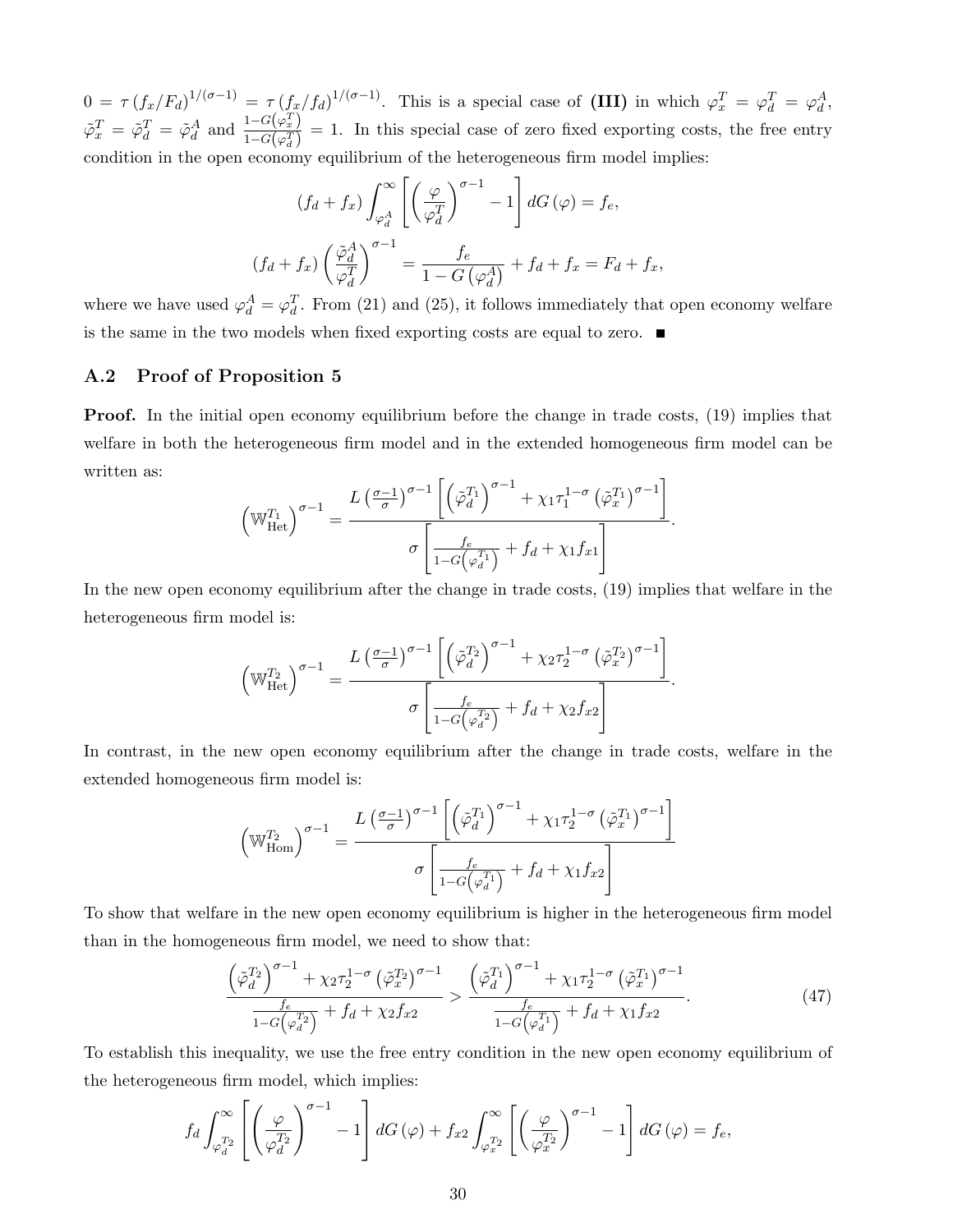$$
f_d\left[1-G\left(\varphi_d^{T_2}\right)\right] \left[\left(\frac{\tilde{\varphi}_d^{T_2}}{\varphi_d^{T_2}}\right)^{\sigma-1} - 1\right] + f_{x2}\left[1-G\left(\varphi_x^{T_2}\right)\right] \left[\left(\frac{\tilde{\varphi}_x^{T_2}}{\varphi_x^{T_2}}\right)^{\sigma-1} - 1\right] = f_e,
$$
\n
$$
f_d\left(\frac{\tilde{\varphi}_d^{T_2}}{\varphi_d^{T_2}}\right)^{\sigma-1} + f_{x2}\frac{1-G\left(\varphi_x^{T_2}\right)}{1-G\left(\varphi_d^{T_2}\right)} \left(\frac{\tilde{\varphi}_x^{T_2}}{\varphi_x^{T_2}}\right)^{\sigma-1} = \frac{f_e}{1-G\left(\varphi_d^{T_2}\right)} + f_d + \frac{1-G\left(\varphi_x^{T_2}\right)}{1-G\left(\varphi_d^{T_2}\right)} f_{x2}.
$$
\n
$$
\text{Using } \left(\varphi_x^{T_2}\right)^{\sigma-1} = \left(\varphi_d^{T_2}\right)^{\sigma-1} \tau_2^{\sigma-1} f_{x2} / f_d, \text{ we obtain:}
$$
\n
$$
\frac{f_d}{\left(\varphi_d^{T_2}\right)^{\sigma-1}} \left[\left(\tilde{\varphi}_d^{T_2}\right)^{\sigma-1} + \chi_2 \tau_2^{1-\sigma} \left(\tilde{\varphi}_x^{T_2}\right)^{\sigma-1}\right] = \frac{f_e}{1-G\left(\varphi_d^{T_2}\right)} + f_d + \chi_2 f_{x2}.
$$
\n
$$
(48)
$$

Note that the free entry condition in the new open economy equilibrium of the heterogeneous firm model also implies:

$$
f_d \int_{\varphi_d^{T_1}}^{\infty} \left[ \left( \frac{\varphi}{\varphi_d^{T_2}} \right)^{\sigma - 1} - 1 \right] dG \left( \varphi \right) + f_{x2} \int_{\varphi_x^{T_1}}^{\infty} \left[ \left( \frac{\varphi}{\varphi_x^{T_2}} \right)^{\sigma - 1} - 1 \right] dG \left( \varphi \right) < f_e,\tag{49}
$$

since  $\varphi_d^{T_1} < \varphi_d^{T_2}$  and  $\varphi_x^{T_1} > \varphi_x^{T_2}$  and

$$
\left[\left(\frac{\varphi}{\varphi_d^{T_2}}\right)^{\sigma-1} - 1\right] < 0, \qquad \text{for} \qquad \varphi < \varphi_d^{T_2},
$$
\n
$$
\left[\left(\frac{\varphi}{\varphi_x^{T_2}}\right)^{\sigma-1} - 1\right] > 0 \qquad \text{for} \qquad \varphi_x^{T_2} < \varphi < \varphi_x^{T_1}.
$$

Rewriting (49), we have:

$$
f_d\left[1-G\left(\varphi_d^{T_1}\right)\right] \left[\left(\frac{\tilde{\varphi}_d^{T_1}}{\varphi_d^{T_2}}\right)^{\sigma-1} - 1\right] + f_{x_2}\left[1-G\left(\varphi_x^{T_1}\right)\right] \left[\left(\frac{\tilde{\varphi}_x^{T_1}}{\varphi_x^{T_2}}\right)^{\sigma-1} - 1\right] < f_e,
$$
\n
$$
f_d\left(\frac{\tilde{\varphi}_d^{T_1}}{\varphi_d^{T_2}}\right)^{\sigma-1} + f_{x2}\frac{1-G\left(\varphi_x^{T_1}\right)}{1-G\left(\varphi_d^{T_1}\right)} \left(\frac{\tilde{\varphi}_x^{T_1}}{\varphi_x^{T_2}}\right)^{\sigma-1} < \frac{f_e}{1-G\left(\varphi_d^{T_1}\right)} + f_d + \frac{1-G\left(\varphi_x^{T_1}\right)}{1-G\left(\varphi_d^{T_1}\right)} f_{x2}.
$$
\n
$$
f_{\mathcal{D}}\left(\sigma^{-1} - \left(f_{\mathcal{D}}\right)^{\sigma-1} - \sigma^{-1}f_{\mathcal{D}}\left(f_{\mathcal{D}}\right)\right) \left(f_{\mathcal{D}}\right) + \left(f_{\mathcal{D}}\right)^{\sigma-1} \left(f_{\mathcal{D}}\right)^{\sigma-1} \left(f_{\mathcal{D}}\right)^{\sigma-1}.
$$

Using  $(\varphi_x^{T_2})^{\sigma-1} = (\varphi_d^{T_2})$  $\int_0^{\sigma-1} \tau_2^{\sigma-1} f_{x2}/f_d$ , we obtain:

$$
\frac{f_d}{\left(\varphi_d^{T_2}\right)^{\sigma-1}}\left[\left(\tilde{\varphi}_d^{T_1}\right)^{\sigma-1} + \chi_1 \tau_2^{1-\sigma} \left(\tilde{\varphi}_x^{T_1}\right)^{\sigma-1}\right] < \frac{f_e}{1-G\left(\varphi_d^{T_1}\right)} + f_d + \chi_1 f_{x2}.\tag{50}
$$

From  $(48)$  and  $(50)$ , we have:

$$
\frac{\frac{f_d}{\left(\varphi_d^{T_2}\right)^{\sigma-1}}\left[\left(\tilde{\varphi}_d^{T_2}\right)^{\sigma-1} + \chi_2 \tau_2^{1-\sigma} \left(\tilde{\varphi}_x^{T_2}\right)^{\sigma-1}\right]}{\frac{f_e}{1-G\left(\varphi_d^{T_2}\right)} + f_d + \chi_2 f_{x2}} = 1,
$$
\n
$$
\frac{\frac{f_d}{\left(\varphi_d^{T_2}\right)^{\sigma-1}}\left[\left(\tilde{\varphi}_d^{T_1}\right)^{\sigma-1} + \chi_1 \tau_2^{1-\sigma} \left(\tilde{\varphi}_x^{T_1}\right)^{\sigma-1}\right]}{\frac{f_e}{1-G\left(\varphi_d^{T_1}\right)} + f_d + \chi_1 f_{x2}} < 1,
$$

which establishes the inequality (47).  $\blacksquare$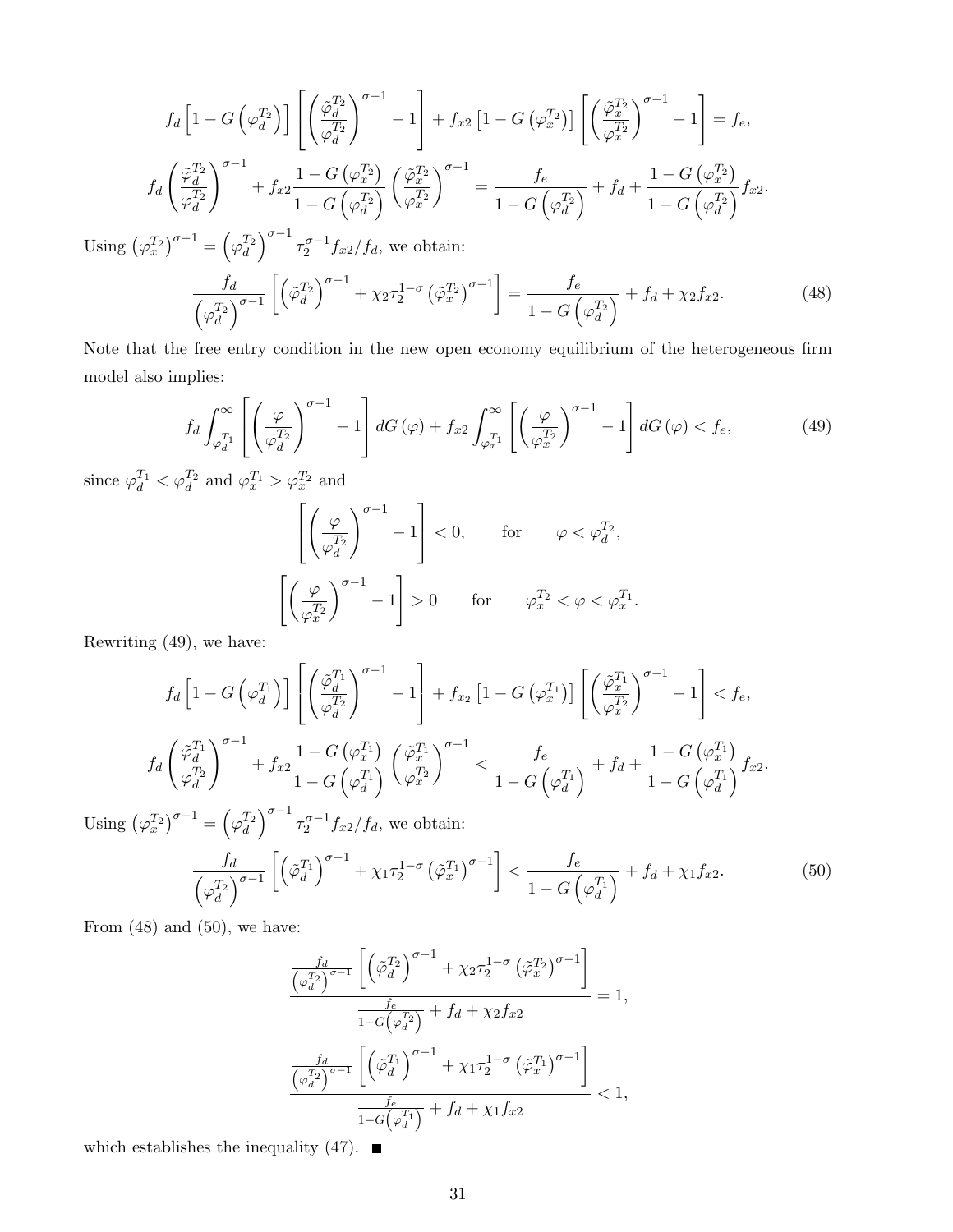#### A.3 Proof of Proposition 6

Proof. (a) First, consider parameter values for which the representative firm exports in the homogeneous firm model and there is selection into export markets in the heterogeneous firm model  $(0 < \tau (f_x/F_d)^{1/(\sigma-1)} < 1 < \tau (f_x/f_d)^{1/(\sigma-1)}$ . From (6) and (20), we have:

$$
\frac{\mathbb{W}_{\text{Het}}^T}{\mathbb{W}_{\text{Het}}^A} = \frac{\varphi_d^T}{\varphi_d^A}.
$$
\n(51)

In the special case of a Pareto productivity distribution and for these parameter values for which there is selection into export markets in the heterogeneous firm model, we have:

$$
\frac{\varphi_d^T}{\varphi_d^A} = \left[1 + \left(\frac{1}{\tau \left(f_x/f_d\right)^{1/(\sigma - 1)}}\right)^k \frac{f_x}{f_d}\right]^{1/k},
$$

which can be written as:

$$
\ln\left(\frac{\varphi_d^T}{\varphi_d^A}\right) = k^{-1} \ln\left[1 + \left(\frac{1}{\tau \left(f_x/f_d\right)^{1/(\sigma - 1)}}\right)^k \frac{f_x}{f_d}\right].
$$

Note that

$$
\frac{d\ln(\varphi_d^T/\varphi_d^A)}{dk} = -k^{-2}\ln\left[1 + \left(\frac{1}{\tau(f_x/f_d)^{1/(\sigma-1)}}\right)^k \frac{f_x}{f_d}\right] - \frac{k^{-1}\ln(\tau(f_x/f_d)^{1/(\sigma-1)})\left(\frac{1}{\tau(f_x/f_d)^{1/(\sigma-1)}}\right)^k \frac{f_x}{f_d}}{\left[1 + \left(\frac{1}{\tau(f_x/f_d)^{1/(\sigma-1)}}\right)^k \frac{f_x}{f_d}\right]} < 0,
$$
\n(52)

where we have used  $d(a^x)/dx = (\ln a)a^x$ . Since a smaller value of *k* corresponds to greater productivity dispersion, it follows that greater productivity dispersion implies larger  $\varphi_d^T/\varphi_d^A$ . Second, consider parameter values for which the representative firm exports in the homogeneous firm model and all firms export in the heterogeneous firm model, but fixed exporting costs are still positive  $(0 < \tau (f_x/F_d)^{1/(\sigma-1)} < \tau (f_x/f_d)^{1/(\sigma-1)} \le 1$ . From (6) and (21), we have:

$$
\frac{\mathbb{W}_{\text{Het}}^T}{\mathbb{W}_{\text{Het}}^A} = \left(\frac{\left(1 + \tau^{1-\sigma}\right)f_d}{f_d + f_x}\right)^{\frac{1}{\sigma-1}} \frac{\varphi_d^T}{\varphi_d^A}.
$$

In the special case of a Pareto productivity distribution and for these parameter values for which all firms export in the heterogeneous firm model, we have:

$$
\frac{\varphi_d^T}{\varphi_d^A} = \left[1 + \frac{f_x}{f_d}\right]^{1/k},
$$

which can be written as:

$$
\ln\left(\frac{\varphi_d^T}{\varphi_d^A}\right) = k^{-1} \ln\left[1 + \frac{f_x}{f_d}\right].
$$

Note that

$$
\frac{d\ln\left(\varphi_d^T/\varphi_d^A\right)}{dk} = -k^{-2}\ln\left[1 + \frac{f_x}{f_d}\right] < 0.\tag{53}
$$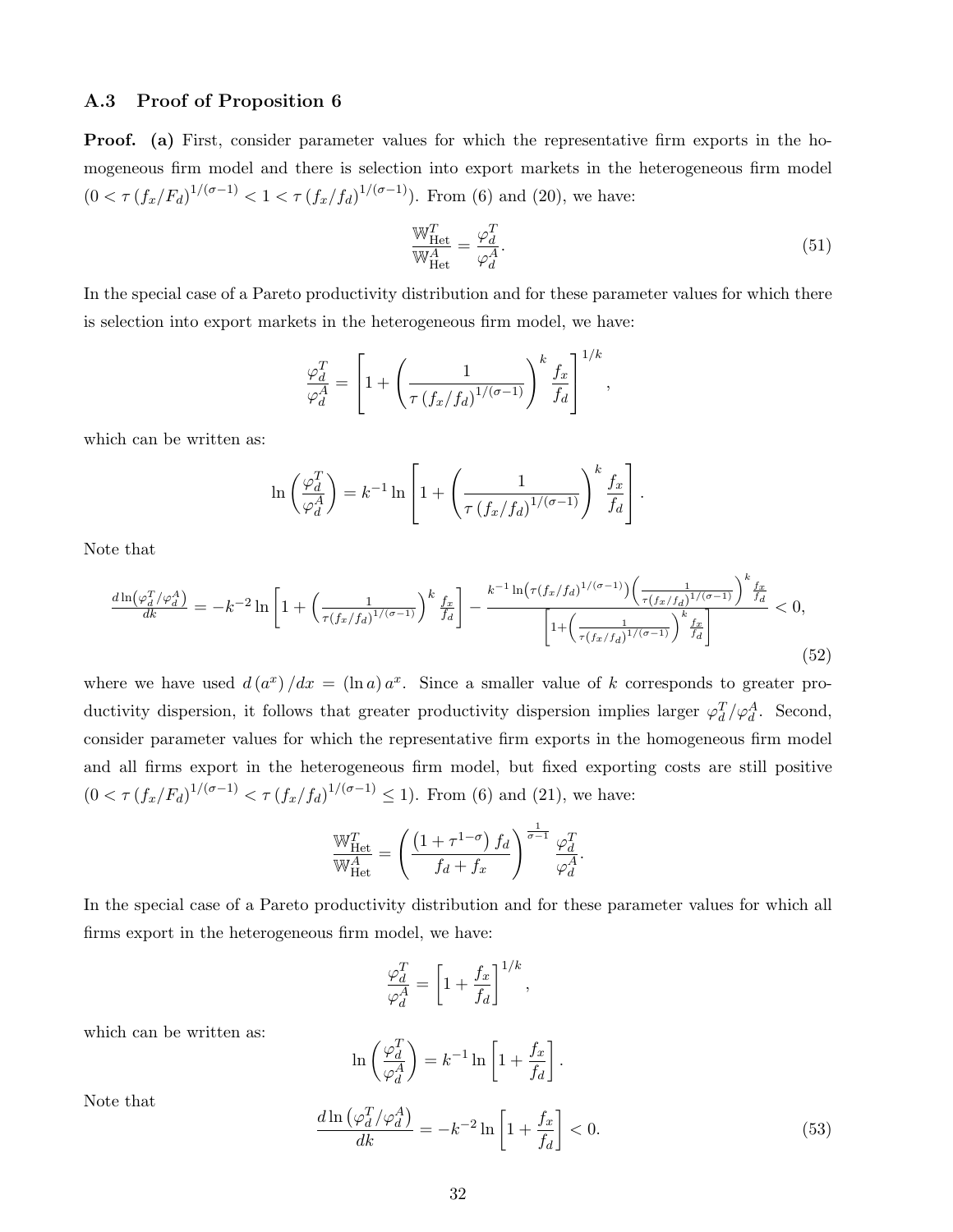Since a smaller value of *k* corresponds to greater productivity dispersion, it follows that greater productivity dispersion again implies larger  $\varphi_d^T/\varphi_d^A$ . Taking (52) and (53) together and using (51), it follows that greater dispersion of firm productivity (smaller *k*) implies larger proportional welfare gains from opening the closed economy to trade. (b) Consider parameter values for which there is selection into export markets in the open economy equilibrium of the heterogeneous firm model  $(\tau (f_x/f_d)^{1/(\sigma-1)} > 1)$ . In the special case of a Pareto productivity distribution, we have:

$$
\varphi_d^T = \left(\frac{\sigma - 1}{k - (\sigma - 1)}\right)^{1/k} \left[\frac{f_d + \left(\frac{1}{\tau(f_x/f_d)^{1/(\sigma - 1)}}\right)^k f_x}{f_e}\right]^{1/k} \varphi_{\min}.
$$

We have:

$$
\frac{d\varphi_d^T}{d\tau} \frac{\tau}{\varphi_d^T} d\tau = -\frac{\left(\frac{1}{\tau(f_x/f_d)^{1/(\sigma-1)}}\right)^k f_x}{f_d + \left(\frac{1}{\tau(f_x/f_d)^{1/(\sigma-1)}}\right)^k f_x} d\tau
$$

$$
= -\xi d\tau.
$$

Hence:

$$
\frac{d\left(\frac{d\varphi_d^T}{d\tau}\frac{\tau}{\varphi_d^T}d\tau\right)}{dk} = \frac{\ln\left(\tau\left(f_x/f_d\right)^{1/(\sigma-1)}\right)\left(\frac{1}{\tau\left(f_x/f_d\right)^{1/(\sigma-1)}}\right)^k f_x}{f_d + \left(\frac{1}{\tau\left(f_x/f_d\right)^{1/(\sigma-1)}}\right)^k f_x} (1-\xi) d\tau,
$$

which implies:

$$
\frac{d\left(\frac{d\varphi_d^T}{d\tau}\frac{\tau}{\varphi_d^T}d\tau\right)}{dk} < 0 \quad \text{for} \quad d\tau < 0, \\
\frac{d\left(\frac{d\varphi_d^T}{d\tau}\frac{\tau}{\varphi_d^T}d\tau\right)}{dk} > 0 \quad \text{for} \quad d\tau > 0.
$$

Therefore greater dispersion of firm productivity (smaller *k*) implies a larger elasticity of the domestic productivity cutoff with respect to reductions in variable trade costs, which from  $(20)$  implies greater proportional welfare gains from reductions in variable trade costs. By the same reasoning, greater dispersion of firm productivity (smaller *k*) implies a smaller elasticity of the domestic productivity cutoff with respect to increases in variable trade costs, which from  $(20)$  implies smaller proportional welfare costs from increases in variable trade costs.